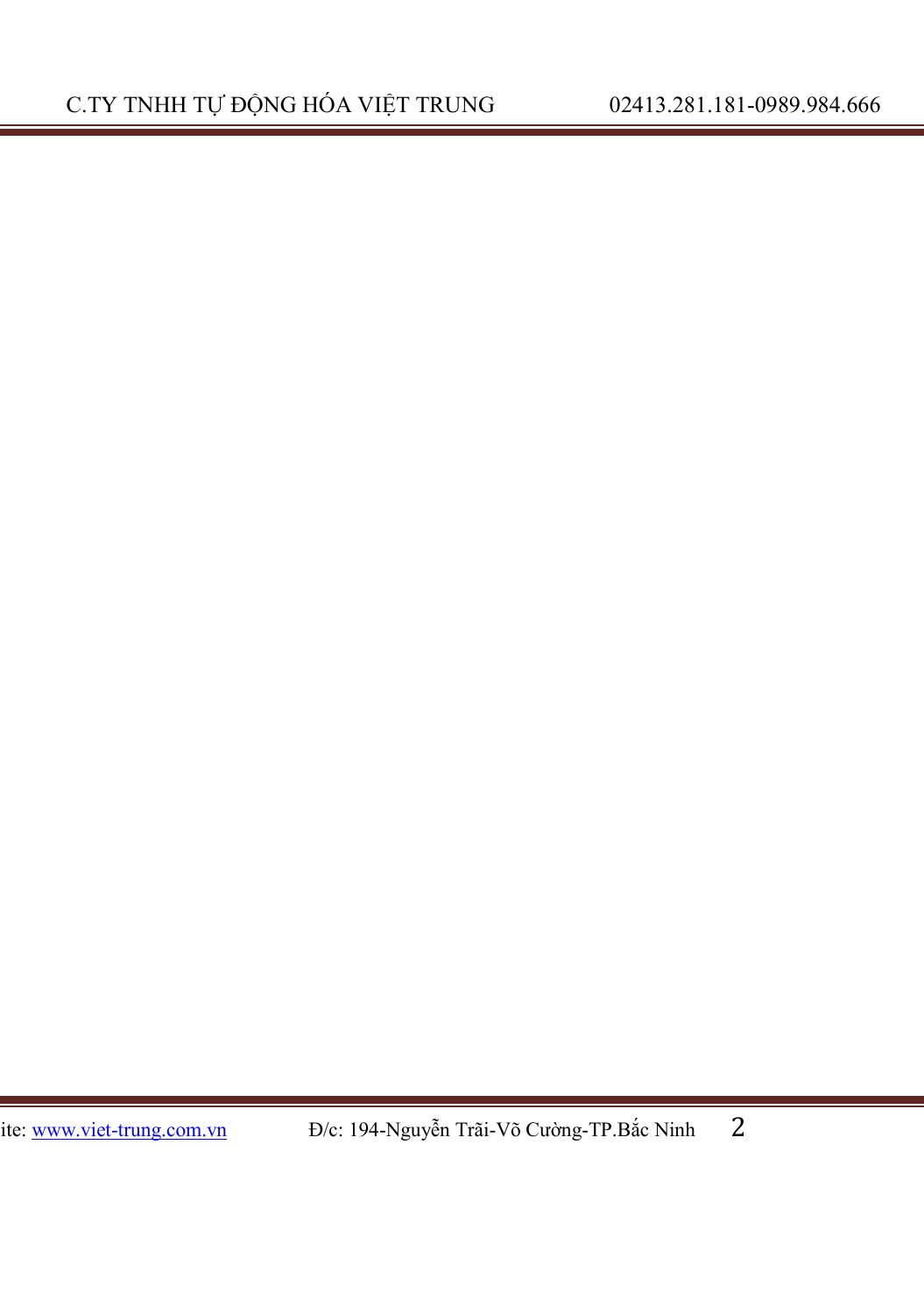# **Contents**

| 2.1 Schematic diagram for typical curling tension control |  |
|-----------------------------------------------------------|--|
|                                                           |  |
|                                                           |  |
|                                                           |  |
|                                                           |  |
|                                                           |  |
|                                                           |  |
|                                                           |  |
|                                                           |  |
|                                                           |  |
|                                                           |  |
|                                                           |  |
|                                                           |  |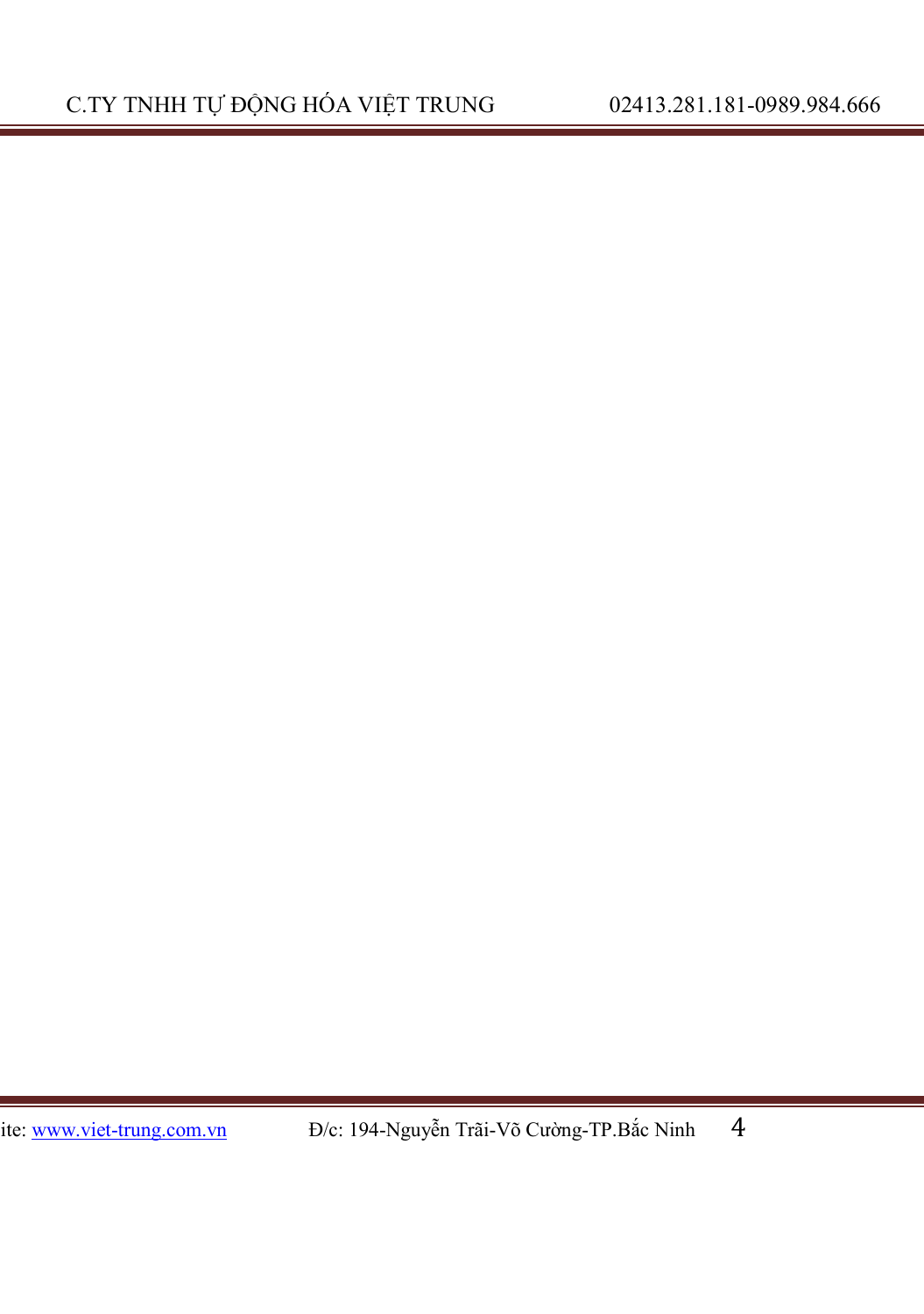Chapter 1 Overview

## **Chapter 1 Overview**

This manual shall be used together with the MD320 User Manual. This manual only describes the parts related to curling tension. Other basic functions are described in MD320 User Manual.

When the tension control mode is set as inactive, the inverter has the same functions are the MD320.

MD330 is used for curling control. It can automatically calculate the curling radius and is able to realize constant tension when the curling radius changes. To realize constant torque control in the applications without curling radius change, MD320 inverter is recommended.

When the tension control mode is selected, the output frequency and torque of the inverter will be automatically generated by the tension control function, and the frequency source selection in group F0 will be inactive.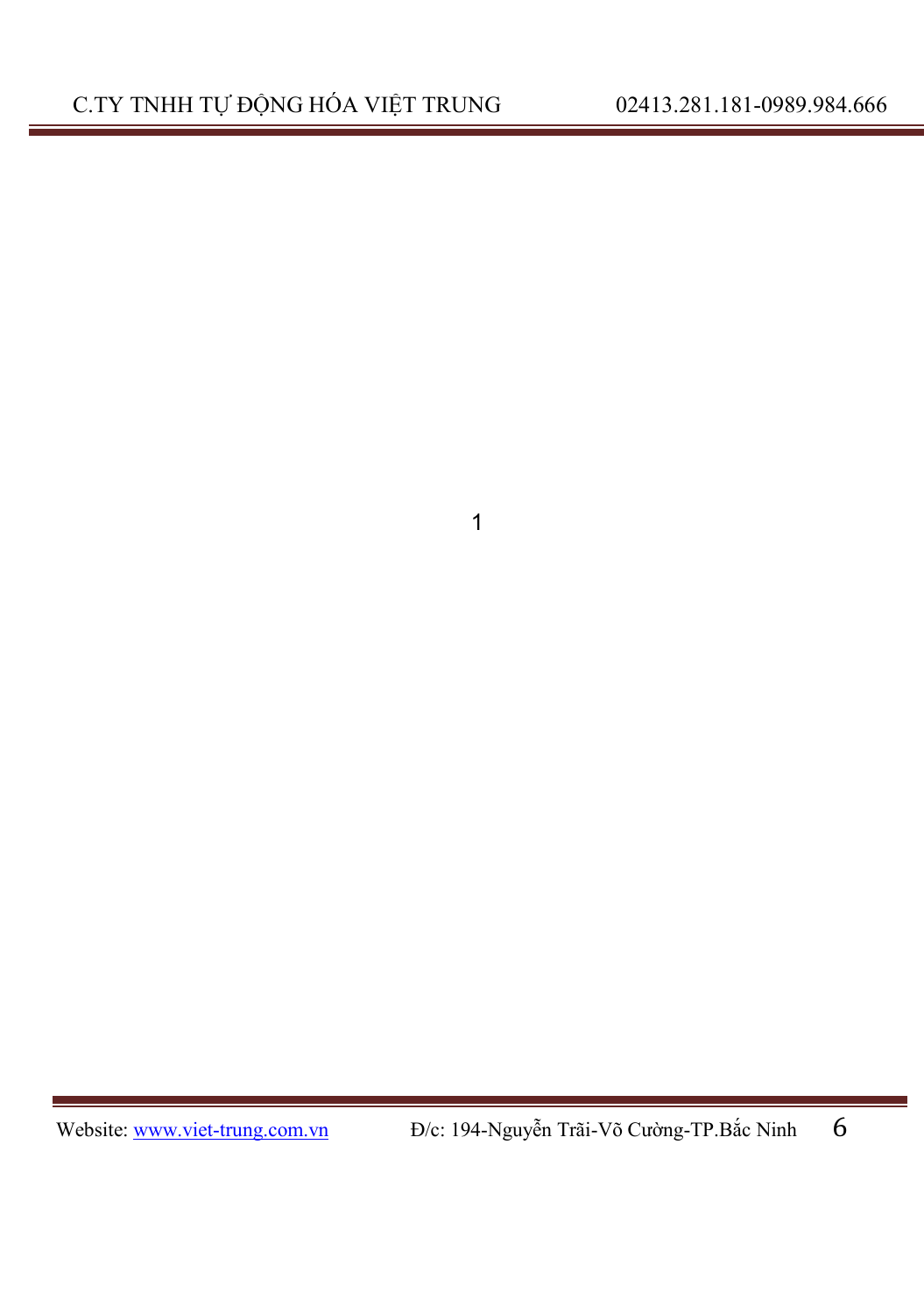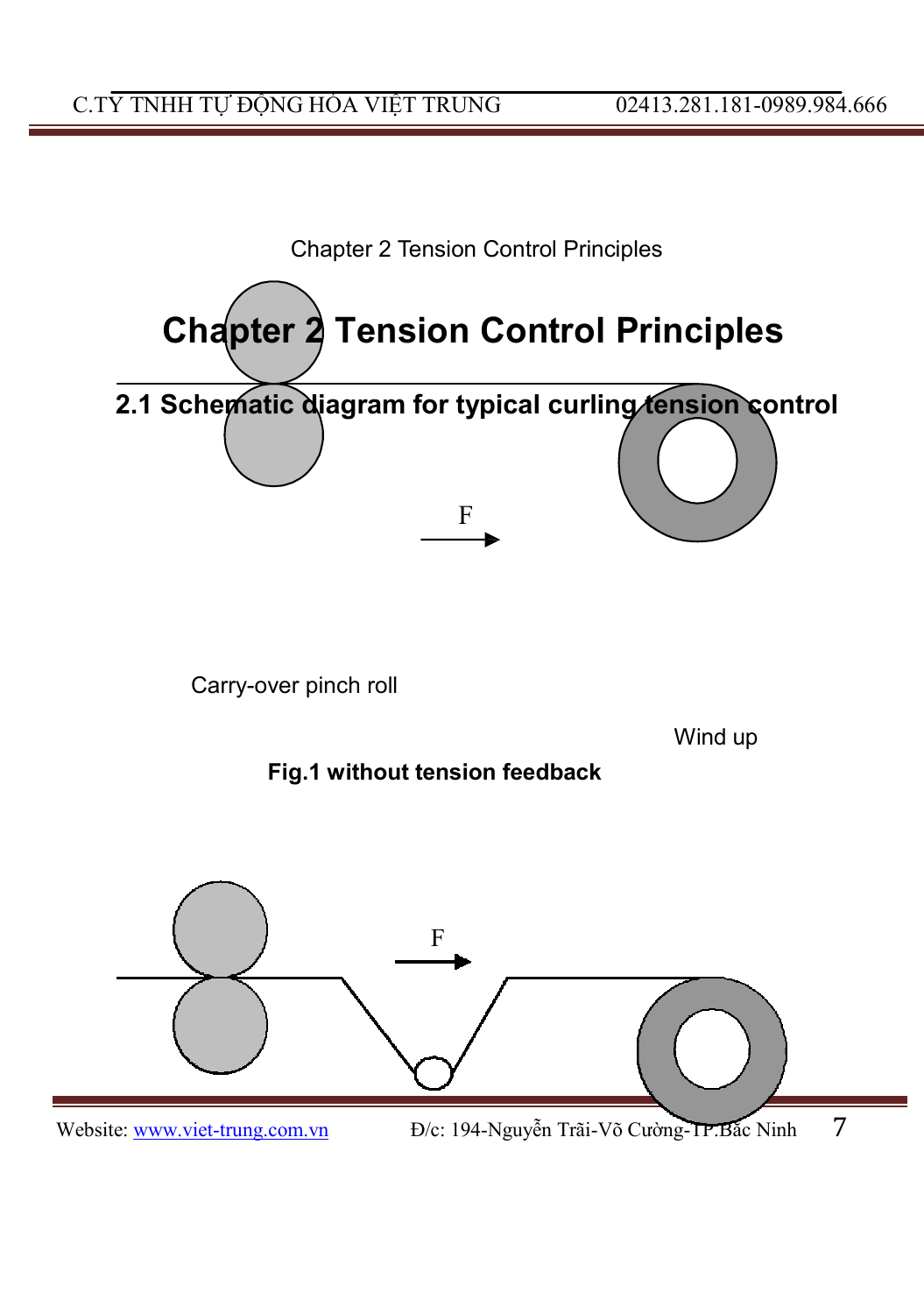Carry-over pinch roll Float

Wind up

### **Fig.2 With float roll tension feedback**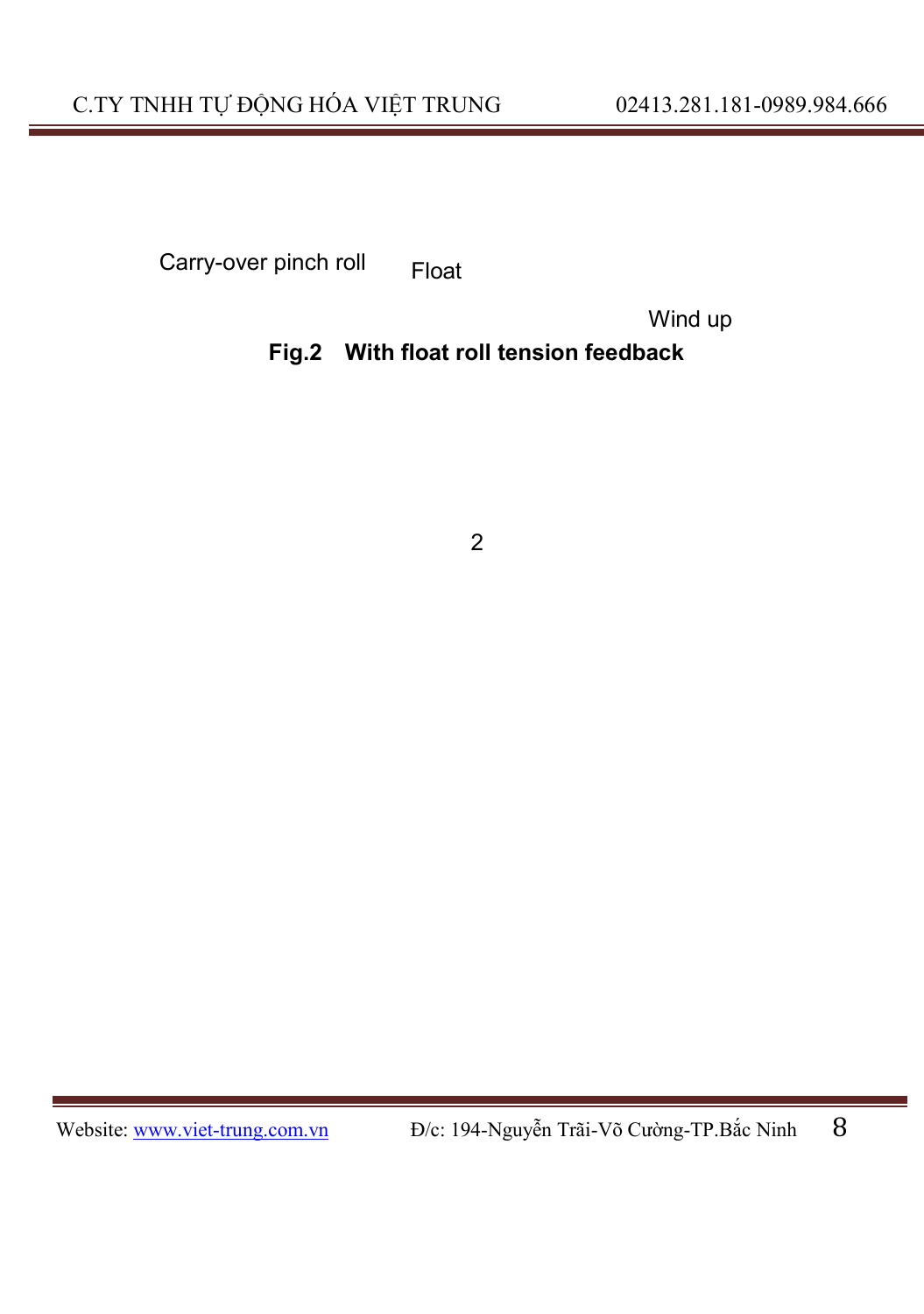Chapter 2 Tension Control Principles

## **2.2 Tension control scheme**

There are two ways for tension control: to control the output torque of the motor and to control the rotation speed of the motor. MD330 is designed with two tension control modes for the two methods.

1. Open-loop torque control mode

Open loop means that there is no tension feedback signal, and the inverter can realize the control through the output frequency or torque only, which will not be affected if the inverter is in open loop vector mode or close loop vector mode. The torque control mode means that the inverter controls the motor's torque rather than its frequency, and the output frequency changes automatically following the speed of the materials.

According to the formula F=T/R (where: F is the material tension, T is the torque of the wind-up roll, R is the curling radius), if the torque of the wind-up roll can be adjusted based on the change of the curling radius, the tension of the materials can be controlled. This is the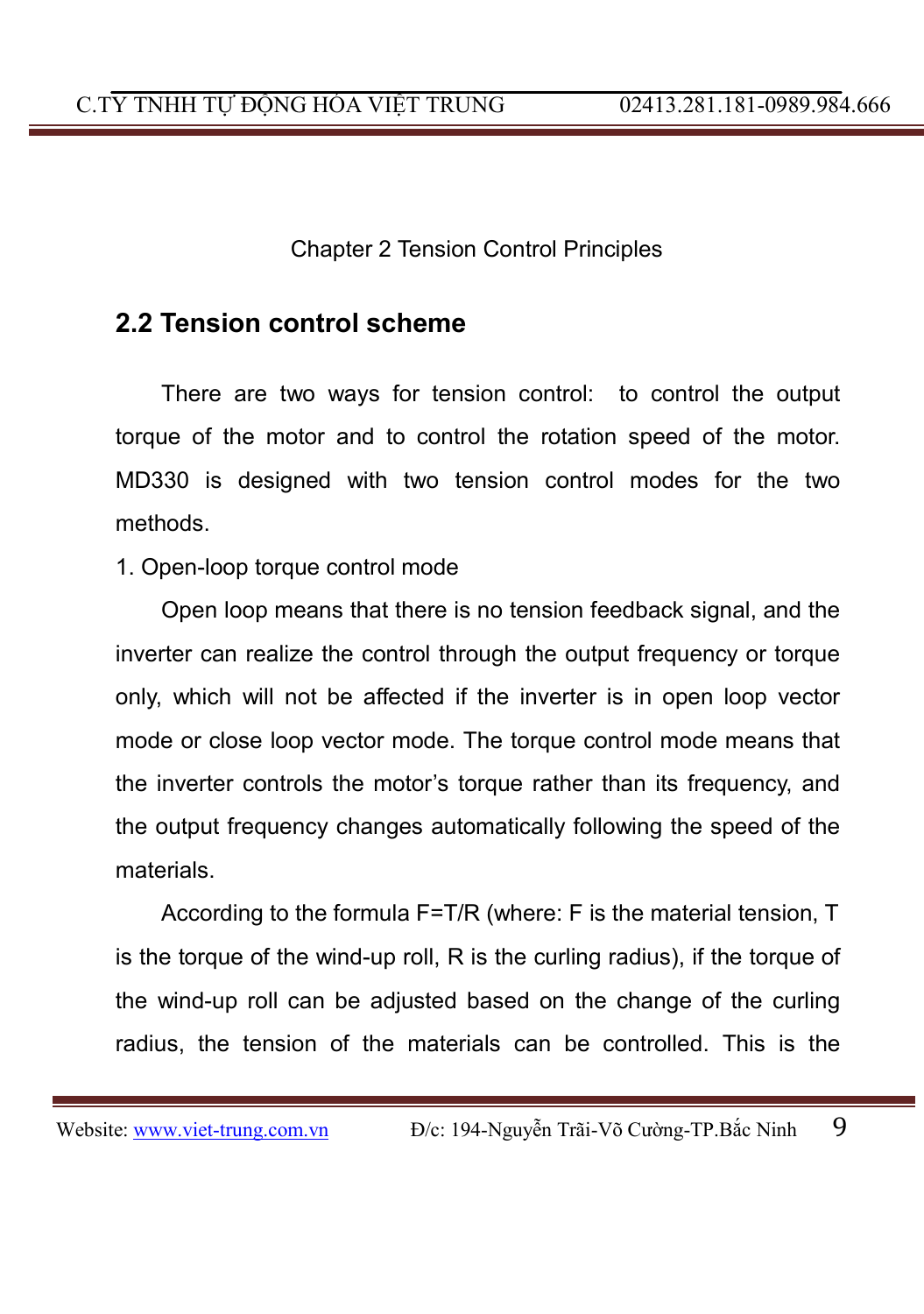principle for tension control in open loop torque mode. The reason for its feasibility is that the tension of the material is from the torque of the wind-up roll only, and the torque of the wind-up roll is mainly imposed on the materials.

The MD series inverter can correctly control the output torque of the motor in closed loop vector mode (with speed sensor vector control). However, to use this control mode, encoder must be installed (the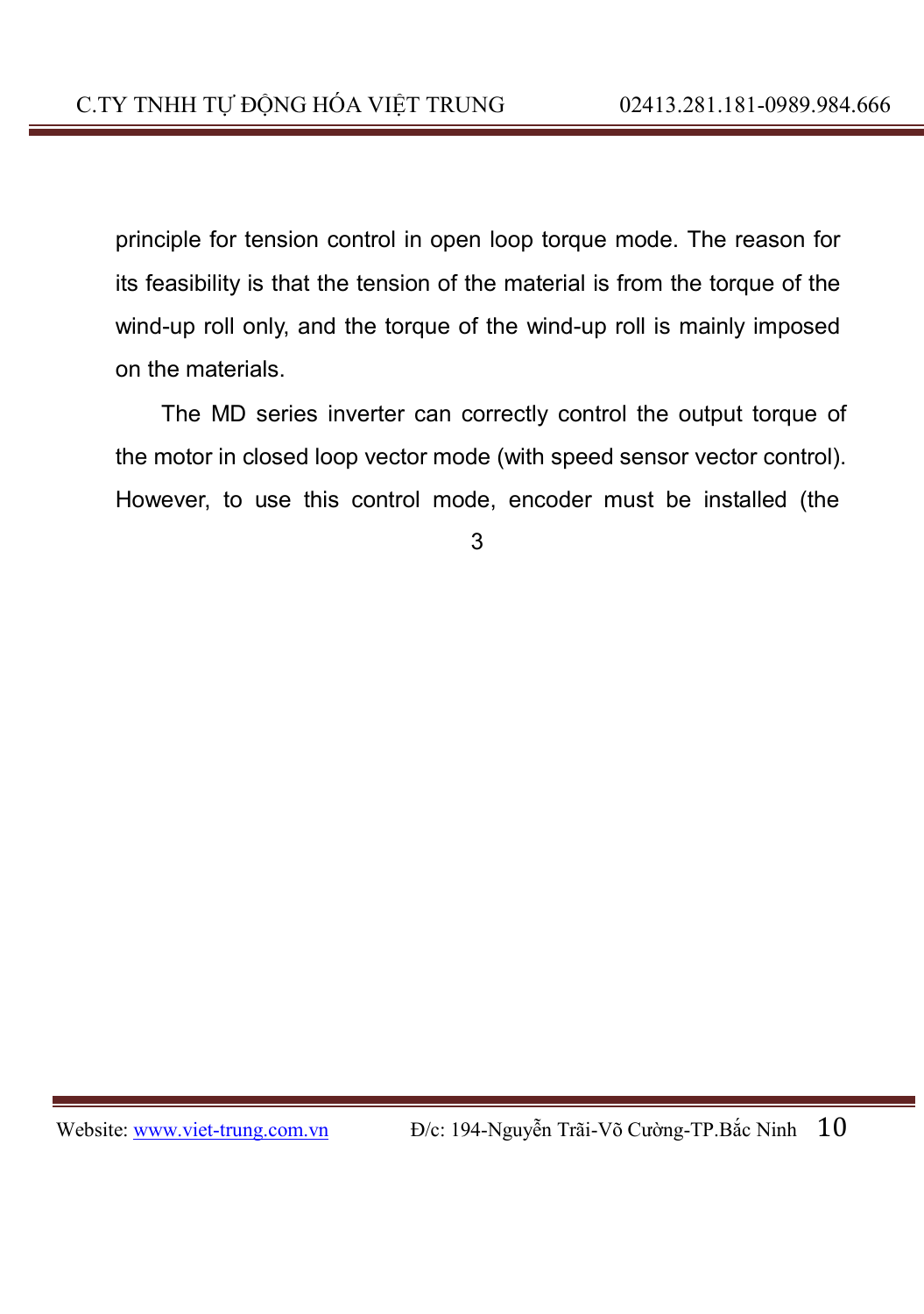#### Chapter 2 Tension Control Principles

inverter shall be equipped with PG card).

#### **2. Function modules related to open loop torque mode**

- 1) Tension setting part: It is used to the set the tension. In practice, the set value of the tension shall correspond to the actual situations, such as the materials used and the curling requirements. The relevant value shall be set by the user. The tension taper can control the tension to decrease with the increase of the curling radius, so as to improve the curling effect.
- 2) Curling radius calculation part: It is used to calculate or acquire the curling radius information. If line speed is used to calculate the curling radius, the line speed input function part is needed. If thickness accumulation is used to calculate the curling radius, the relevant function part for calculating curling radius with thickness accumulation shall be used.
- 3) Torque compensation part: Part of the output torque of the motor will be used to overcome the rotation inertia of the wind-up/roll-down roll during the acceleration/deceleration. The inertia compensation part of the inverter can be automatically compensated automatically according to the

Website: www.viet-trung.com.vn  $D/c$ : 194-Nguyễn Trãi-Võ Cường-TP.Bắc Ninh  $11$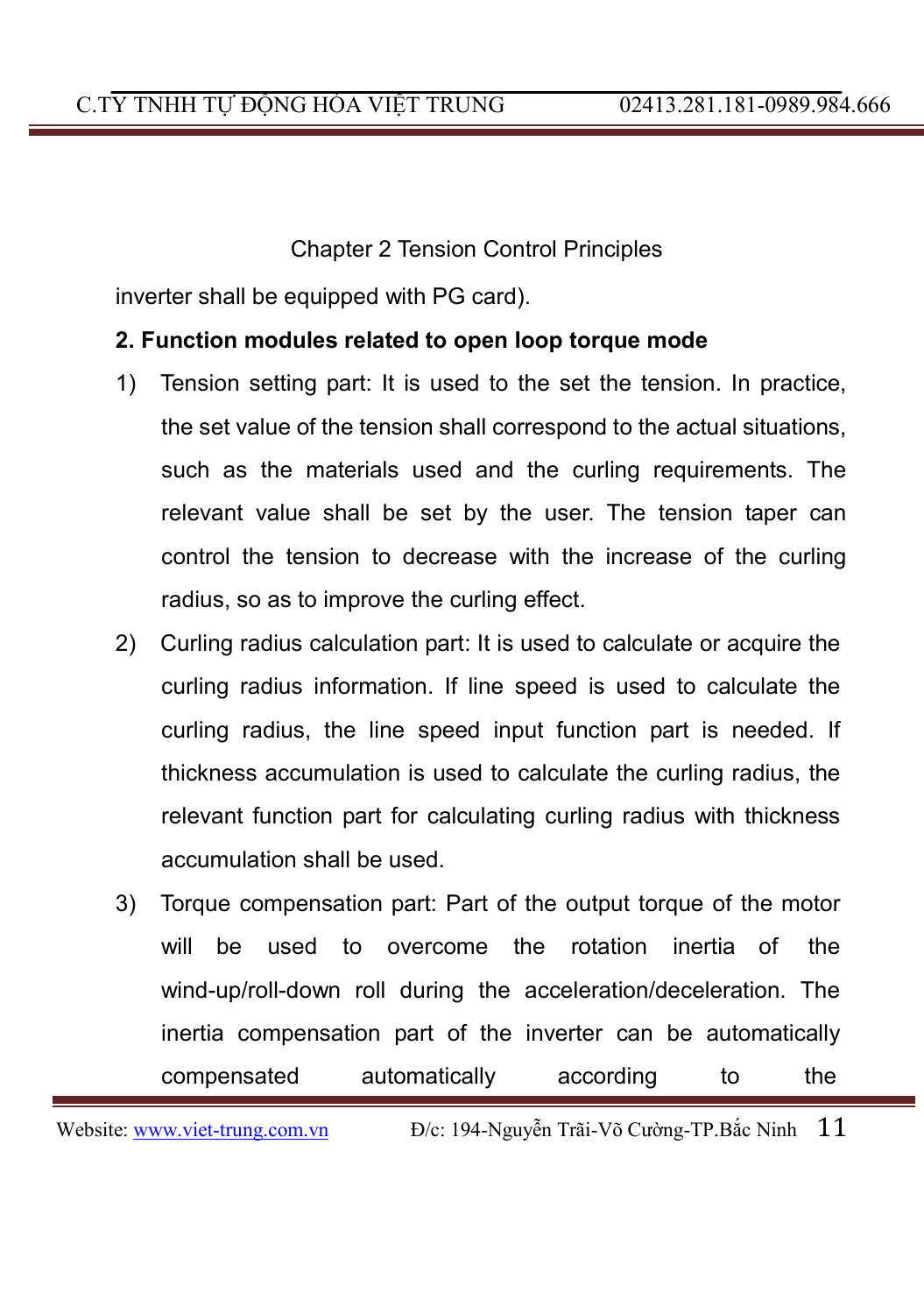acceleration/deceleration rate through proper parameter setting, so that the system can still have stable tension during the acceleration/deceleration. The friction compensation can eliminate the influence of the system resisting force over the tension.

3. Close-loop speed control mode

Close loop means that the tension (position) detection feedback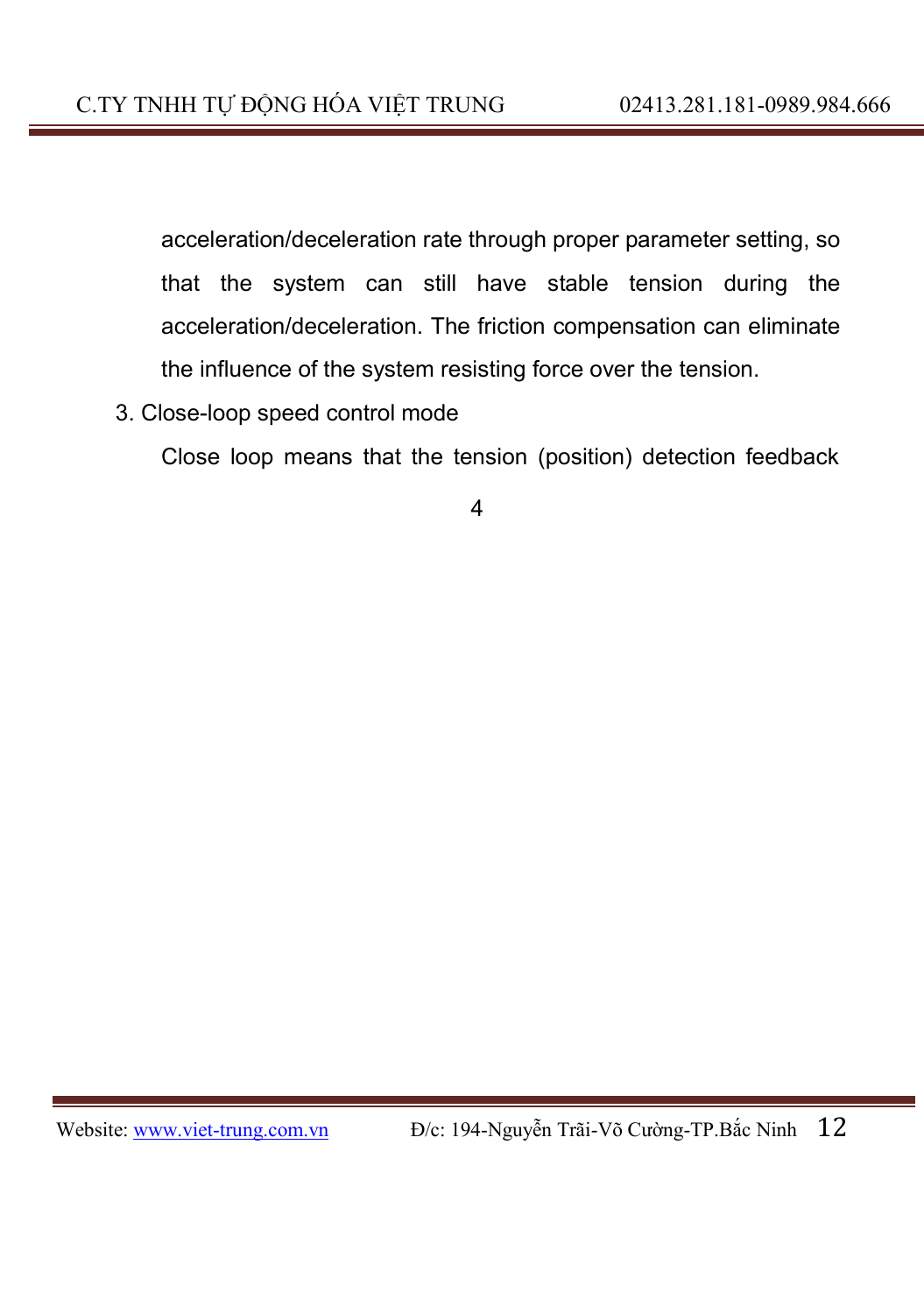### Chapter 2 Tension Control Principles

signal forms a close loop for adjustment. Speed control mode means that the inverter realizes the control by adjusting the output frequency according to the feedback signal. The inverter under speed mode can operate in any of the following three modes: speed sensorless vector control, speed sensor vector control, and V/F control.

The principle for the control mode is as follows: calculate a set value for the matching frequency, f1, according to the material line speed and the actual curling radius, conduct PID operation through the tension (position) detection signal to generate a frequency adjustment value f2, and then output the final frequency f=f1+f2. f1 can basically match the line speed of the wind-up/roll-down roll with the material line speed, and then the control requirement can be met with the slight adjustment of f2. In this way, the problem between the response quickness and the control stability in close-loop control can be well solved.

In this mode, the tension setting part is inactive, and the target value of the system control is set in the FA-00PID reference source. The control result is that the tension (position) feedback signal will be the reference value of the PID. It should be noted that when using the

Website: www.viet-trung.com.vn  $D/c$ : 194-Nguyễn Trãi-Võ Cường-TP.Bắc Ninh  $13$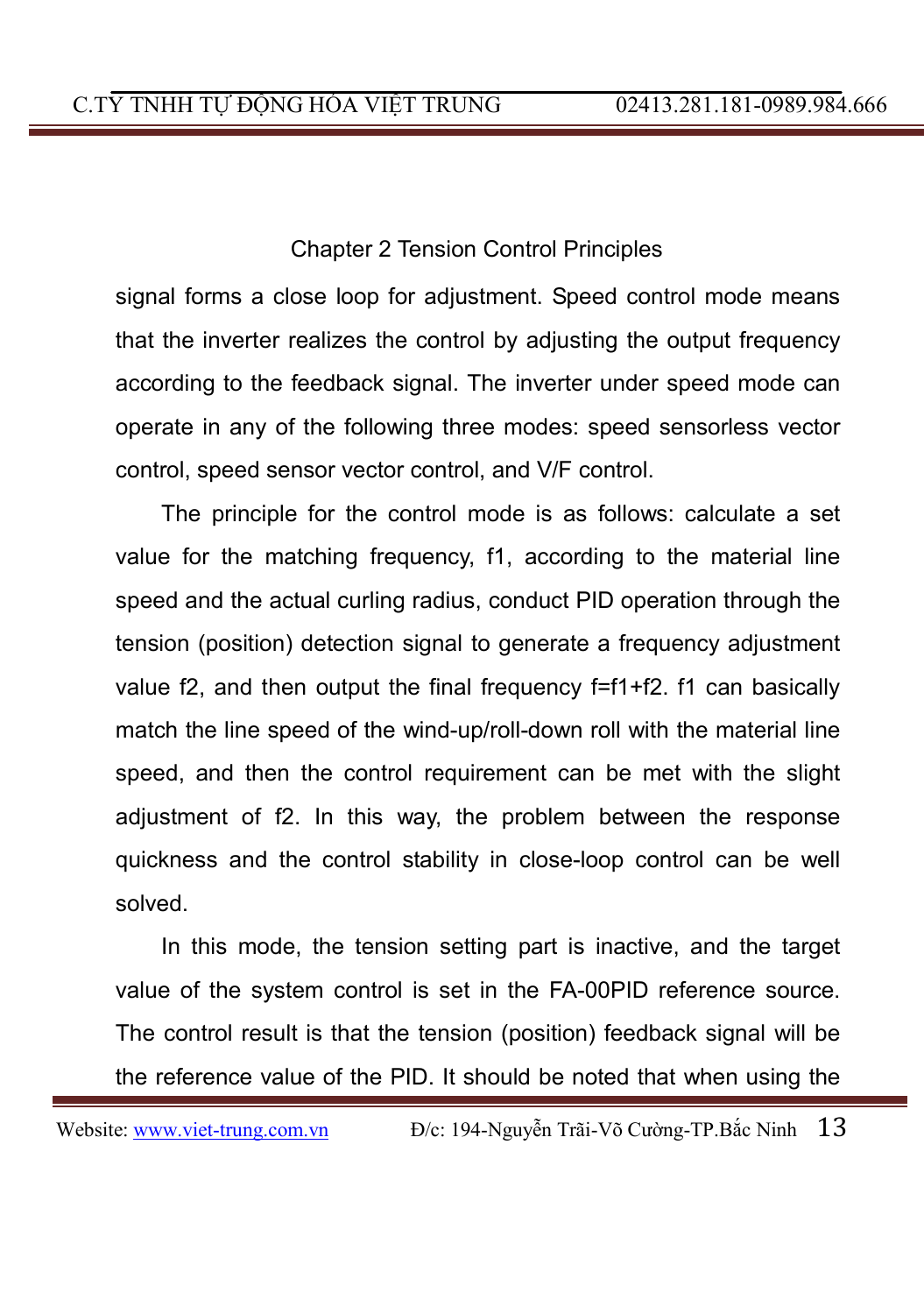position signal (e.g. tension swing, float roll) as the feedback, the actual tension may not be changed by changing the set value (PID reference value). The mechanical configuration, such as the counterweight of the tension swing or float roll, shall be changed to change the tension.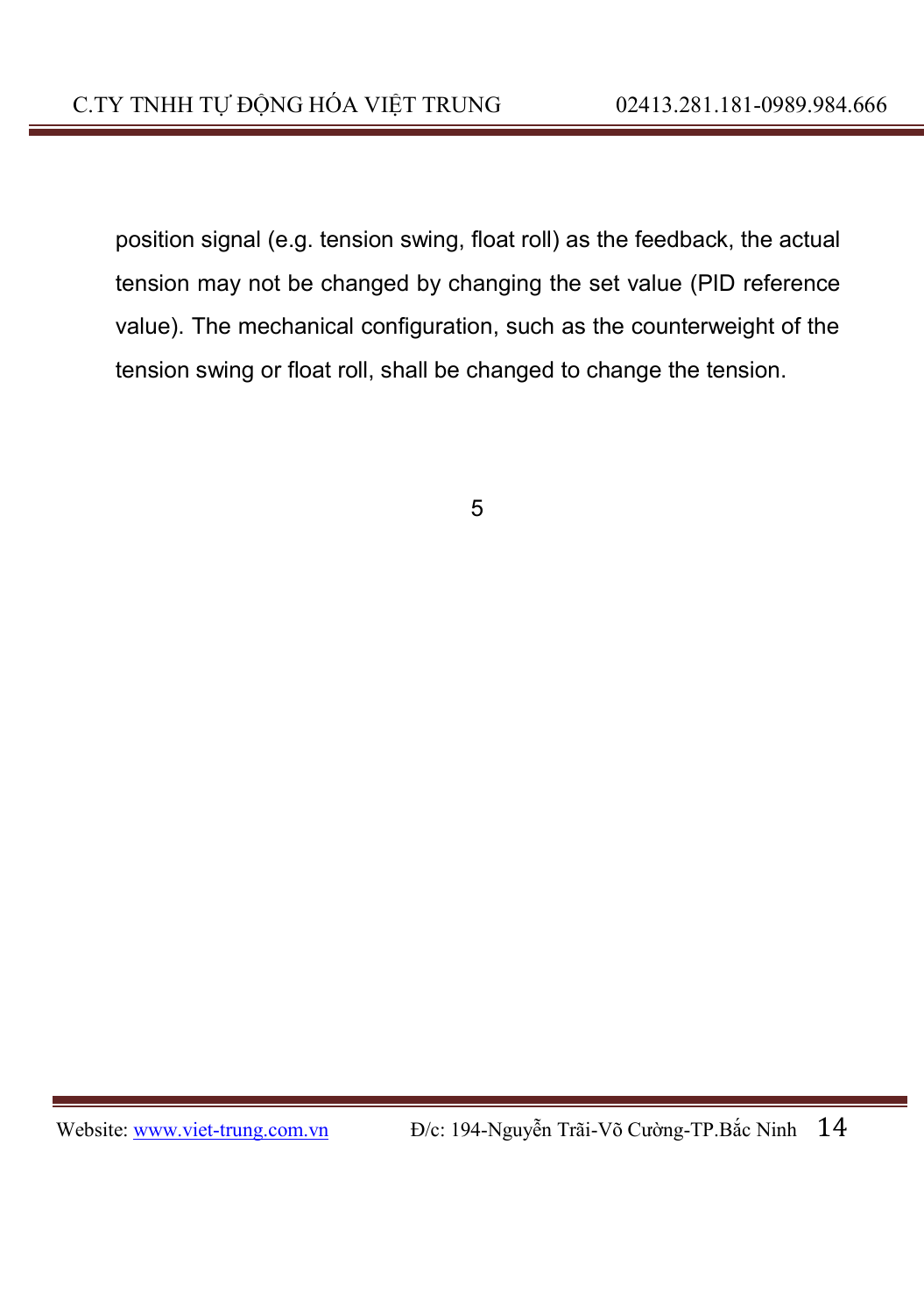Chapter 2 Tension Control Principles

- 4. Function modules related to close loop speed mode
- 1) PID part: It is mainly used for setting of group FA. It can also provide auxiliary function for the second group of PID parameters in group FH. After all the other parts are correctly set, the PID parameters shall be adjusted for the final control result.
	- 2) Line speed input part: This part is very important. It has two functions: to calculate the matching frequency according to the line speed (as described above) and to calculate the curling radius through the line speed.
	- 3) Curling radius calculation part: It is used to calculate the actual curling radius. The inverter can acquire the matching frequency after obtaining the line speed and the actual curling radius. When using the line speed to calculate the curling radius, if the curling radius calculated by the inverter is different from the actual curling radius, it indicates that there is deviation in the line speed input. The line speed input can be corrected through the curling radius calculation result. It should be noted that the matching frequency calculated with the line speed and the curling radius is not the actual output frequency of the inverter, while operating frequency

Website: www.viet-trung.com.vn Đ/c: 194-Nguyễn Trãi-Võ Cường-TP.Bắc Ninh 15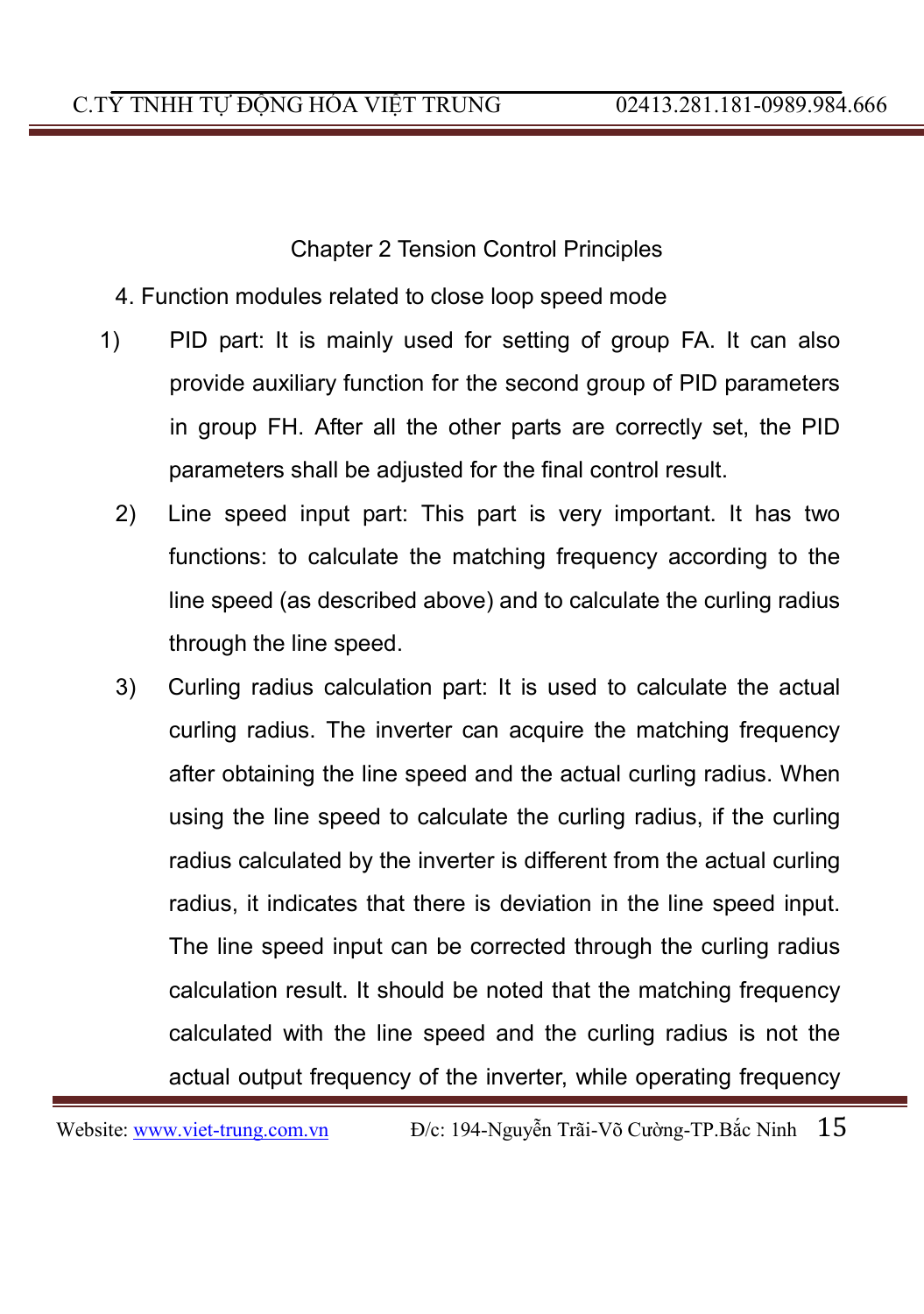used in calculating the curling radius with the line speed and operating frequency is the actual output frequency of the inverter. There is no contradiction in logic.

4) The second group PID parameter part: Only one group of PID parameters is not sufficient for the whole process control. At this time, the second group of PID parameters can be used. For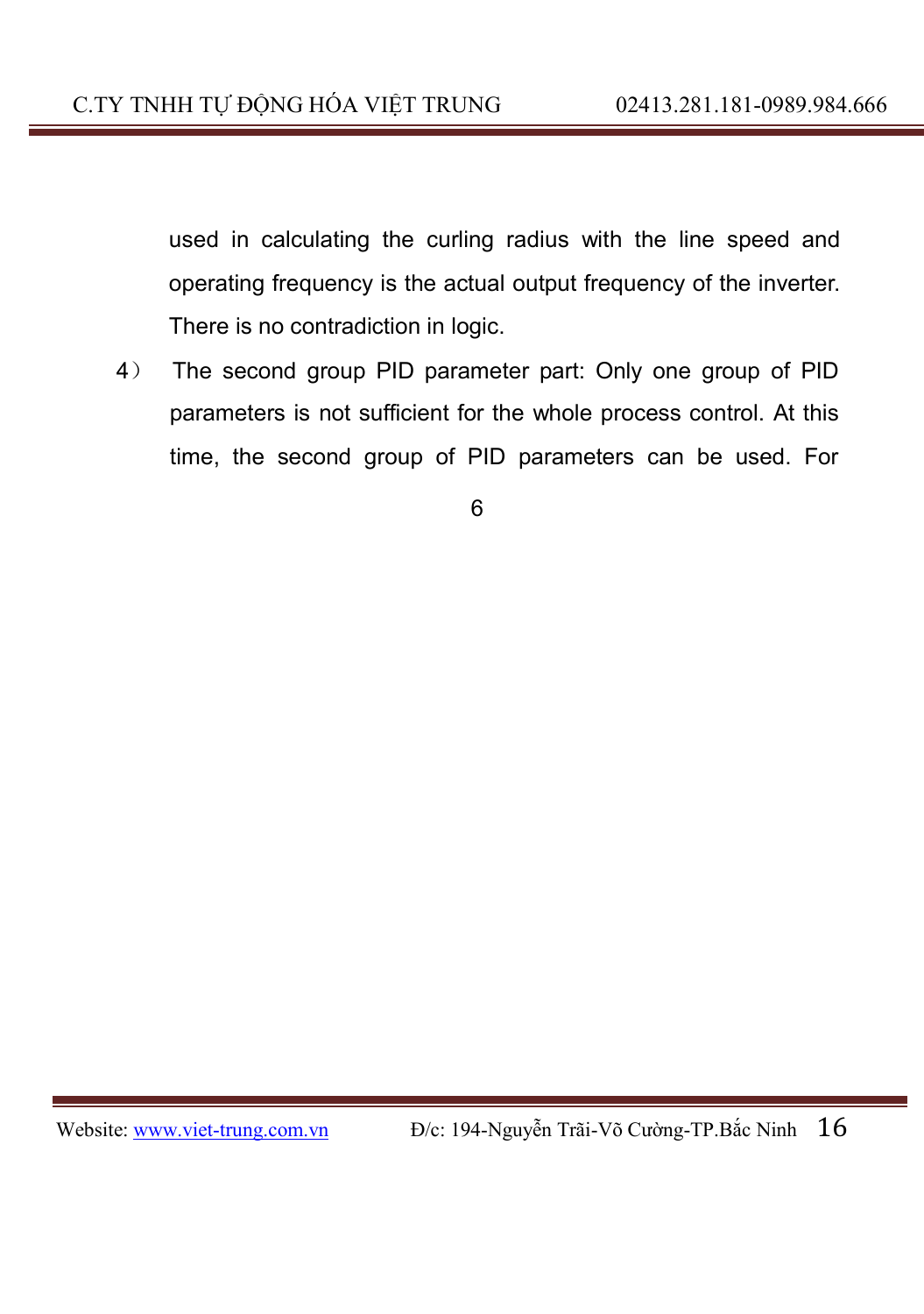Chapter 2 Tension Control Principles

example, during partial wind-up, the first group of PID parameters can be used to achieve good control result; during full wind-up, the second group of PID parameters can be used to achieve good control result. In this way, good control result can be achieved in the whole process.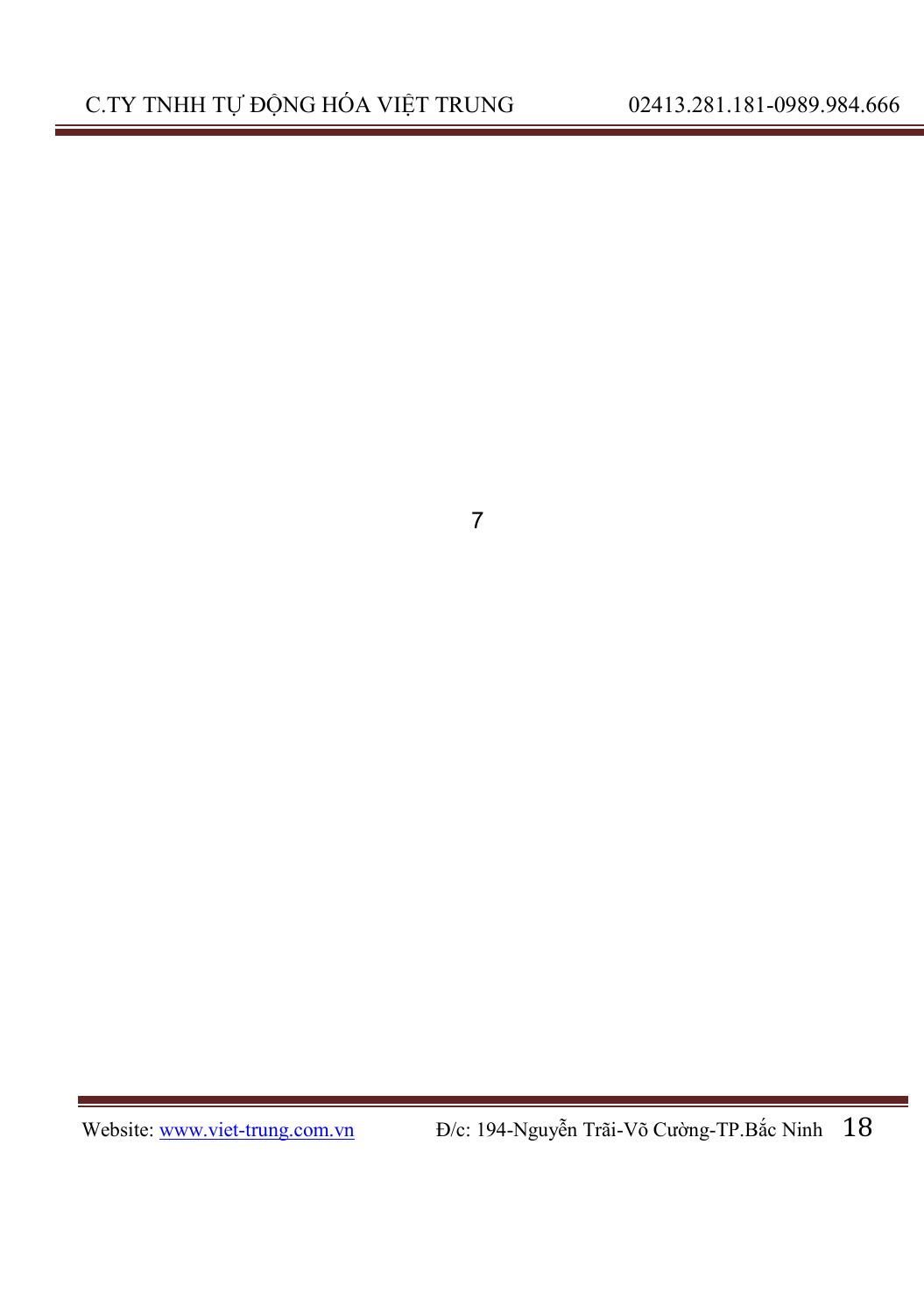|                         |              | Chapter 3 Function Parameter Table        |                     |                               |             |
|-------------------------|--------------|-------------------------------------------|---------------------|-------------------------------|-------------|
|                         |              | <b>Chapter 3 Function Parameter Table</b> |                     |                               |             |
| <b>Function</b><br>code | <b>Name</b>  | Set range                                 | Mini<br>mum<br>unit | Leave<br>factory<br>set value | Cha-<br>nge |
|                         |              | Control mode selection                    |                     |                               |             |
|                         |              | $0:$ inactive                             |                     |                               |             |
|                         |              | 1: Open-loop                              |                     |                               |             |
|                         |              | torque control                            |                     |                               |             |
|                         |              | mode                                      |                     |                               |             |
|                         |              | 2: Close-loop                             |                     |                               |             |
|                         | Tension      | speed control                             |                     |                               |             |
| FH-00                   | control mode | mode                                      | 1                   | 0                             | ×           |
|                         |              | 3: Close-loop                             |                     |                               |             |
|                         |              | torque control                            |                     |                               |             |
|                         |              | mode                                      |                     |                               |             |
|                         |              | 4: Constant line                          |                     |                               |             |
|                         |              | speed control                             |                     |                               |             |
|                         |              | mode                                      |                     |                               |             |
| FH-01                   | Curling mode | $0:$ wind-up                              | 1                   | 0                             | O           |
|                         |              | 1: roll-down                              |                     |                               |             |

Website: www.viet-trung.com.vn D/c: 194-Nguyễn Trãi-Võ Cường-TP.Bắc Ninh 19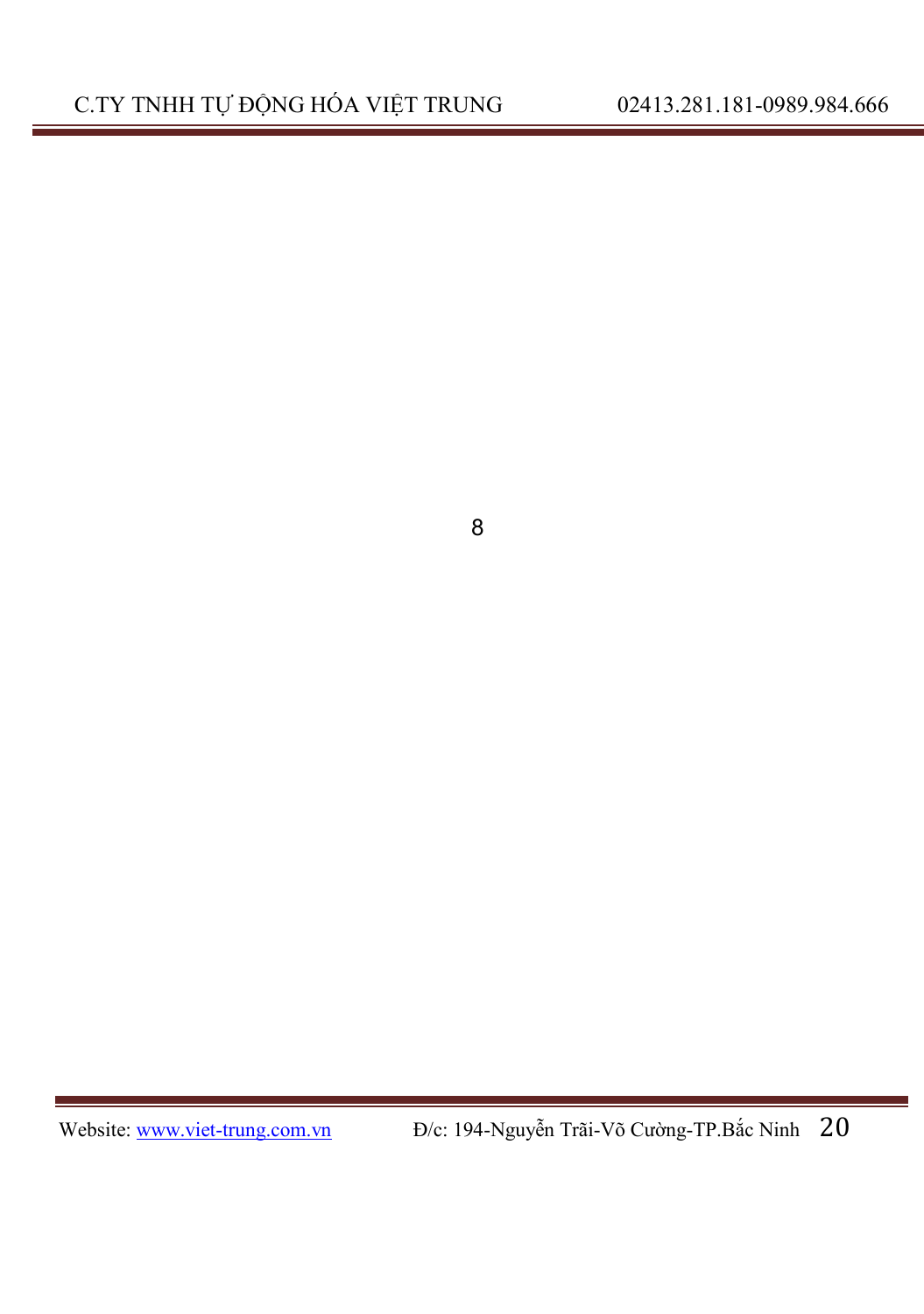| C.T |                                | ضىدعته                      | VIÊT TOI BIC                                 | 0.112               | 201<br>101                    | $\frac{1}{40000000}$ 1.666 |  |
|-----|--------------------------------|-----------------------------|----------------------------------------------|---------------------|-------------------------------|----------------------------|--|
|     |                                |                             |                                              |                     |                               |                            |  |
|     |                                |                             |                                              |                     |                               |                            |  |
|     |                                |                             | Chapter 3 Function Parameter Table           |                     |                               |                            |  |
|     | <b>Function</b><br>code        | <b>Name</b>                 | Set range                                    | Mini<br>mum<br>unit | Leave<br>factory<br>set value | Cha-<br>nge                |  |
|     |                                |                             | 0: Not allowed                               |                     |                               |                            |  |
|     |                                |                             | Active<br>inverse                            |                     |                               |                            |  |
|     |                                |                             | material<br>take-up                          |                     |                               |                            |  |
|     |                                | Selection of                | allowed<br>not<br>is.                        |                     |                               |                            |  |
|     | FH-02                          | inverse                     | during startup<br>1: allowed                 |                     |                               |                            |  |
|     |                                | take-up during<br>roll-down | Active<br>inverse                            |                     |                               |                            |  |
|     |                                |                             | take-up<br>material                          |                     |                               |                            |  |
|     |                                |                             | is allowed during                            |                     |                               |                            |  |
|     |                                |                             | startup                                      |                     |                               |                            |  |
|     |                                | mechanical                  |                                              |                     |                               |                            |  |
|     | FH-03                          | transmission                | $0.01 - 300.00$                              | 0.01                | 1.00                          | $\circ$                    |  |
|     |                                | ratio                       |                                              |                     |                               |                            |  |
|     |                                |                             | Tension setting part                         |                     |                               |                            |  |
|     |                                |                             | FH-05<br>0:                                  |                     |                               |                            |  |
|     |                                |                             | setting                                      |                     |                               |                            |  |
|     |                                |                             | 1: Al1 setting                               |                     |                               |                            |  |
|     |                                | FH-04                       | 2: AI2 setting<br><b>Tension setting</b>     |                     | source                        |                            |  |
|     |                                |                             |                                              |                     |                               |                            |  |
|     | Website: www.viet-trung.com.vn |                             | Đ/c: 194-Nguyễn Trai-Võ Cuòng-TP.Bắc Ninh 21 |                     |                               |                            |  |
|     |                                |                             |                                              |                     |                               |                            |  |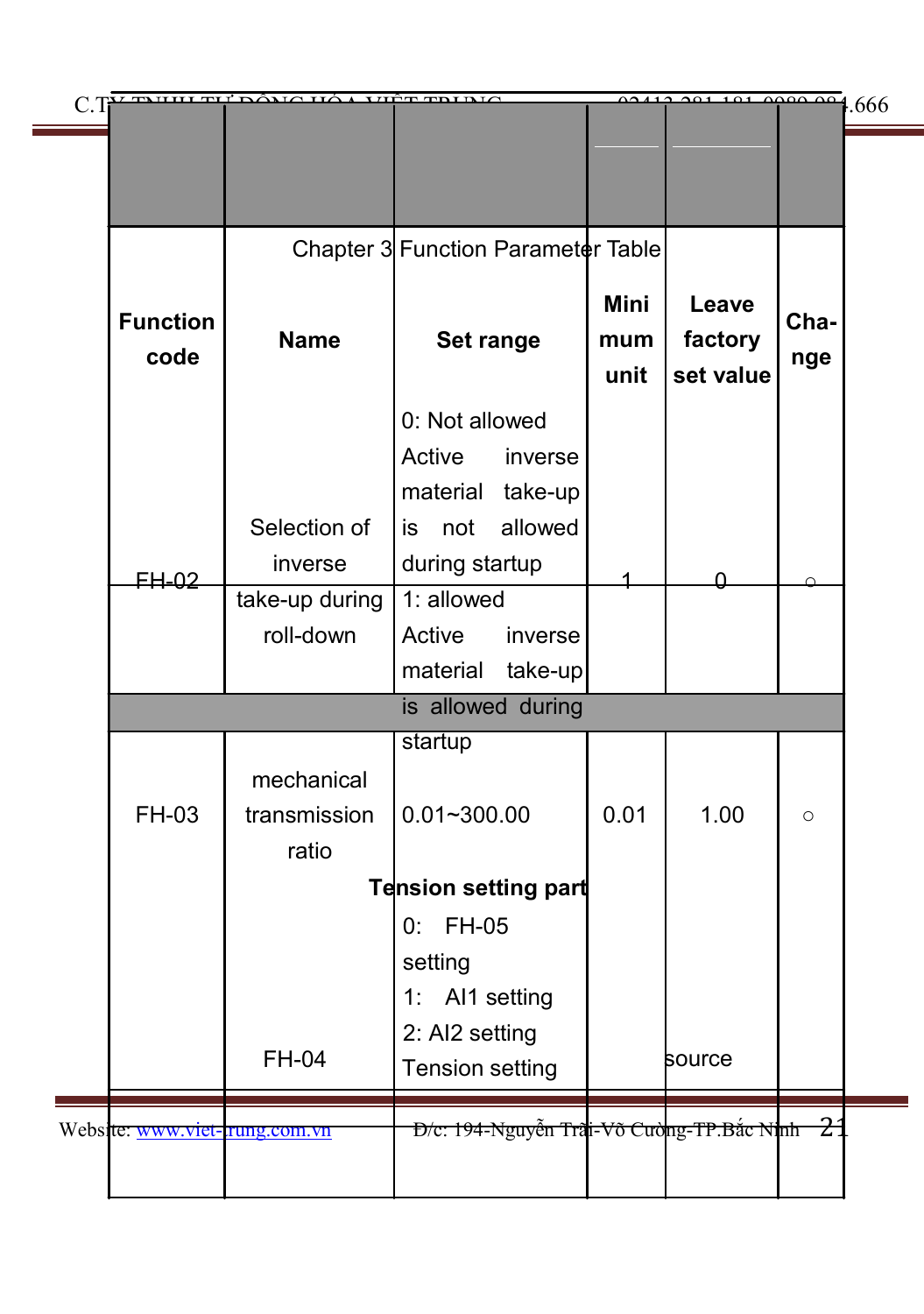| 3: A13<br>setting | 1<br>0             | ×                         |   |   |          |
|-------------------|--------------------|---------------------------|---|---|----------|
| 4:                |                    |                           |   |   |          |
| <b>PULSE</b>      |                    |                           |   |   |          |
| input             |                    |                           |   |   |          |
| setting           |                    |                           |   |   |          |
| 5:                |                    |                           |   |   |          |
| communi           |                    |                           |   |   |          |
| cation            |                    |                           |   |   |          |
| setting           |                    |                           |   |   |          |
| FH-05             |                    | Tension setting 0N~30000N | 1 | 0 | $\times$ |
| FH-06             | maximum<br>tension | 0N~30000N                 | 1 | 0 | ×        |
|                   |                    |                           |   |   |          |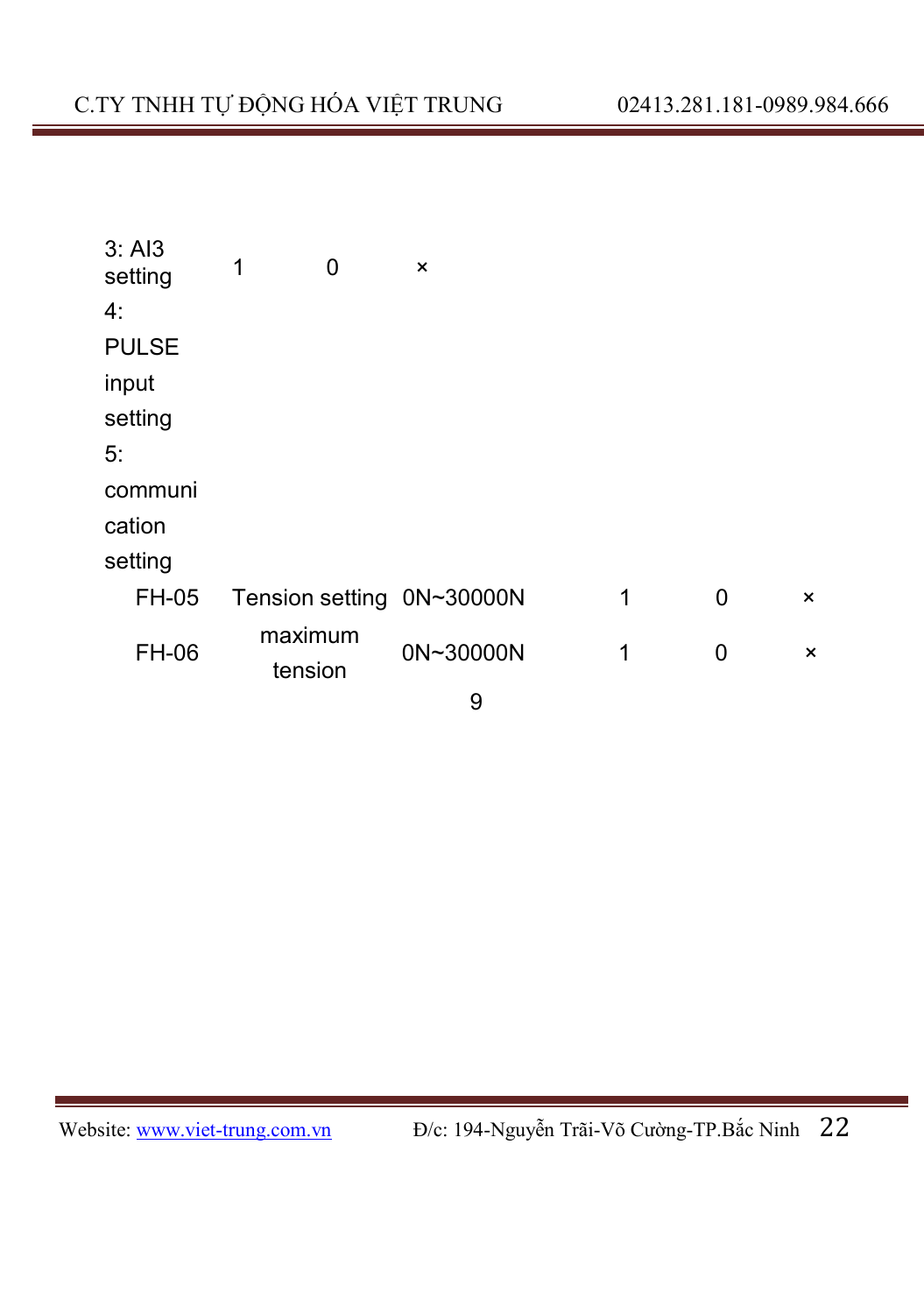|                 | C.TV TNUH Tự DÂMO HÓA VIỆT THING        |                                       |             | 0.412.291.101.000.004             |         |
|-----------------|-----------------------------------------|---------------------------------------|-------------|-----------------------------------|---------|
|                 |                                         |                                       |             |                                   |         |
|                 |                                         |                                       |             |                                   |         |
|                 |                                         | Chapter 3 Function Parameter Table    |             |                                   |         |
| <b>Function</b> | Name                                    |                                       | Mini        | Leave                             | Cha-    |
| code            |                                         | <b>Set range</b>                      | mum<br>unit | factory<br>set value              | nge     |
|                 | Zero-speed                              |                                       |             |                                   |         |
| $FH-07$         | tension                                 | $0.0\% - 50.0\%$                      | 0.1%        | 0.0%                              | $\circ$ |
|                 | increase                                |                                       |             |                                   |         |
| FH-08           | zero-speed<br>threshold                 | $0.0 - 20%$<br>(maximum<br>frequency) | 1%          | 0%                                | $\circ$ |
| FH-09           | tension taper                           | 0.0%~100.0%                           | 0.1%        | 0.0%                              | ×       |
|                 |                                         | Curling radius calculation part       |             |                                   |         |
|                 |                                         | 0: calculation                        |             |                                   |         |
|                 |                                         | through line                          |             |                                   |         |
|                 |                                         | speed                                 |             |                                   |         |
| FH-10           | curling radius<br>calculation<br>method | 1: Calculation<br>maximum             |             | through thickness<br>accumulation |         |
|                 | selection                               |                                       |             | $2:$ A $ 1$ input                 |         |
|                 |                                         |                                       |             | $3:$ A $ 2$ input                 |         |
|                 |                                         |                                       |             | 4: Al <sub>3</sub> input          |         |
|                 |                                         |                                       |             | 5: pulse input                    |         |

Website: www.viet-trung.com.vn D/c: 194-Nguyễn Trãi-Võ Cường-TP.Bắc Ninh 23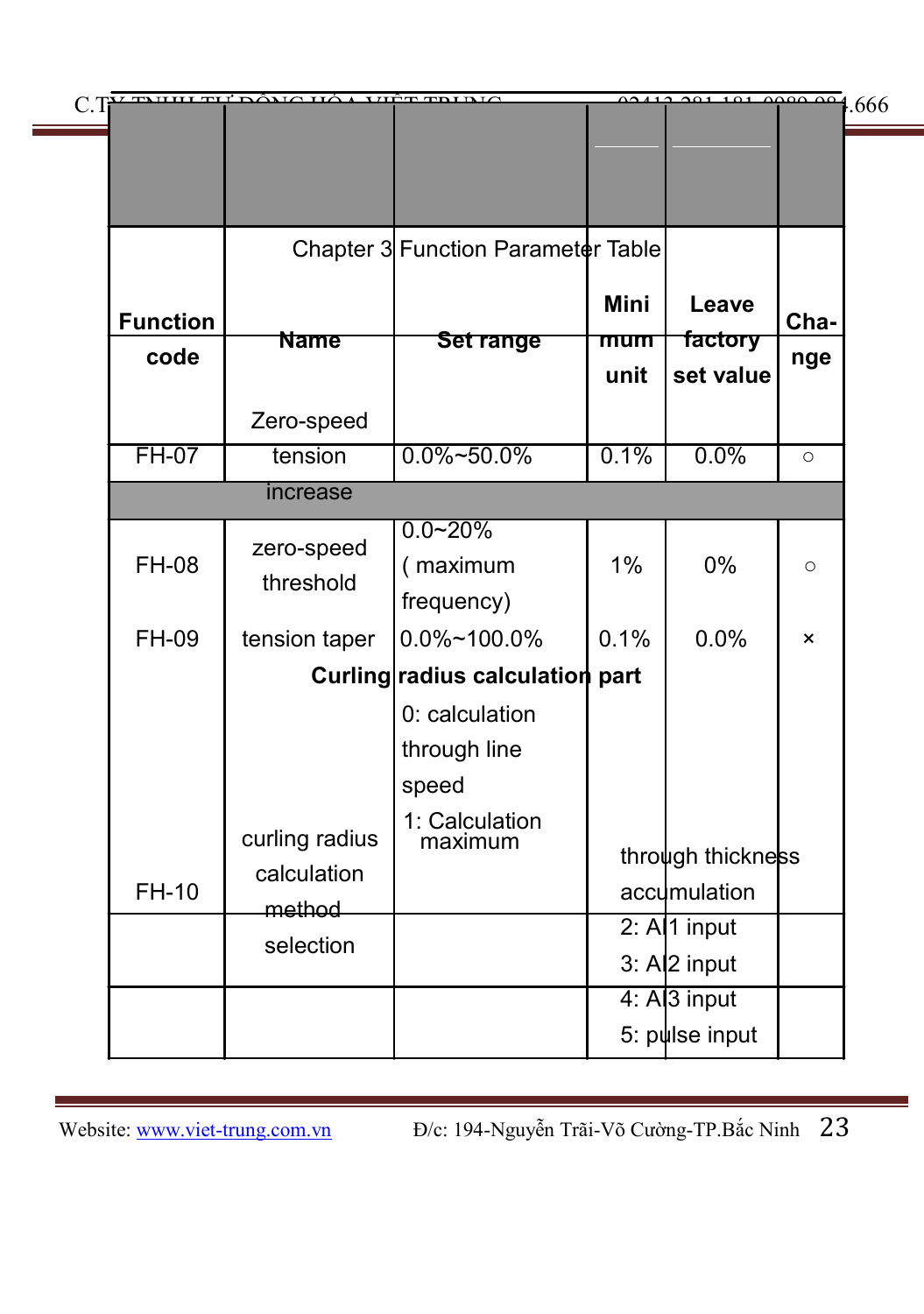| FH-11 | curling radius            | 1mm <sub>10000mm</sub> | 500 |  |
|-------|---------------------------|------------------------|-----|--|
| FH-12 | winding shaft<br>diameter | 1mm <sub>10000mm</sub> | 100 |  |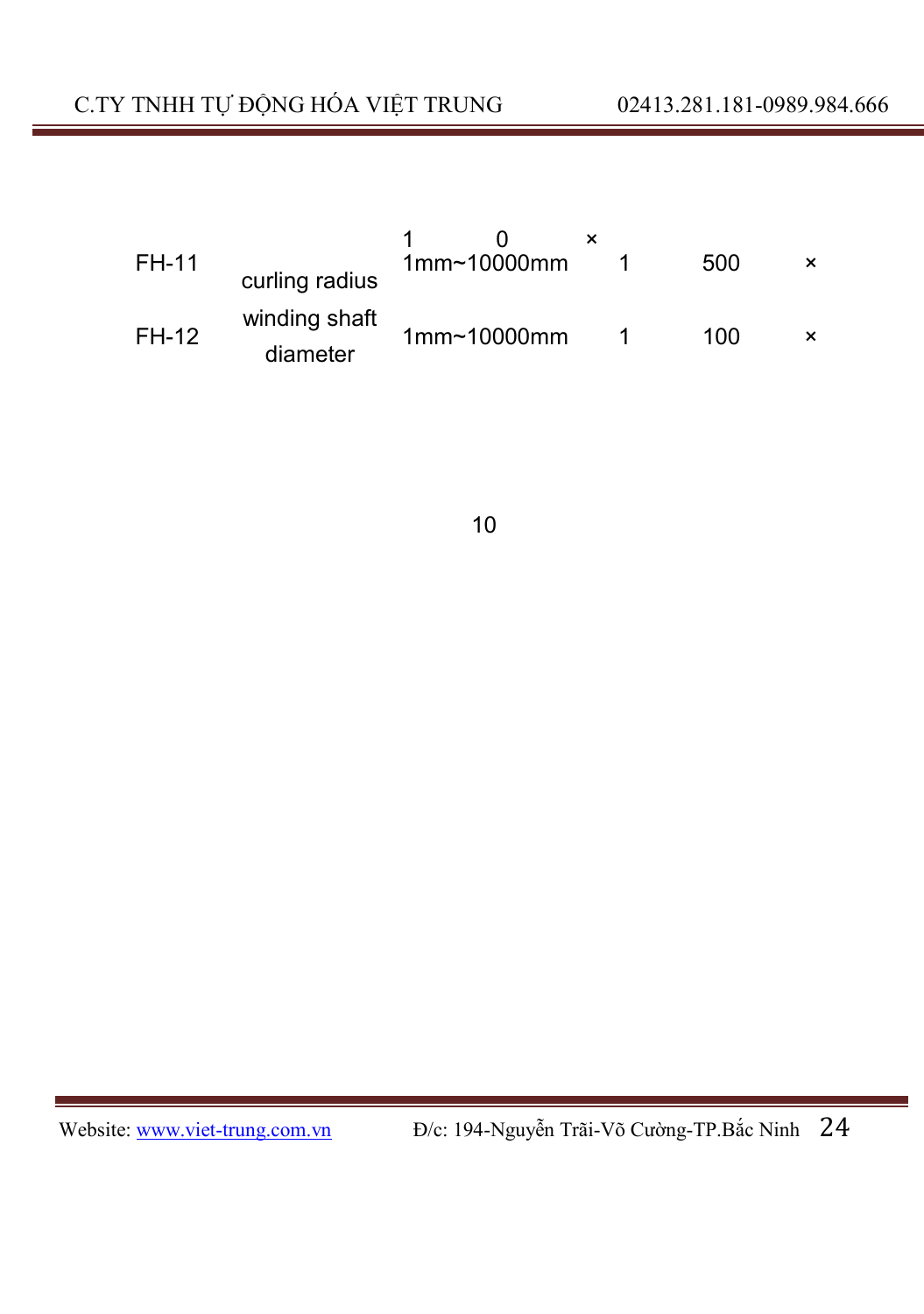| <b>Function</b><br>code | <b>Name</b>                            | Chapter 3 Function Parameter Table<br>Set range<br>0:                             | Mini<br>mum<br>unit | Leave<br>factory<br>set value | Cha-<br>nge               |
|-------------------------|----------------------------------------|-----------------------------------------------------------------------------------|---------------------|-------------------------------|---------------------------|
| <b>FH-13</b>            | initial curling                        | FH-12~FH-15<br>setting                                                            |                     | U                             | $\boldsymbol{\mathsf{x}}$ |
|                         | radius source                          | 1: Al1 setting<br>2: AI2 setting                                                  |                     |                               |                           |
| <b>FH-14</b>            | initial curling<br>radius 1            | 3: AI3 setting<br>1mm~10000mm                                                     | 1mm                 | 100mm                         | $\circ$                   |
| <b>FH-15</b>            | initial curling<br>radius <sub>2</sub> | 1mm~10000mm                                                                       | 1mm                 | 100mm                         | $\circ$                   |
| FH-16                   | initial curling<br>radius 3            | 1mm~10000mm                                                                       | 1mm                 | 100mm                         | $\circ$                   |
| <b>FH-17</b>            | curling radius<br>filtering time       | $0.0s - 100.0s$                                                                   | 0.1s                | 1.0s                          | $\Omega$                  |
| <b>FH-18</b>            | current value<br>of curling<br>radius  | 1mm~10000mm                                                                       |                     |                               | $\circ$                   |
|                         |                                        | Relevant parameters for curling radius calculation with thickness<br>accumulation |                     |                               |                           |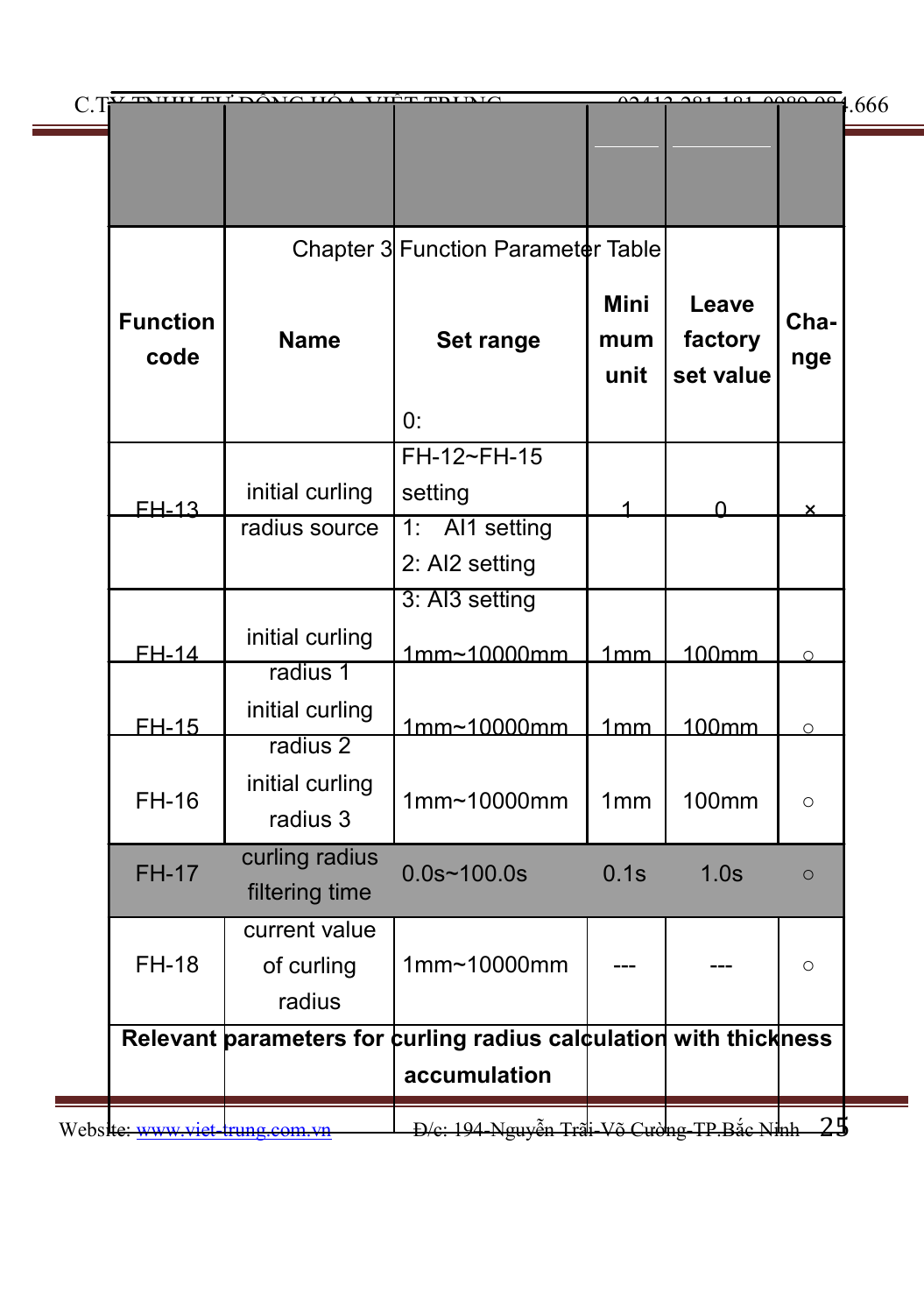|       | Number of                  |         |    |          |
|-------|----------------------------|---------|----|----------|
| FH-19 | pulses each $1 \sim 60000$ |         | 1  | $\Omega$ |
|       | turn                       |         |    |          |
|       | Number of                  |         |    |          |
| FH-20 | turns each                 | 1~10000 | 1. | $\circ$  |
|       | layer                      |         |    |          |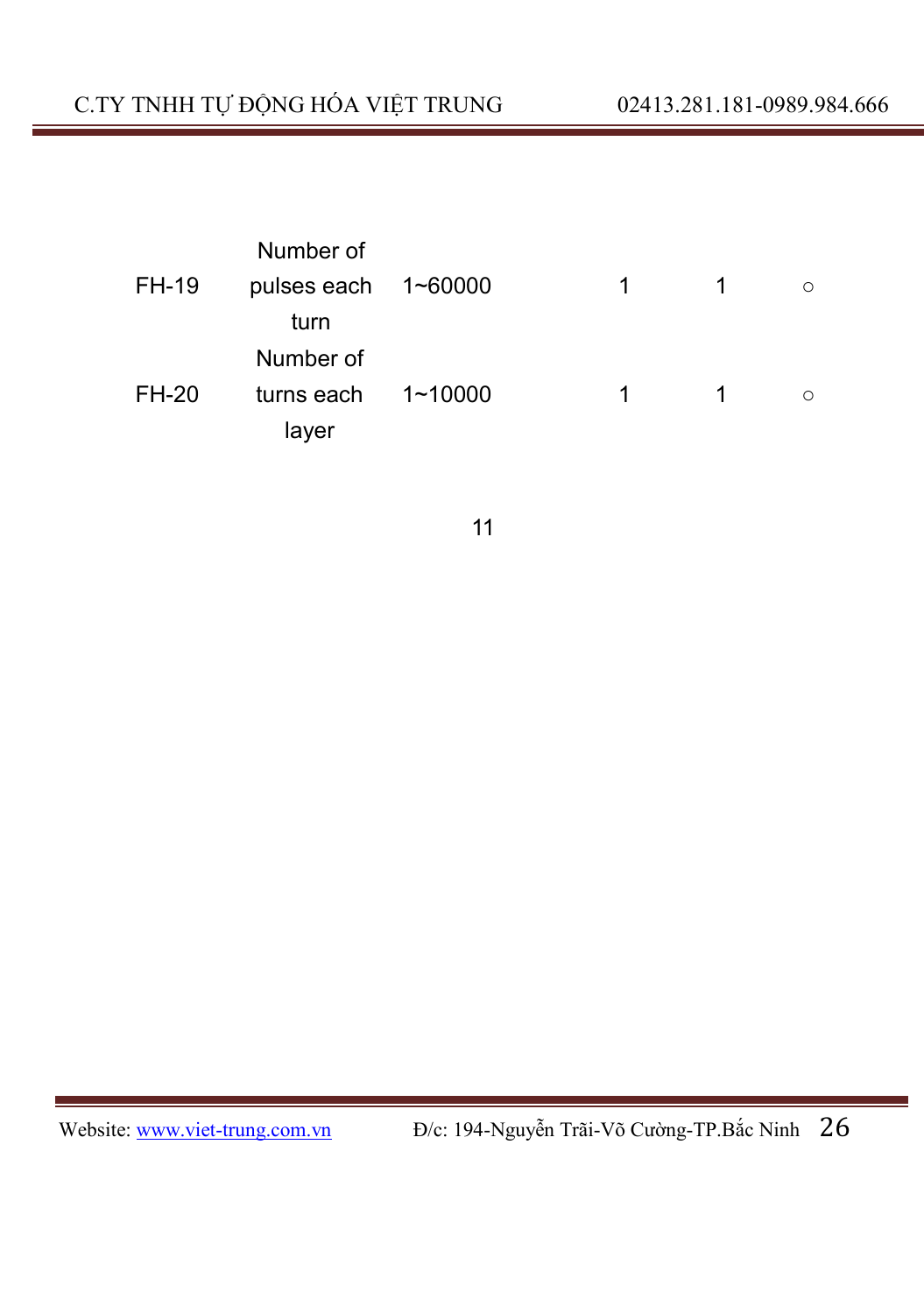|                         |                                | Chapter 3 Function Parameter Table          |                            |                               |             |
|-------------------------|--------------------------------|---------------------------------------------|----------------------------|-------------------------------|-------------|
| <b>Function</b><br>code | <b>Name</b>                    | Set range                                   | <b>Mini</b><br>mum<br>unit | Leave<br>factory<br>set value | Cha-<br>nge |
|                         | Material                       | 0: Digital setting                          |                            |                               |             |
| <b>FH-21</b>            | thickness<br>setting source    | 1:<br>Al1 setting<br>2: AI2 setting         | 1                          | 0                             | $\circ$     |
|                         | Material                       | 3: Al3 setting<br>$0.01$ mm~100.00          | 0.01                       |                               |             |
| <b>FH-22</b>            | thickness 0                    | mm                                          | mm                         | $0.01$ mm                     | $\Omega$    |
| <b>FH-23</b>            | Material                       | $0.01$ mm~100.00                            | 0.01                       | 0.01mm                        | $\circ$     |
|                         | thickness 1                    | mm                                          | mm                         |                               |             |
| <b>FH-24</b>            | Material                       | $0.01$ mm~100.00                            | 0.01                       | 0.01mm                        | $\Omega$    |
|                         | thickness 2                    | mm                                          | mm                         |                               |             |
| FH-25                   | Material<br>thickness 3        | $0.01$ mm~100.00<br>mm                      | 0.01<br>mm                 | $0.01$ mm                     | $\circ$     |
| FH-26                   | maximum<br>thickness           | $0.01$ mm~100.00<br>mm                      | 0.01<br>mm                 | 1.00mm                        | $\circ$     |
|                         |                                | Line speed input part                       |                            |                               |             |
|                         |                                | 0: No input                                 |                            |                               |             |
|                         |                                | 1: A11<br>2: AI2                            |                            |                               |             |
|                         | <b>FH-27</b>                   | line speed                                  |                            | input source                  |             |
|                         | Website: www.viet-trung.com.vn | D/c: 194-Nguyễn Trấi-Võ Cường-TP.Bắc Nhh 27 |                            |                               |             |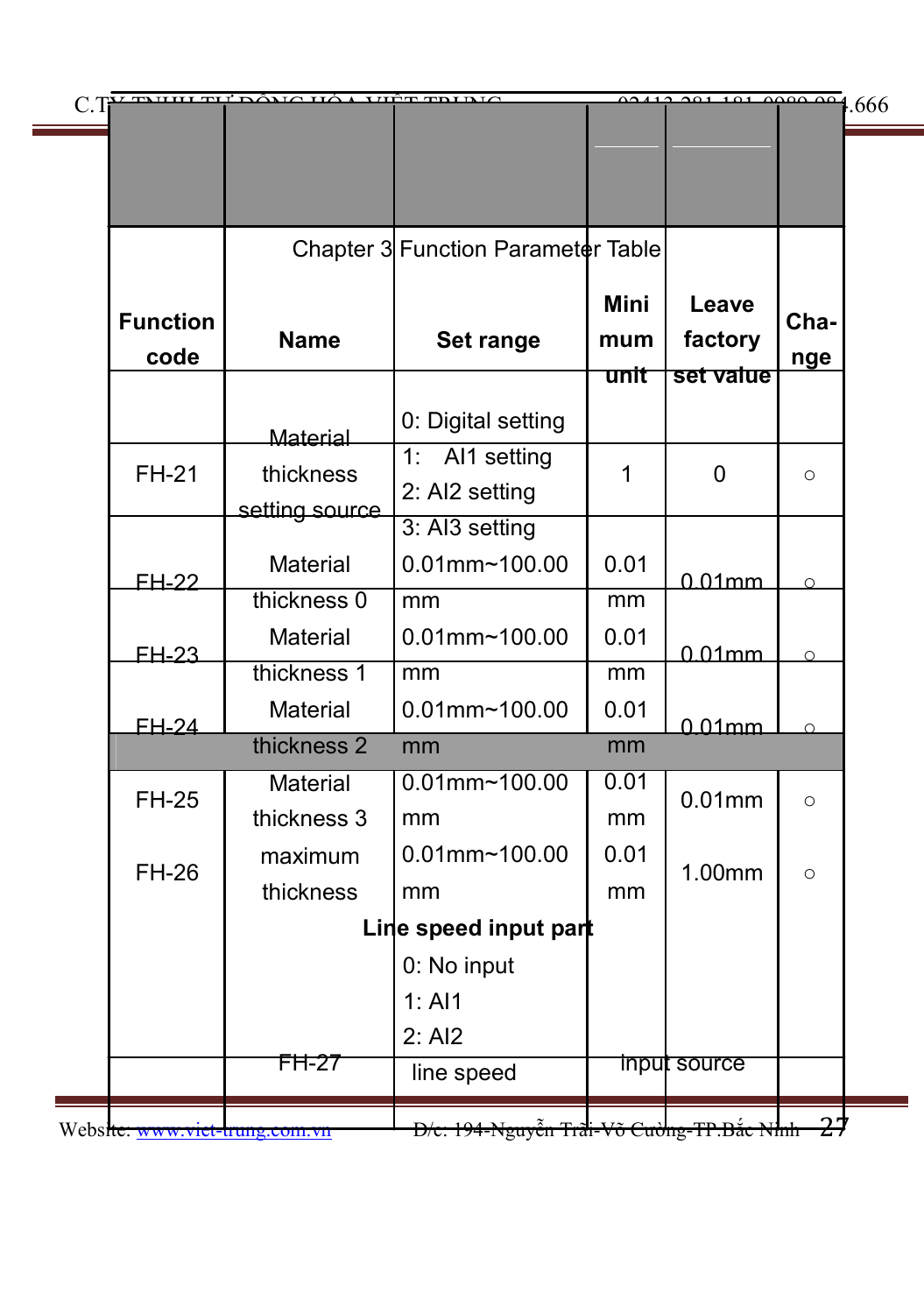| $3:$ Al $3$       | 1<br>0                     |             |                  |          |         |
|-------------------|----------------------------|-------------|------------------|----------|---------|
| 4: pulse<br>input |                            | $\circ$     |                  |          |         |
| 5:                |                            |             |                  |          |         |
| communi           |                            |             |                  |          |         |
| cation            |                            |             |                  |          |         |
| setting           |                            |             |                  |          |         |
| <b>FH-28</b>      | maximum line $0.10$ m/Min~ |             | 0.1 <sub>m</sub> | 1000.0m/ | $\circ$ |
|                   | speed                      | 6500.0m/Min | Min              | Min      |         |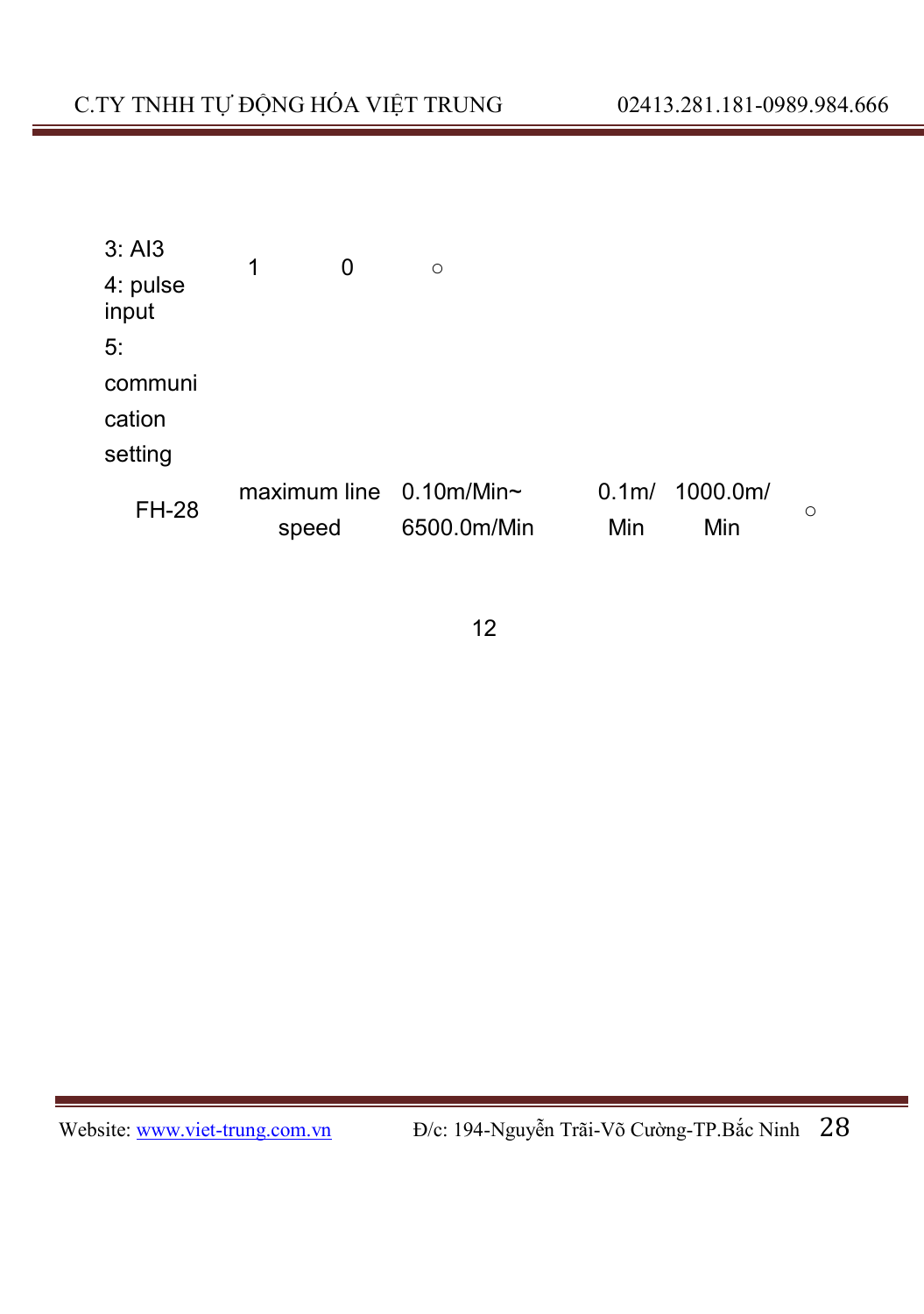|                         | C. THE THILL TH' DÂMO HẢ A THỆT THING                          |                                                                                 | 00112               | $201101000000$ 1.666          |             |
|-------------------------|----------------------------------------------------------------|---------------------------------------------------------------------------------|---------------------|-------------------------------|-------------|
|                         |                                                                |                                                                                 |                     |                               |             |
|                         |                                                                |                                                                                 |                     |                               |             |
|                         |                                                                | Chapter 3 Function Parameter Table                                              |                     |                               |             |
| <b>Function</b><br>code | <b>Name</b>                                                    | Set range                                                                       | Mini<br>mum<br>unit | Leave<br>factory<br>set value | Cha-<br>nge |
|                         | minimum line                                                   |                                                                                 |                     |                               |             |
| <b>FH-29</b>            | speed for                                                      | $0.10m/Min$ ~                                                                   | 0.1 <sub>m</sub>    | 200.0m/                       | $\Omega$    |
|                         | curling radius                                                 | 6500.0m/Min                                                                     | Min                 | Min                           |             |
|                         | calculation                                                    |                                                                                 |                     |                               |             |
| FH-30                   | <b>Actual line</b>                                             | $0.10$ m/Min~                                                                   |                     |                               | $\circ$     |
|                         | speed                                                          | 6500.0m/Min                                                                     |                     |                               |             |
|                         |                                                                | Tension compensation part                                                       |                     |                               |             |
| FH-31                   | compensation<br>coefficient self<br>learning torque<br>setting | $5.0\%$ ~80.0%                                                                  | 0.1%                | 20.0%                         | $\circ$     |
|                         |                                                                | 0: no operation                                                                 |                     |                               |             |
| FH-32                   | compensation<br>self learning<br>action                        | 1: Start to identify<br>automatically<br>restore to 0 when<br>the self learning | 1                   | 0                             | $\circ$     |
|                         |                                                                | is ended.                                                                       |                     |                               |             |
|                         | mechanical                                                     |                                                                                 |                     |                               |             |
|                         | inertia                                                        |                                                                                 |                     |                               |             |

Website: www.viet-trung.com.vn Đ/c: 194-Nguyễn Trãi-Võ Cường-TP.Bắc Ninh 29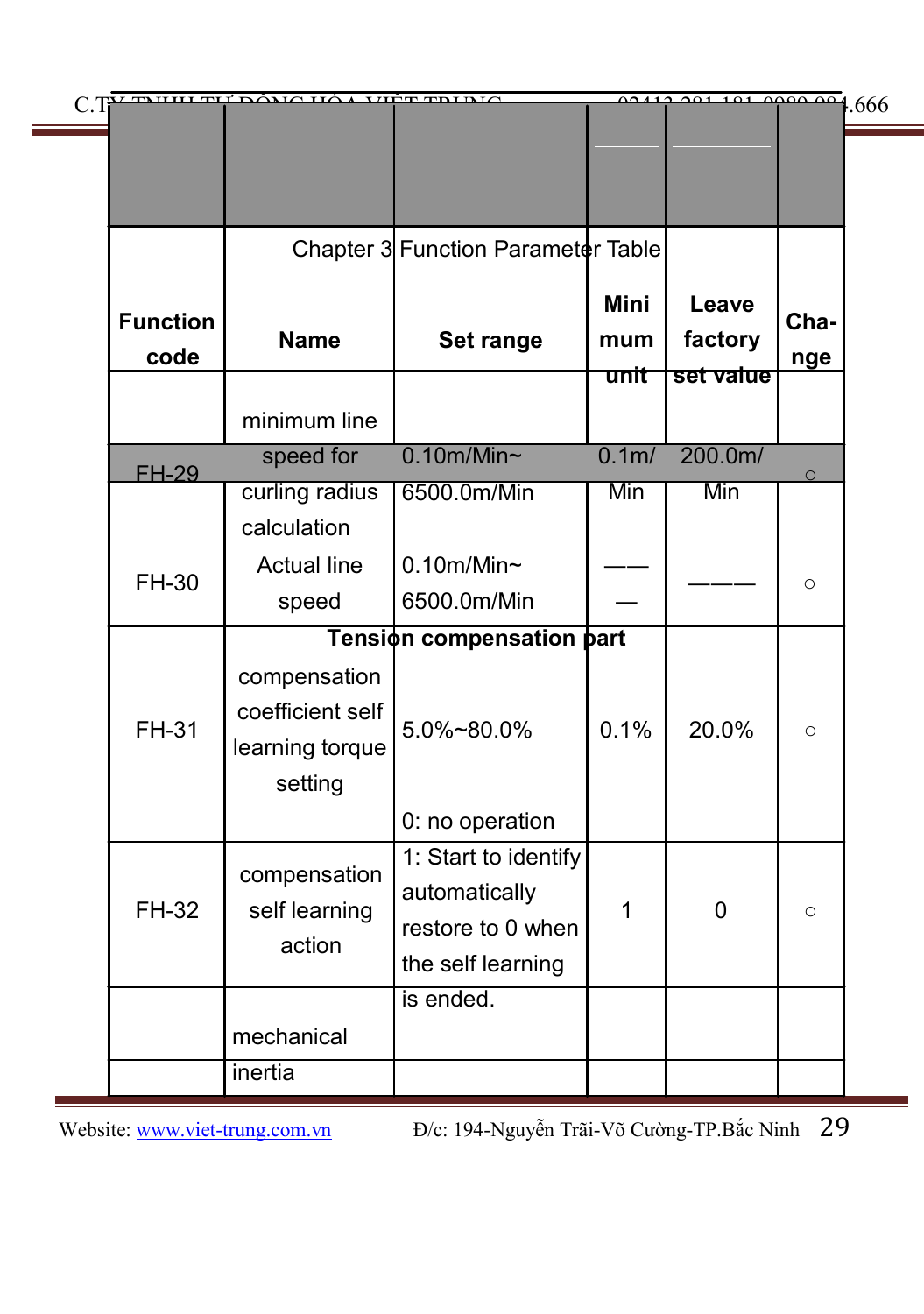| FH-33        |                | $1 - 10000$                       |                 |                     |         |
|--------------|----------------|-----------------------------------|-----------------|---------------------|---------|
|              | compensation   |                                   |                 |                     |         |
|              | coefficient    |                                   |                 |                     |         |
| FH-34        | material       | 0 Kg/m <sup><math>3</math>~</sup> |                 | 0Kg/m <sup>^3</sup> | $\circ$ |
|              | density        | 60000Kg/m <sup>^</sup> 3          | 1Kg/<br>m^3     |                     |         |
| <b>FH-35</b> | material width | $0$ mm~60000mm                    | 1 <sub>mm</sub> | 0mm                 |         |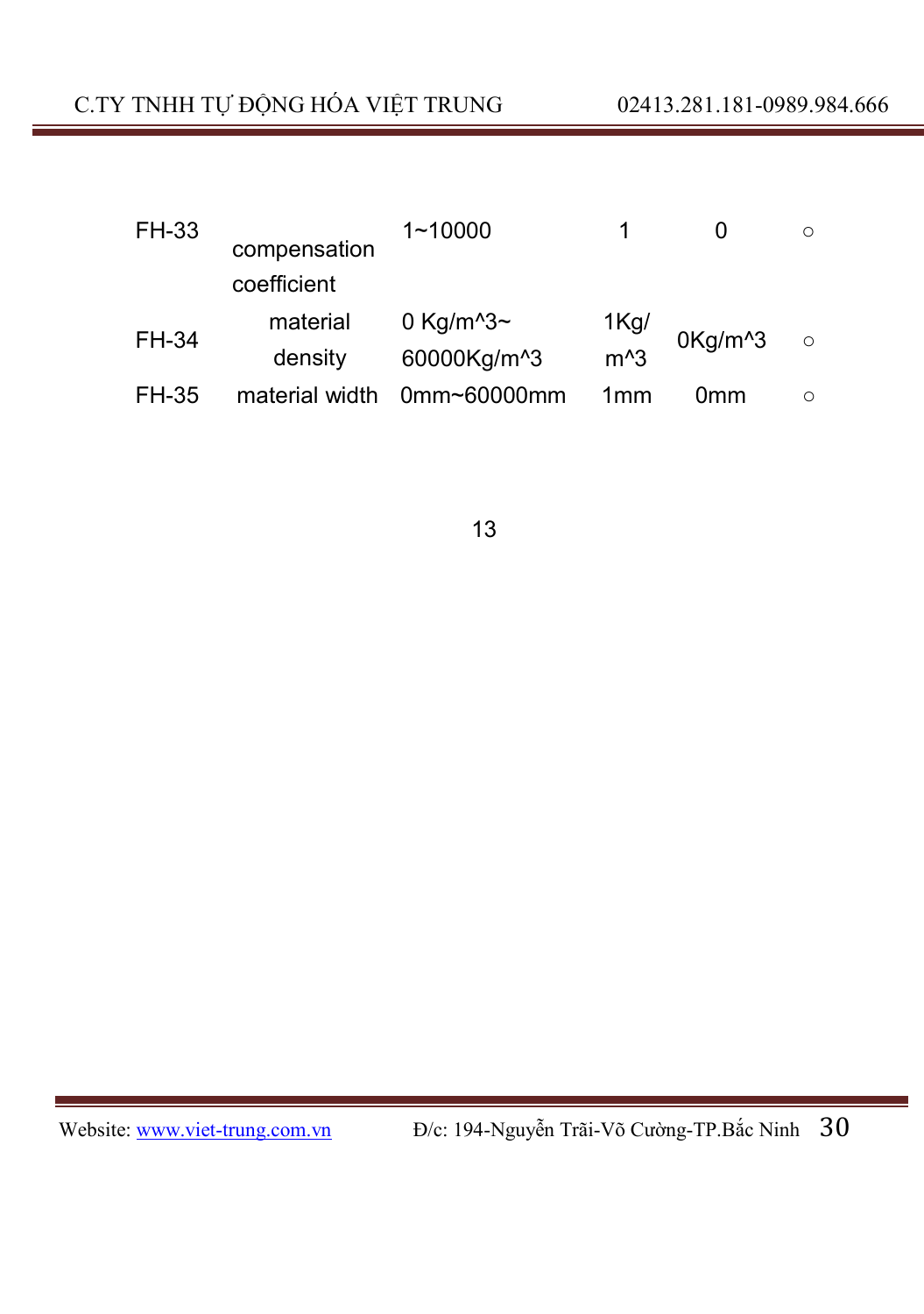|                                          | C THE THILL TH' DÔMC HỘA VIỆT THING                       |                                                     |             | 00412.001.101.0000.001.666 |                           |  |
|------------------------------------------|-----------------------------------------------------------|-----------------------------------------------------|-------------|----------------------------|---------------------------|--|
|                                          |                                                           |                                                     |             |                            |                           |  |
|                                          |                                                           |                                                     |             |                            |                           |  |
|                                          |                                                           | Chapter 3 Function Parameter Table                  |             |                            |                           |  |
| <b>Function</b>                          |                                                           |                                                     | <b>Mini</b> | Leave                      | Cha-                      |  |
| code                                     | <b>Name</b>                                               | <b>Set range</b>                                    | mum         | factory                    | nge                       |  |
|                                          |                                                           |                                                     | unit        | set value                  |                           |  |
| FH-36                                    | friction<br>compensation<br>coefficient                   | $0.0\%$ ~50.0%                                      | 0.1%        | 0.0%                       | $\circ$                   |  |
|                                          |                                                           | material supply interrupt auto detection parameters |             |                            |                           |  |
|                                          | material supply                                           |                                                     |             |                            |                           |  |
| <b>FH-37</b>                             | interrupt auto<br>detection<br>function                   | $0:$ inactive<br>1: active                          | 1           | $\mathbf 0$                | $\boldsymbol{\mathsf{x}}$ |  |
|                                          | selection                                                 |                                                     |             |                            |                           |  |
| FH-38                                    | material supply<br>interrupt auto<br>detection<br>minimum | 0.00Hz~50.00Hz                                      | 0.01H<br>z  | 10.00Hz                    | $\circ$                   |  |
|                                          | frequency                                                 |                                                     |             |                            |                           |  |
| FH-39                                    | material supply<br>interrupt auto                         |                                                     |             |                            |                           |  |
|                                          | FH-40                                                     | detection error range                               |             |                            |                           |  |
| material supply interrupt auto detection |                                                           |                                                     |             |                            |                           |  |
|                                          |                                                           | judgment delay                                      |             |                            |                           |  |
| Website: www.viet-trung.com.vn           |                                                           | Đ/c: 194-Nguyễn Trâi-Võ Cường-TP.Bắc Ninh 31        |             |                            |                           |  |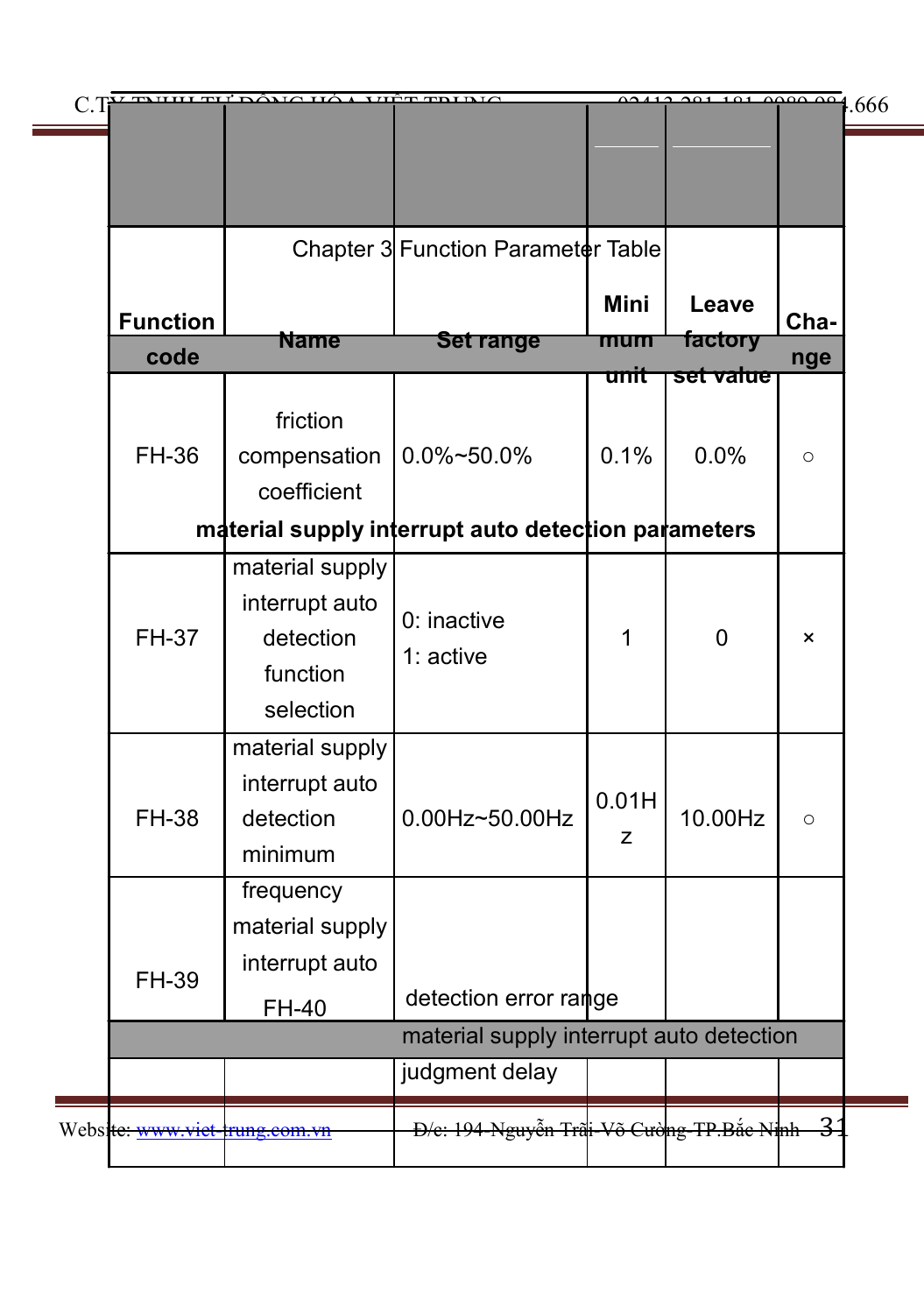| $0.1\%$ ~50<br>$.0\%$              | $0.1\%$                                       | $0.1s - 60.0s$<br>$10.0\%$<br>$\circ$ | 0.1s  | 2.0s  | $\circ$    |  |  |  |
|------------------------------------|-----------------------------------------------|---------------------------------------|-------|-------|------------|--|--|--|
| the second group of PID parameters |                                               |                                       |       |       |            |  |  |  |
| FH-41                              | proportional<br>gain 2                        | $0.0s$ ~100.0s                        | 0.1   | 20.0  | $\bigcirc$ |  |  |  |
| <b>FH-42</b>                       | integral time $12 \quad 0.01$ s $\sim$ 10.00s |                                       | 0.01s | 2.00s | $\circ$    |  |  |  |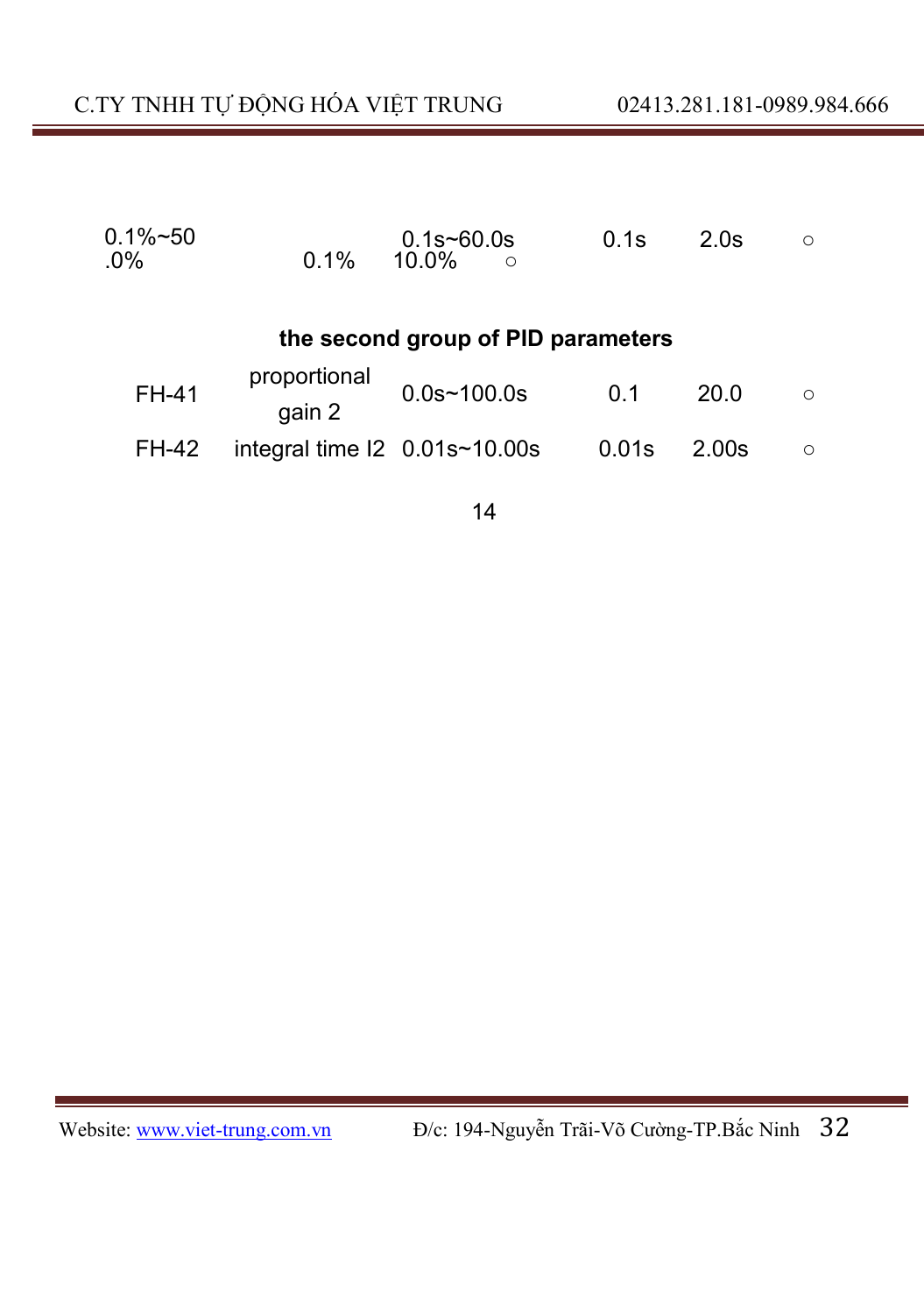|  |                               | C.TV TAHHLTH DÂMO HỘA VIỆT TRI DIC  |                                           | 02412       | $\frac{201 + 01}{200}$ 000 00 1.666 |         |  |
|--|-------------------------------|-------------------------------------|-------------------------------------------|-------------|-------------------------------------|---------|--|
|  |                               |                                     |                                           |             |                                     |         |  |
|  |                               |                                     |                                           |             |                                     |         |  |
|  |                               |                                     | Chapter 3 Function Parameter Table        |             |                                     |         |  |
|  | <b>Function</b><br>code       | <b>Name</b>                         | Set range                                 | Mini<br>mum | <b>Leave</b><br>factory             | Cha-    |  |
|  |                               |                                     |                                           | unit        | set value                           | nge     |  |
|  | <b>FH-43</b>                  | differential time<br>D <sub>2</sub> | $0.000s - 1.000s$                         | 0.001<br>S  | 0.000s                              | $\circ$ |  |
|  |                               |                                     | 0: Only the first                         |             |                                     |         |  |
|  |                               |                                     | group of PID                              |             |                                     |         |  |
|  |                               |                                     | parameters are                            |             |                                     |         |  |
|  |                               |                                     | used                                      |             |                                     |         |  |
|  |                               |                                     | 1: Adjust                                 |             |                                     |         |  |
|  |                               | auto                                | according to the                          |             |                                     |         |  |
|  | <b>FH-44</b>                  | adjustment                          | curling radius                            | 1           | $\mathbf{0}$                        | $\circ$ |  |
|  |                               | basis for PID                       | 2: Adjust                                 |             |                                     |         |  |
|  |                               | parameters                          | according to the                          |             |                                     |         |  |
|  | operating                     |                                     |                                           |             |                                     |         |  |
|  |                               |                                     | frequency                                 |             |                                     |         |  |
|  |                               |                                     | 3: Adjust                                 |             |                                     |         |  |
|  |                               |                                     | according to the                          |             |                                     |         |  |
|  |                               |                                     | line speed                                |             |                                     |         |  |
|  |                               |                                     | Auto roll alternation parameter           |             |                                     |         |  |
|  | <b>FH-45</b>                  | pre-drive<br>speed gain             | $-50.0\%$ ~ +50.0%                        | 0.1%        | 0.0%                                | $\circ$ |  |
|  |                               |                                     |                                           |             |                                     |         |  |
|  | Website: www.viet-rung.com.vn |                                     | Đ/c: 194-Nguyễn Trãi-Võ Cường-TP.Bắc Ninh |             |                                     | 33      |  |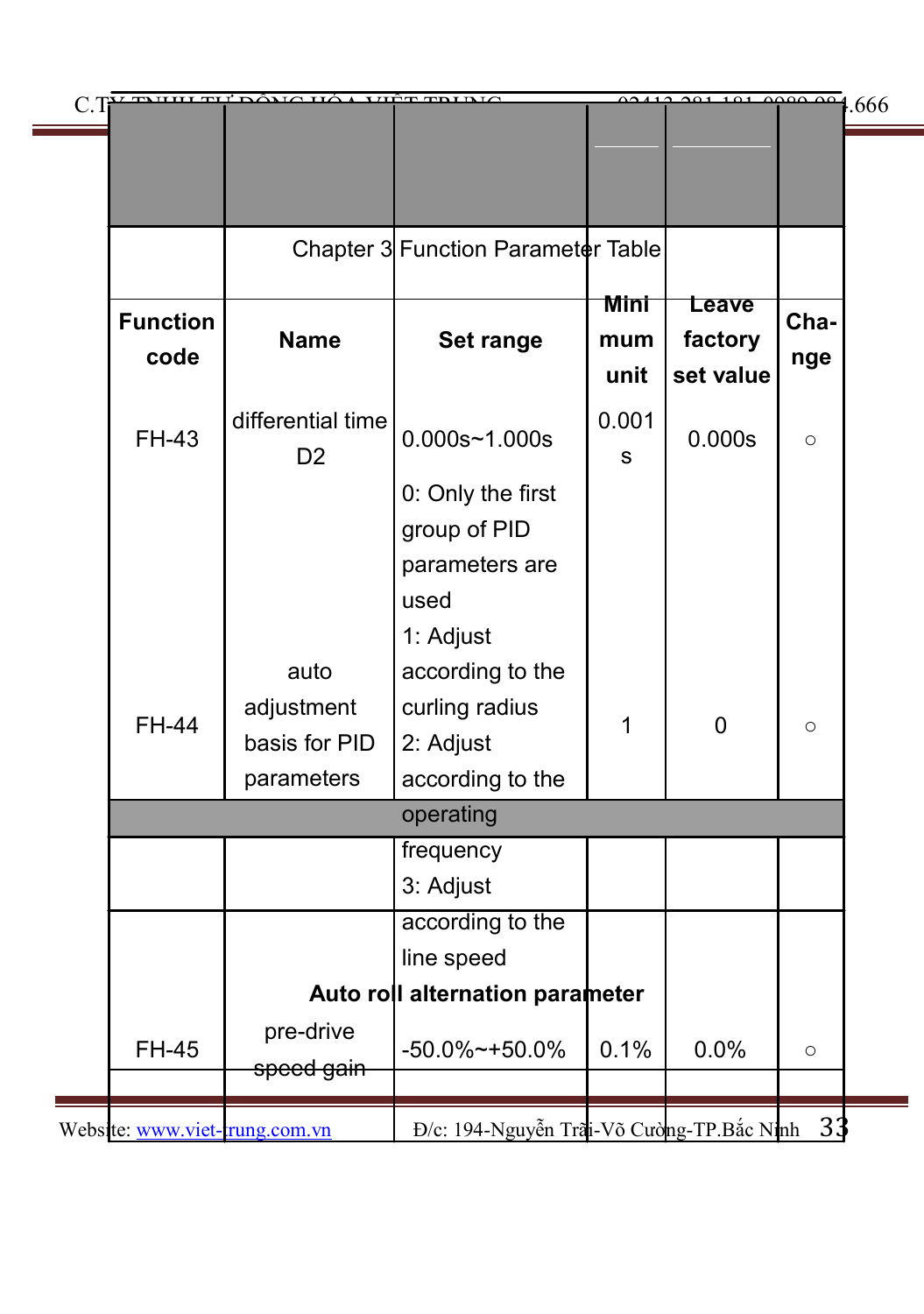| <b>FH-46</b> | pre-drive<br>torque limit<br>selection | $0: F2-09$ setting<br>1: Set the limit<br>1<br>according<br>to<br>tension setting | O<br>∩  |
|--------------|----------------------------------------|-----------------------------------------------------------------------------------|---------|
| <b>FH-47</b> | pre-drive                              | $-50.0\%$ ~ +50.0%                                                                | $0.0\%$ |
|              | torque gain                            | $0.1\%$                                                                           | $\circ$ |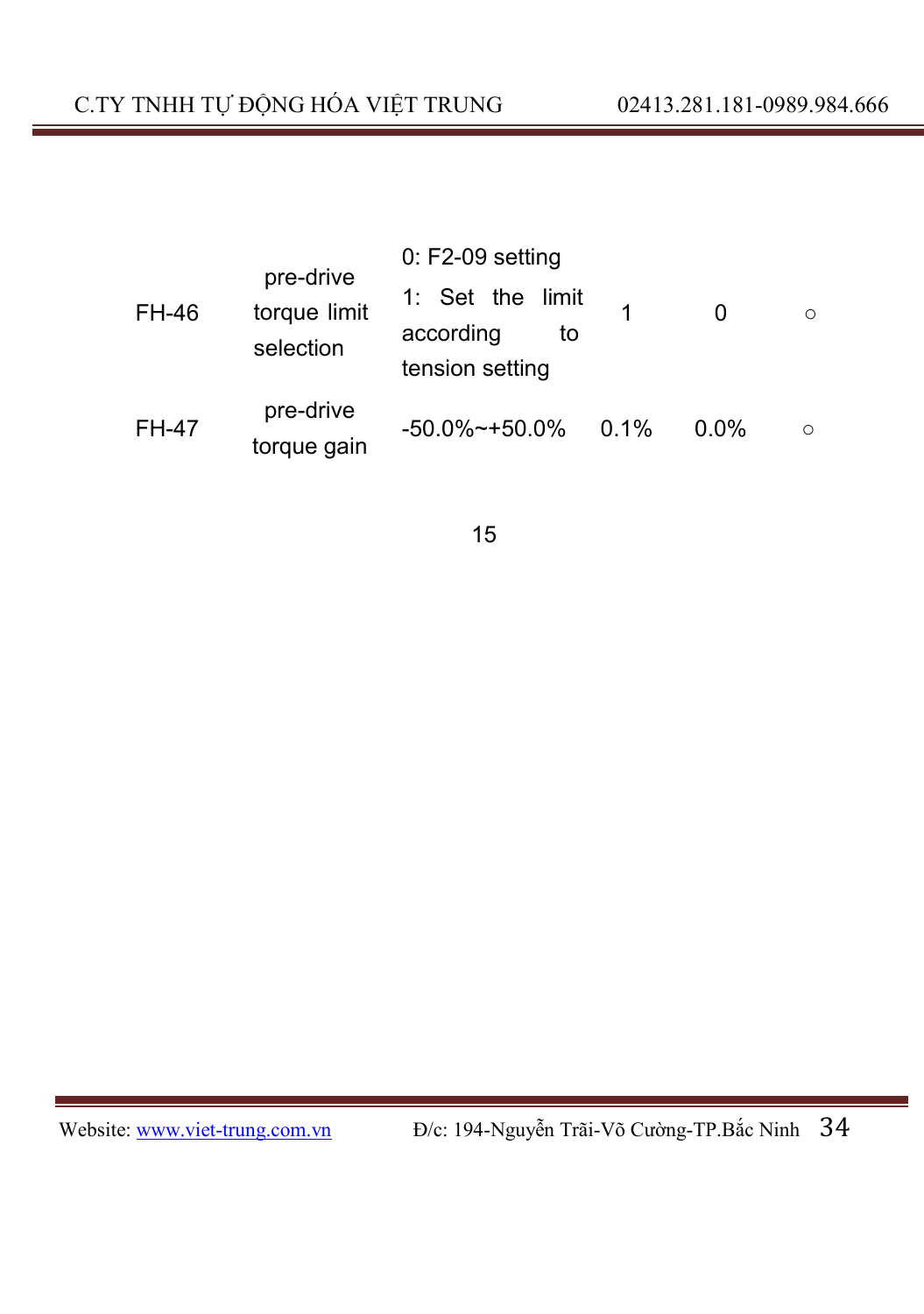|                         | C. TV TAHHI TH'DÔMC HỘA VIỆT TRING     |                                                                                                                                                     | 00112       | $\frac{20110100000}{10000000}1.666$ |             |
|-------------------------|----------------------------------------|-----------------------------------------------------------------------------------------------------------------------------------------------------|-------------|-------------------------------------|-------------|
|                         |                                        |                                                                                                                                                     |             |                                     |             |
|                         |                                        | Chapter 3 Function Parameter Table                                                                                                                  |             |                                     |             |
| <b>Function</b><br>code | <b>Name</b>                            | Set range                                                                                                                                           | Mini<br>mum | Leave<br>factory                    | Cha-<br>nge |
| <b>FH-48</b>            | tension taper<br>source<br>selection   | 0: FH-09 setting<br>1: Al1 setting<br>2: AI2 setting                                                                                                | unit<br>1   | set value<br>0                      | $\circ$     |
| FH-49                   | tension close<br>loop control<br>FH-53 | 3: Al3 setting<br>adjustment limit                                                                                                                  |             |                                     |             |
| FH-50                   |                                        | tension close loop control adjustment limit<br>offset<br>high-speed torque compensation coefficient<br>compensation basis<br>external taper control |             |                                     |             |
| FH-51                   |                                        |                                                                                                                                                     |             |                                     |             |
| FH-52                   |                                        |                                                                                                                                                     |             |                                     |             |

Website: www.viet-trung.com.vn Đ/c: 194-Nguyễn Trãi-Võ Cường-TP.Bắc Ninh 35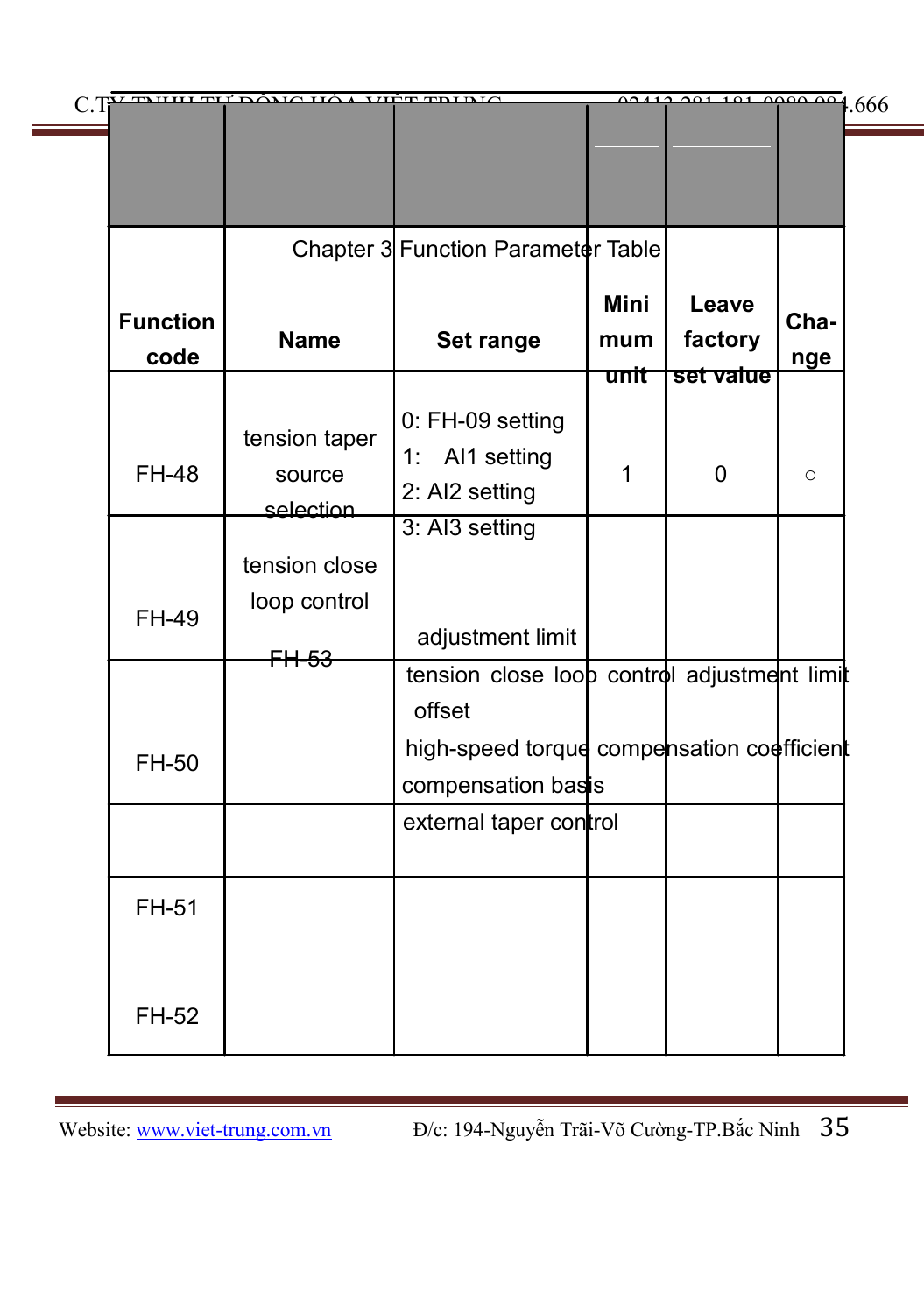| $0.0\%$ ~10         | 0.1%                     | 50.0%<br>$\circ$                     |         |   |          |
|---------------------|--------------------------|--------------------------------------|---------|---|----------|
|                     |                          | 0: frequency<br>1: line speed        | 1       | 0 | $\Omega$ |
|                     |                          | FH-54<br>0:                          |         |   |          |
| $0.0\%$ ~10<br>0.0% | 50.0%~+50.0<br>%<br>0.1% | setting <sub>%</sub><br>0.0%<br>0.0% | $\circ$ |   |          |
|                     | maximum                  | 1: Al1 setting                       | 1       | 0 | ◠        |
|                     | output setting           | 2: AI2 setting                       |         |   |          |
|                     | source                   | 3: AI3 setting                       |         |   |          |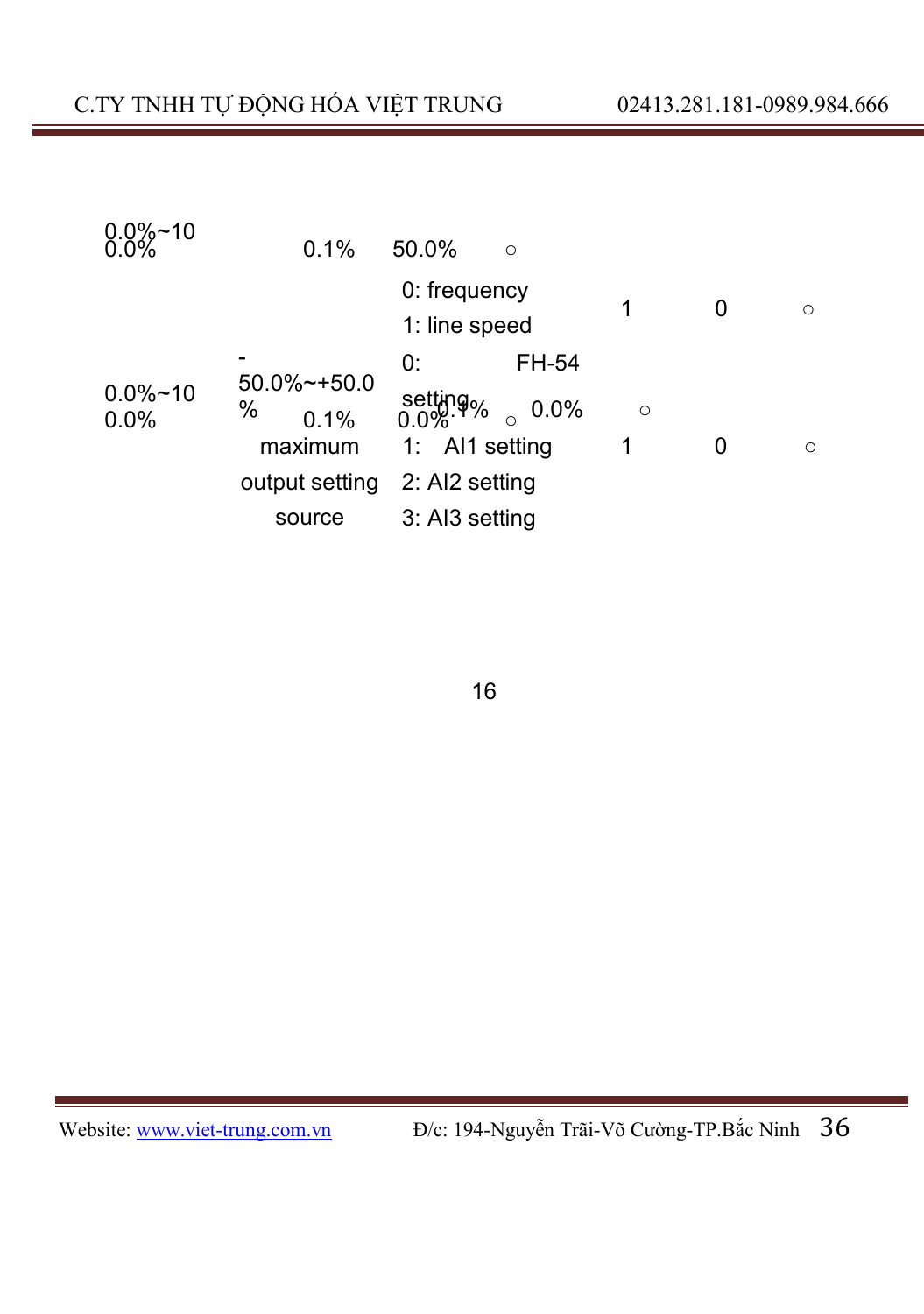| uur Tr<br>C.T                 | ông hó i                                                           | <b>VIÊT TRIBIC</b>                                    | 00112                      | 201101                        | $\frac{1000000}{1.666}$ |  |
|-------------------------------|--------------------------------------------------------------------|-------------------------------------------------------|----------------------------|-------------------------------|-------------------------|--|
|                               |                                                                    |                                                       |                            |                               |                         |  |
|                               |                                                                    | Chapter 3 Function Parameter Table                    |                            |                               |                         |  |
| <b>Function</b><br>code       | <b>Name</b>                                                        | Set range                                             | <b>Mini</b><br>mum<br>unit | Leave<br>factory<br>set value | Cha-<br>nge             |  |
| FH-54                         | external taper<br>control<br>maximum<br>output digital             | $0.0\%$ ~100.0%                                       | 0.1%                       | 100.0%                        | $\circ$                 |  |
| FH-55                         | setting<br>pre-drive<br>curling radius<br>calculation<br>selection | 0: calculate<br>1:stop<br>calculation                 | 1                          | 0                             | $\circ$                 |  |
|                               | curling radius<br>calculation                                      |                                                       |                            |                               |                         |  |
| $FH-56$<br>FH-57              | stop delay<br>after ending of<br>pre-drive<br>tension              | $0.0s - 10.0s$<br>0.0%~200.0%                         | $\overline{0.1s}$<br>0.1%  | $\overline{5.0s}$<br>50.0%    | $\circ$<br>$\circ$      |  |
|                               | increase ratio<br>line speed                                       | Al1 setting<br>0:<br>1: AI2 setting<br>2: AI3 setting |                            |                               |                         |  |
| Website: www.viet-rung.com.vn |                                                                    | Đ/c: 194-Nguyễn Trãi-Võ Cường-TP.Bắc Ninh             |                            |                               | 37                      |  |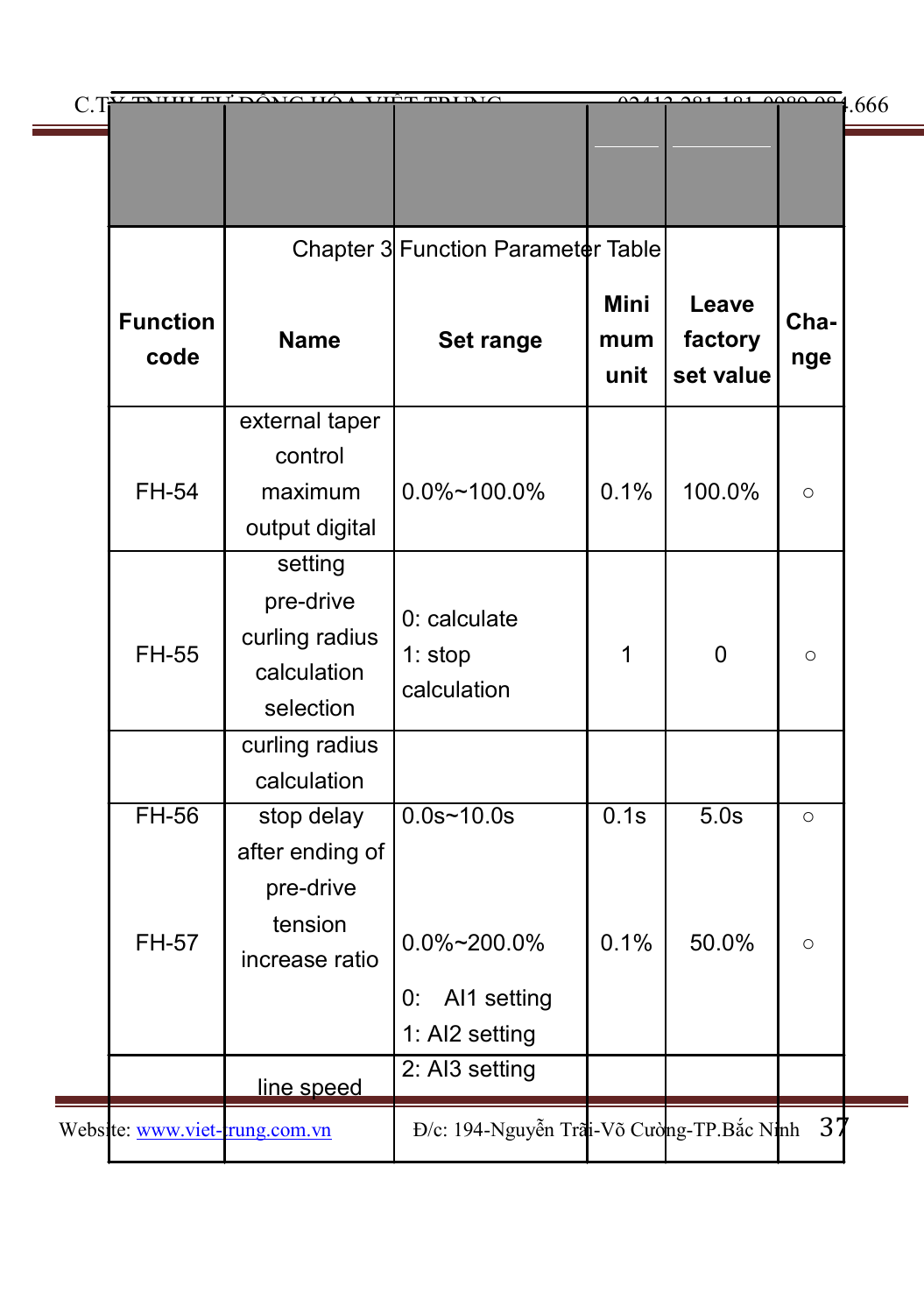| FH-58 | setting source | 3: pulse setting         |     | O |
|-------|----------------|--------------------------|-----|---|
|       |                | 4:                       |     |   |
|       |                | communication            |     |   |
|       |                | setting                  |     |   |
|       | taper          |                          |     |   |
| FH-59 |                | compensation 1mm~10000mm | 1mm | ∩ |
|       | correction     |                          |     |   |
|       |                |                          |     |   |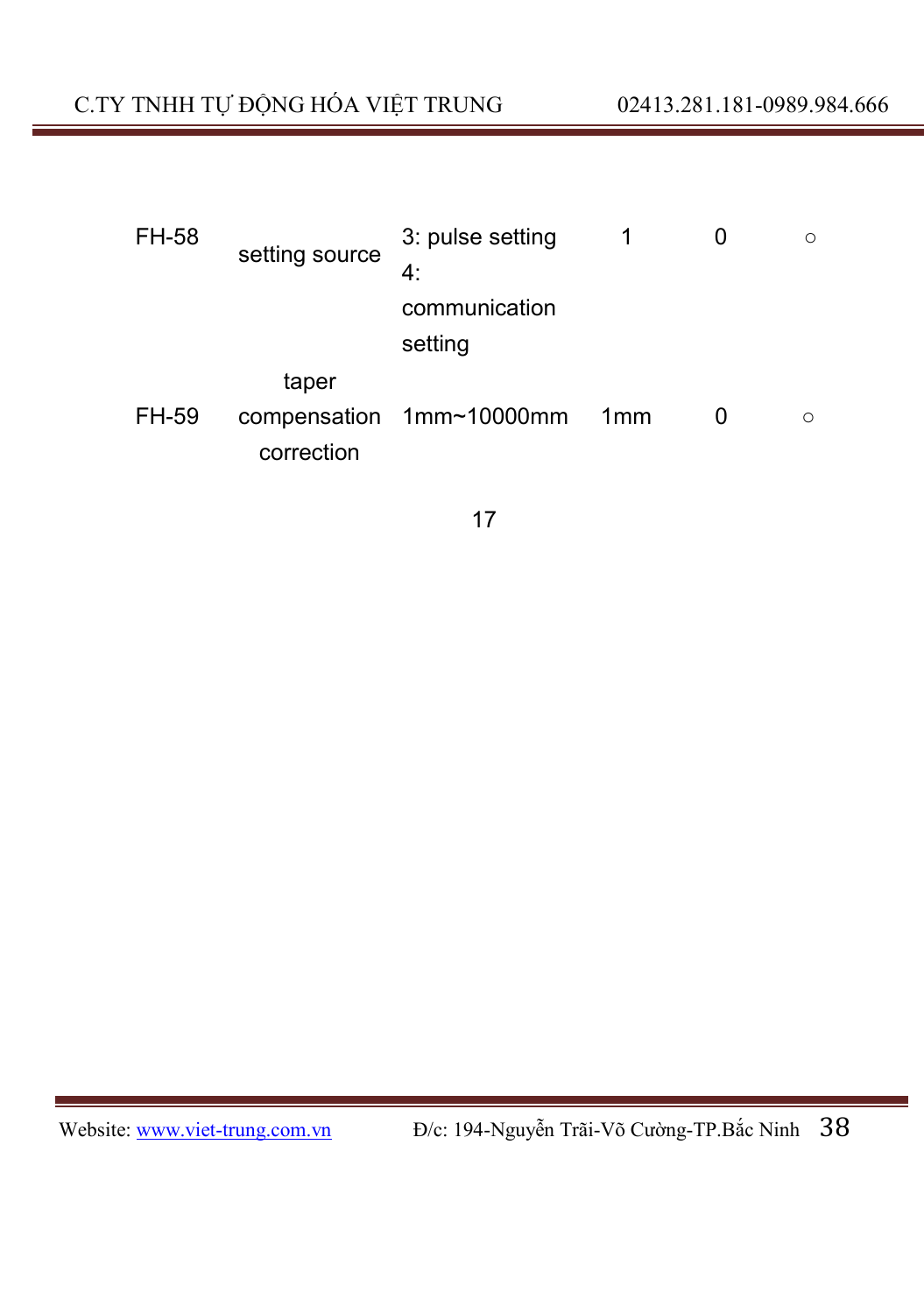| C. THE THILL TH' DÔMC HỘA VIỆT THING |                                                                                 |                                   | 0.2412, 201, 101, 0000, 001   |                                    |
|--------------------------------------|---------------------------------------------------------------------------------|-----------------------------------|-------------------------------|------------------------------------|
|                                      |                                                                                 |                                   |                               |                                    |
|                                      |                                                                                 |                                   |                               |                                    |
|                                      |                                                                                 |                                   |                               |                                    |
| <b>Name</b>                          | Set range                                                                       | <b>Mini</b><br>mum<br>unit        | Leave<br>factory<br>set value | Cha-<br>nge                        |
| tension taper                        |                                                                                 |                                   |                               |                                    |
|                                      |                                                                                 |                                   |                               |                                    |
| selection for                        | 1: taper                                                                        | 1                                 | $\mathbf{0}$                  | $\circ$                            |
| close loop                           |                                                                                 |                                   |                               |                                    |
| tension control                      |                                                                                 |                                   |                               |                                    |
|                                      |                                                                                 |                                   |                               |                                    |
|                                      | BIT13: curling                                                                  |                                   |                               |                                    |
|                                      | radius                                                                          |                                   |                               |                                    |
|                                      | BIT14: tension                                                                  |                                   |                               |                                    |
|                                      | setting                                                                         |                                   |                               |                                    |
|                                      | BIT10: tension                                                                  |                                   |                               |                                    |
|                                      | setting                                                                         |                                   |                               |                                    |
|                                      | BIT11: curling                                                                  |                                   |                               |                                    |
|                                      | radius                                                                          |                                   |                               |                                    |
|                                      | When switching                                                                  |                                   |                               |                                    |
|                                      | to display the                                                                  |                                   |                               |                                    |
|                                      | curling radius                                                                  |                                   |                               |                                    |
|                                      | during the stop,                                                                |                                   |                               |                                    |
|                                      | effectiveness<br>operation<br>display<br>selection<br>stop display<br>selection | 0: taper effective<br>ineffective | input/output selection        | Chapter 3 Function Parameter Table |

the curling radius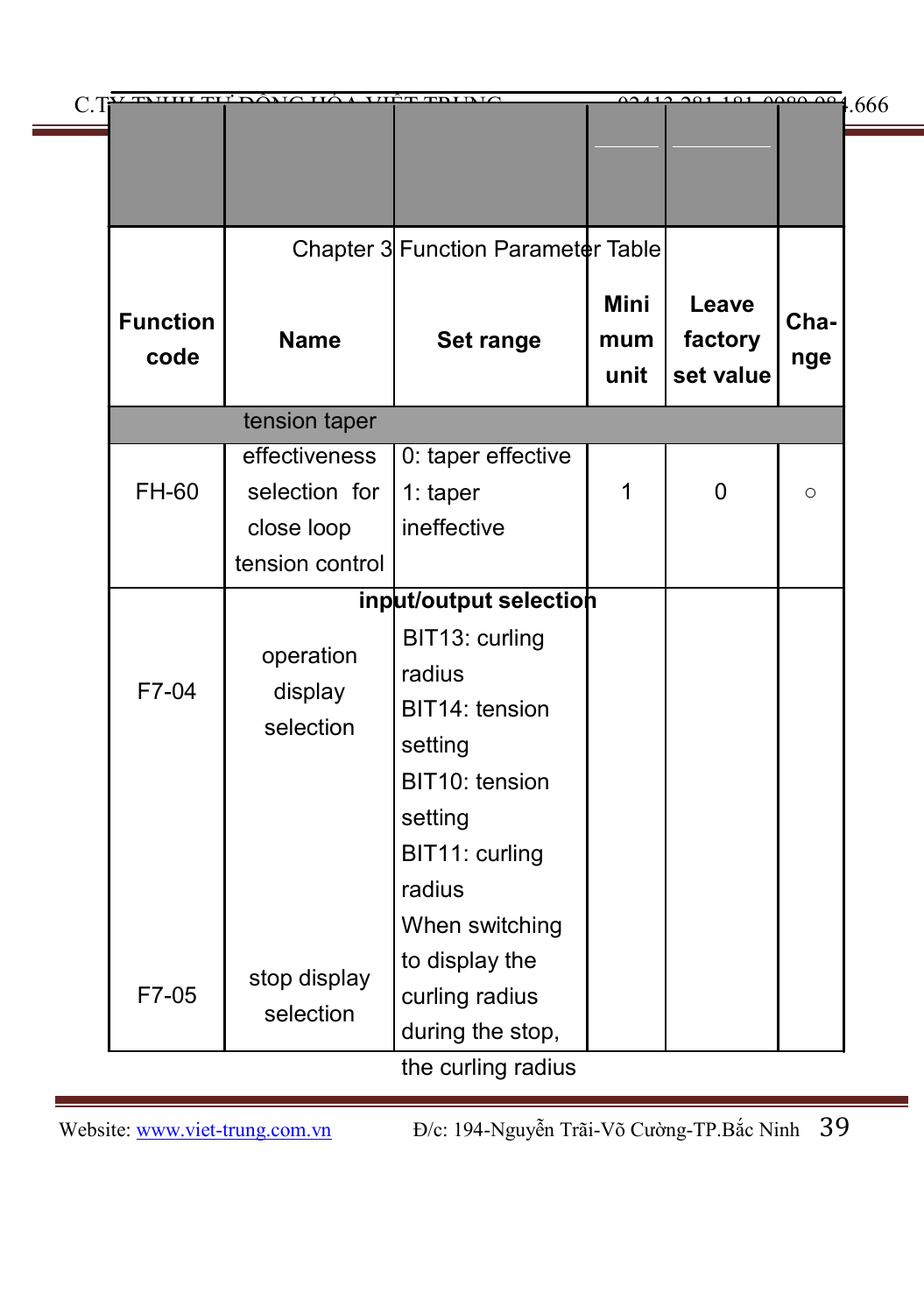| с | с | by the UP/DOWN   |
|---|---|------------------|
| a | h | terminal or      |
| n | a | relevant button. |
|   | n |                  |
| h | g |                  |
| е | е |                  |
|   |   |                  |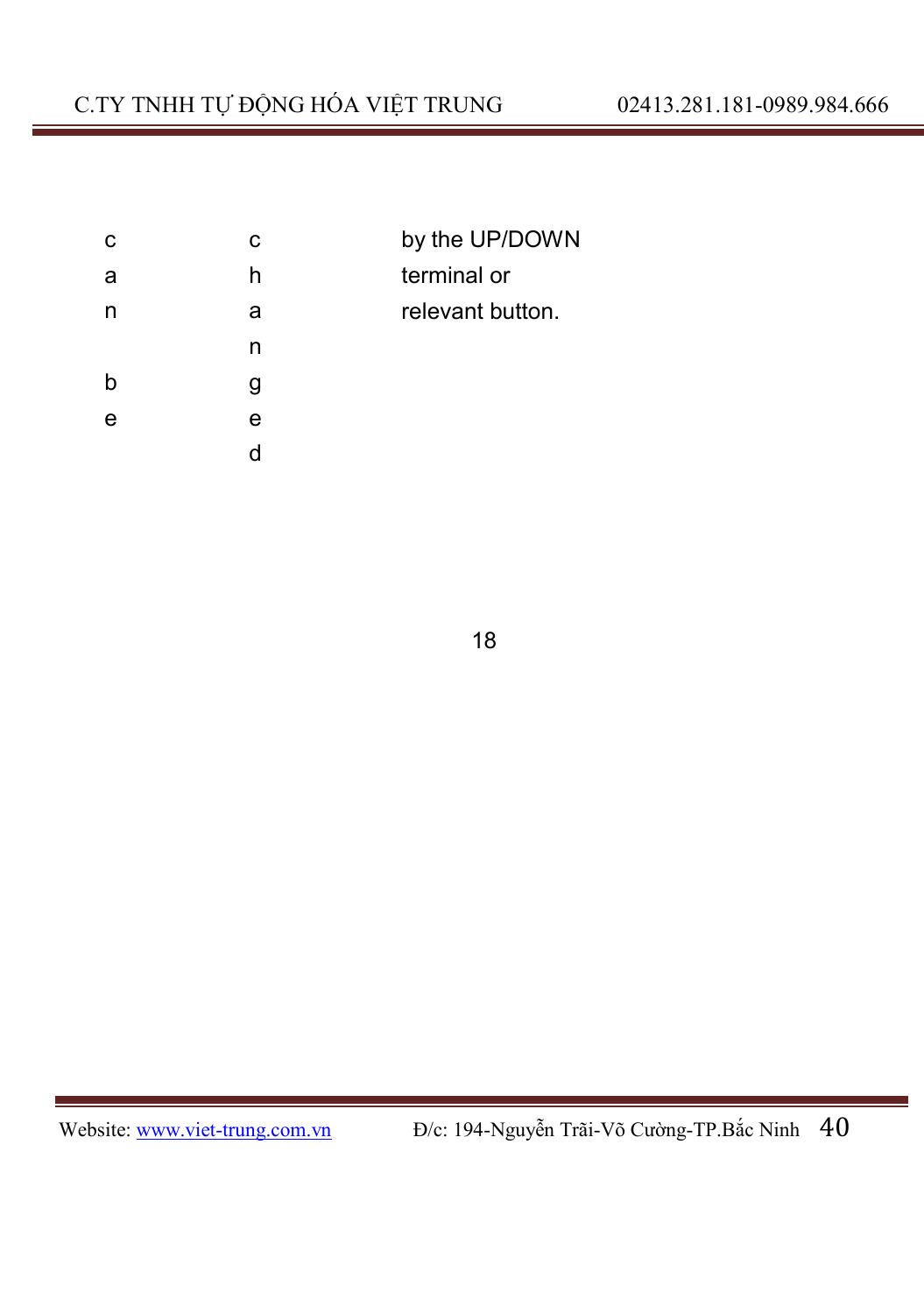# C.TY TNHH TỰ ĐỘNG HÓA VIỆT TRUNG 02413.281.181-0989.984.666

# Chapter 3 Function Parameter Table

| <b>Function</b><br>code | <b>Name</b> | Set range                       | Mini<br>mum<br>unit | Leave<br>factory<br>set value | Cha-<br>nge |
|-------------------------|-------------|---------------------------------|---------------------|-------------------------------|-------------|
|                         |             | 12: external taper              |                     |                               |             |
|                         |             | control output                  |                     |                               |             |
|                         |             | 13: curling radius              |                     |                               |             |
|                         |             | output:                         |                     |                               |             |
| $F5-07$ ~               |             | 0%~100%<br>analog output        |                     |                               |             |
| F5-09                   |             | selection                       |                     |                               |             |
|                         | F4-03       |                                 |                     |                               |             |
|                         |             |                                 |                     |                               |             |
|                         | F4-04       |                                 |                     |                               |             |
|                         |             | DI1 terminal function selection |                     |                               |             |
| F4-00                   |             | DI2 terminal function selection |                     |                               |             |
|                         |             | DI3 terminal function selection |                     |                               |             |
|                         |             | DI4 terminal function selection |                     |                               |             |
| $F4-01$                 |             | DI5 terminal function           |                     |                               |             |
|                         |             | selection                       |                     |                               |             |
| $F4-02$                 |             |                                 |                     |                               |             |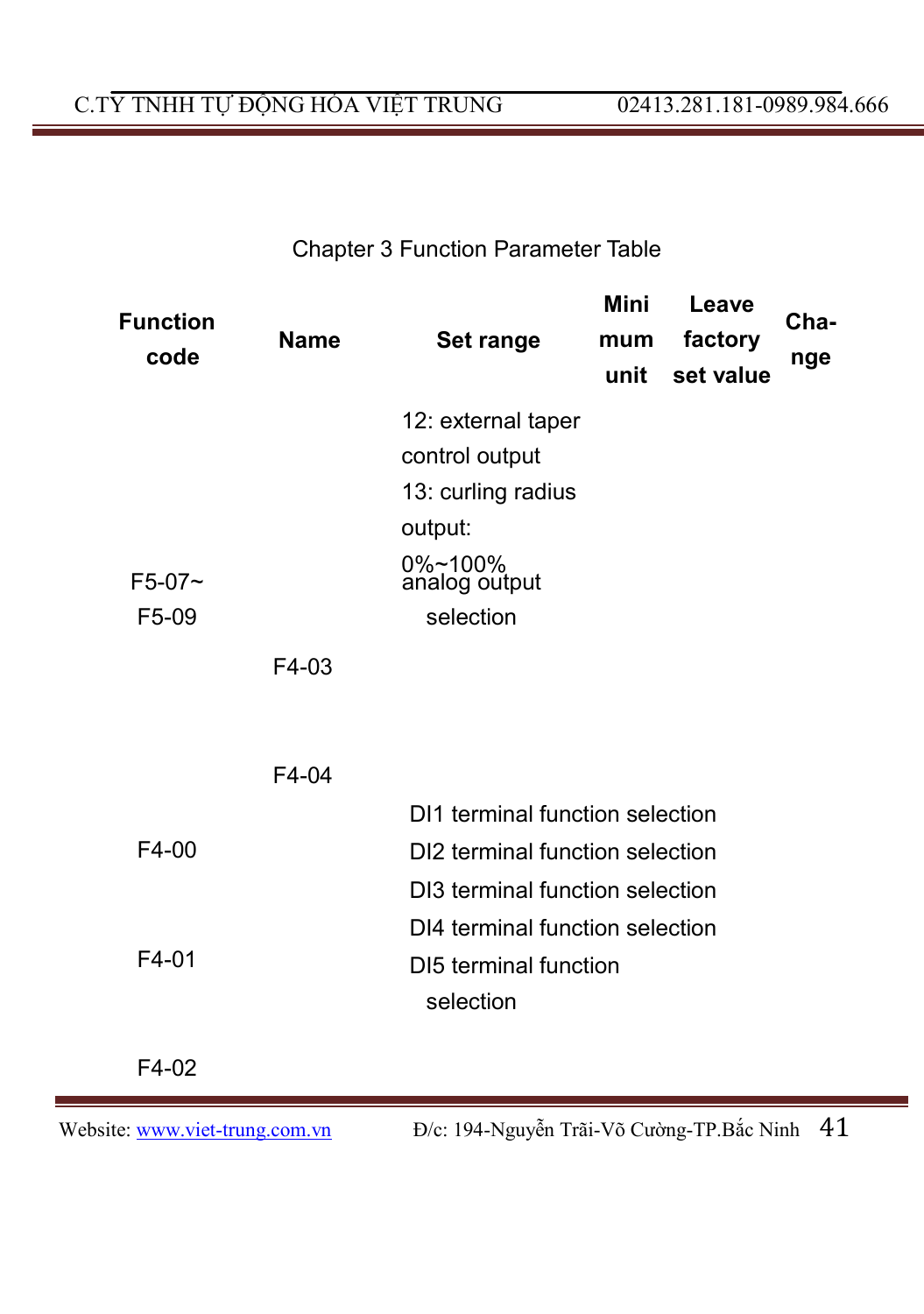| C.T.               |                               | <u>việc coin</u>                             |  | 101.0000001.666 |  |
|--------------------|-------------------------------|----------------------------------------------|--|-----------------|--|
|                    |                               |                                              |  |                 |  |
|                    |                               | ension (after                                |  |                 |  |
| ¢orrespo<br>hds to | r                             | taper calculation)                           |  |                 |  |
|                    | a                             | 31: curling radius                           |  |                 |  |
|                    | d                             | reset                                        |  | ×               |  |
|                    | Ť                             | 32: initial curling                          |  |                 |  |
|                    | u                             | radius selection                             |  |                 |  |
|                    | s                             | terminal 1                                   |  | $\pmb{\times}$  |  |
|                    | 1                             | 33: initial curling                          |  |                 |  |
| n                  | 4                             | radius selection                             |  |                 |  |
|                    |                               | terminal 2                                   |  | $\pmb{\times}$  |  |
| n                  |                               | 34: Pre-drive                                |  |                 |  |
|                    | a                             | input terminal                               |  |                 |  |
|                    | C                             | 35: turn counting                            |  | ×               |  |
|                    | t                             | signal                                       |  |                 |  |
|                    | u                             | 36: Torque                                   |  |                 |  |
|                    | a                             | memory                                       |  | $\pmb{\times}$  |  |
|                    | $\mathsf{l}$                  | 37: torque                                   |  |                 |  |
|                    |                               |                                              |  |                 |  |
|                    | t                             |                                              |  |                 |  |
|                    |                               |                                              |  |                 |  |
|                    |                               | 19                                           |  |                 |  |
|                    |                               |                                              |  |                 |  |
|                    |                               |                                              |  |                 |  |
|                    |                               |                                              |  |                 |  |
|                    |                               |                                              |  |                 |  |
|                    | Website: www.viet-rung.com.vn | Đ/c: 194-Nguyễn Trãi-Võ Cường-TP.Bắc Ninh 42 |  |                 |  |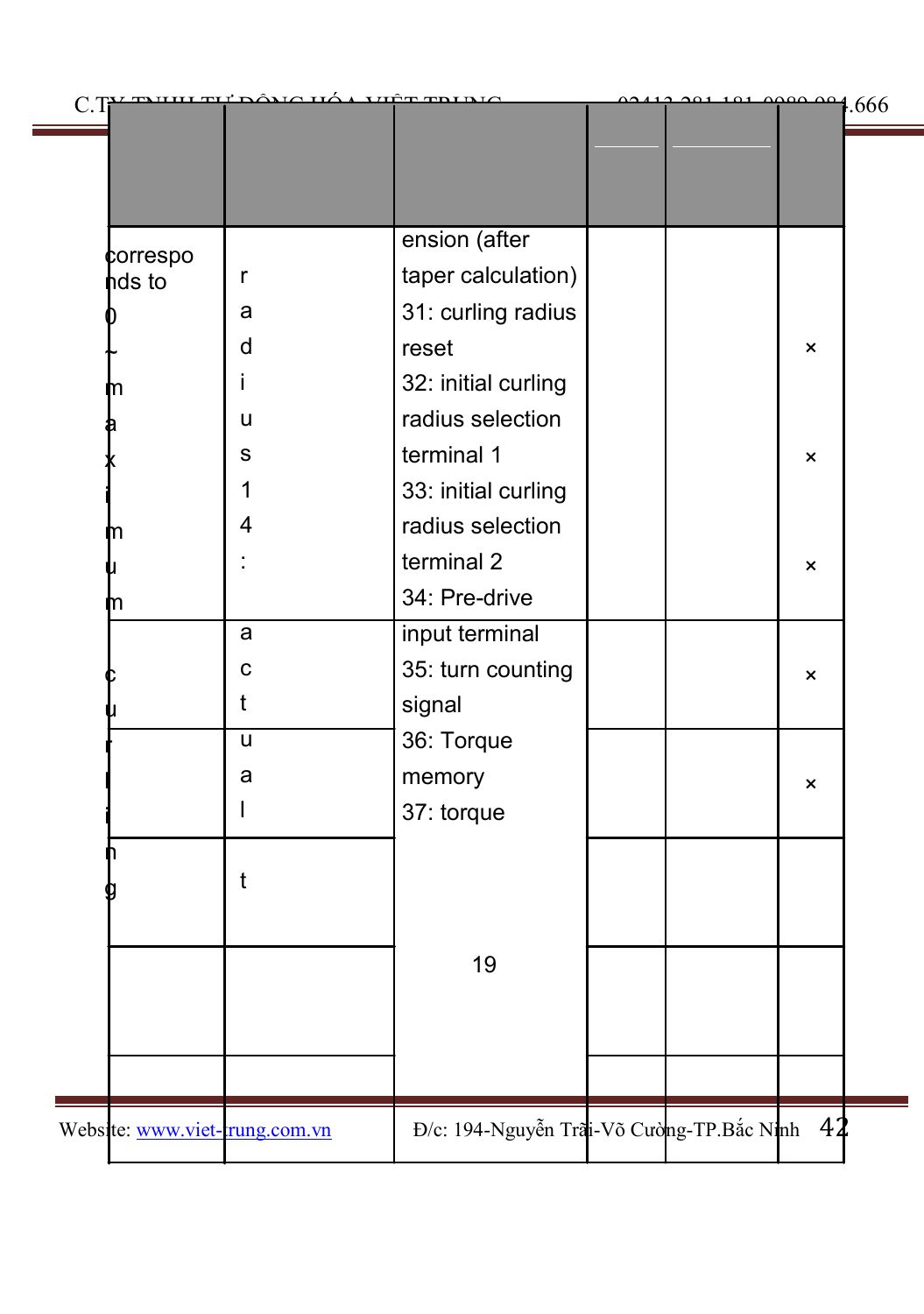|                 | C.TV TAHHI TH' DÔMC HỘA VIỆT TRI NIC |                                    |             | 0.412, 201, 101, 0000, 001, 666 |                           |
|-----------------|--------------------------------------|------------------------------------|-------------|---------------------------------|---------------------------|
|                 |                                      |                                    |             |                                 |                           |
|                 |                                      |                                    |             |                                 |                           |
|                 |                                      | Chapter 3 Function Parameter Table |             |                                 |                           |
| <b>Function</b> |                                      |                                    | <b>Mini</b> | Leave                           | Cha-                      |
| code            | <b>Name</b>                          | Set range                          | mum<br>unit | factory<br>set value            | nge                       |
|                 | DI6 terminal                         |                                    |             |                                 |                           |
| $F4-05$         | function                             |                                    |             |                                 | $\pmb{\times}$            |
|                 | selection                            |                                    |             |                                 |                           |
|                 | DI7 terminal                         |                                    |             |                                 |                           |
| $F4-06$         | function                             |                                    |             |                                 | $\boldsymbol{\mathsf{x}}$ |
|                 | selection                            |                                    |             |                                 |                           |
|                 | DI8 terminal                         |                                    |             |                                 |                           |
| F4-07           | function                             |                                    |             |                                 | ×                         |
|                 | selection                            |                                    |             |                                 |                           |
|                 | DI9 terminal                         |                                    |             |                                 |                           |
| $F4-08$         | function                             |                                    |             |                                 | $\pmb{\times}$            |
|                 | selection                            |                                    |             |                                 |                           |
|                 | DI10 terminal                        |                                    |             |                                 |                           |
| F4-09           | function                             |                                    |             |                                 | ×                         |
|                 | selection                            |                                    |             |                                 |                           |
|                 |                                      |                                    |             |                                 |                           |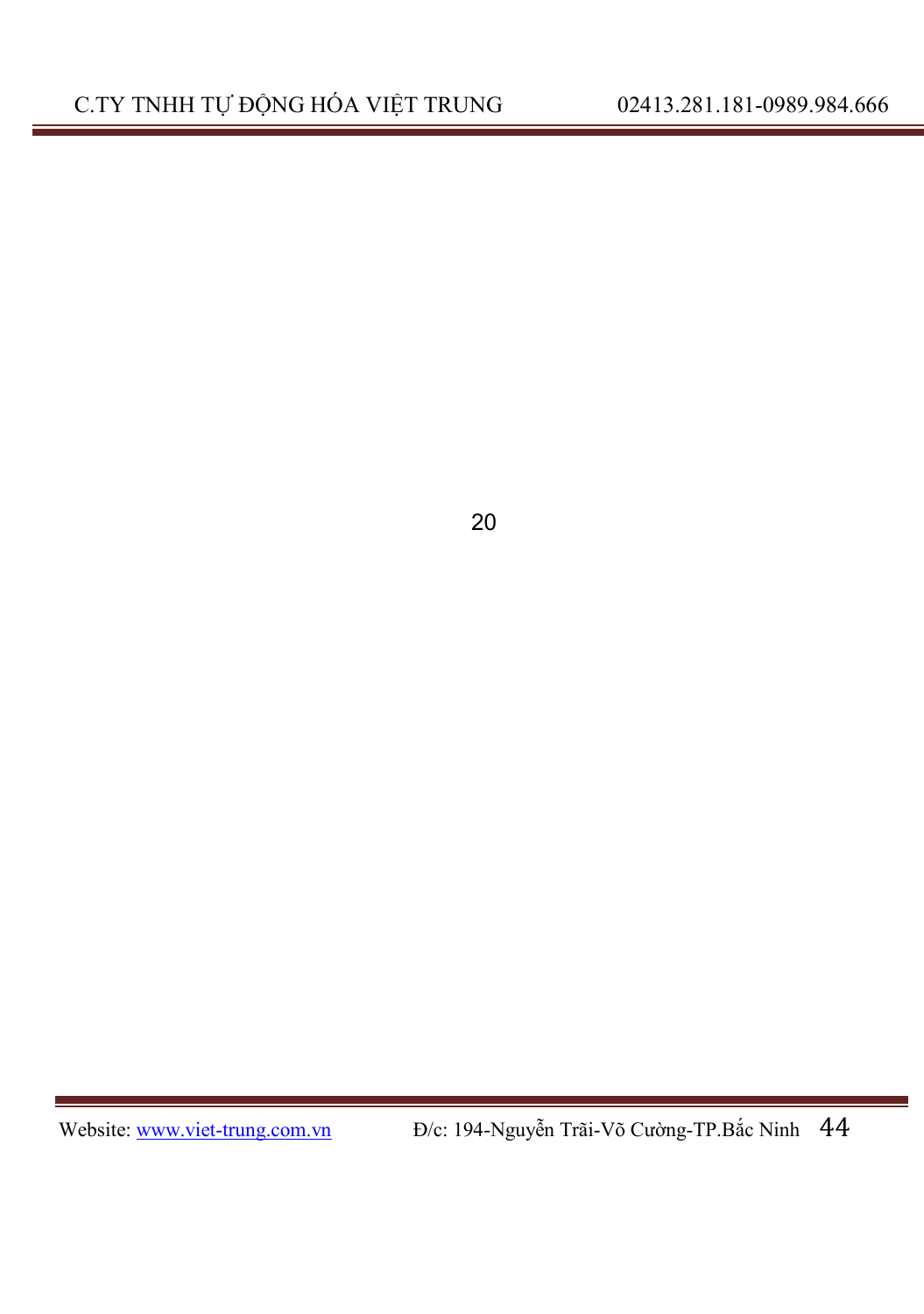

### **1. Select the tension control mode with the parameter**

1) Don't choose tension control mode. The tension control is inactive, and the inverter is used as general inverter.

2) Open-loop torque control mode: No tension test and feedback is required. The inverter controls the tension of the material through controlling output torque. The output torque controlled by inverter can realize better control under the speed sensor vector control.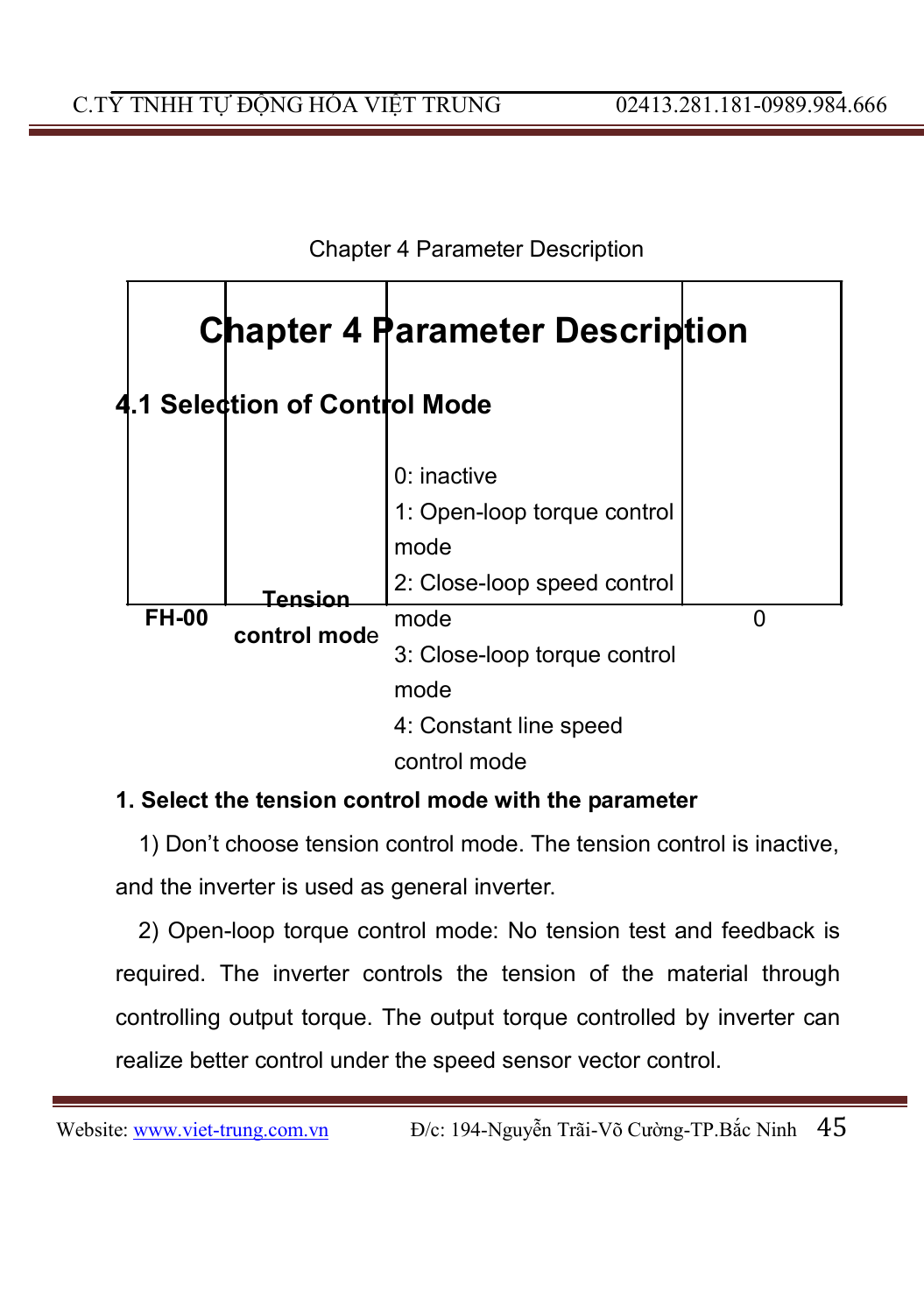3) Close-loop speed mode: Tension test and feedback are required. The inverter controls output frequency through PID close-loop to enable the set tension is met. The inverter controls output frequency through speed sensorless vector control, V/F control or close-loop vector control.

4) Close-loop speed mode: Tension test and feedback are required.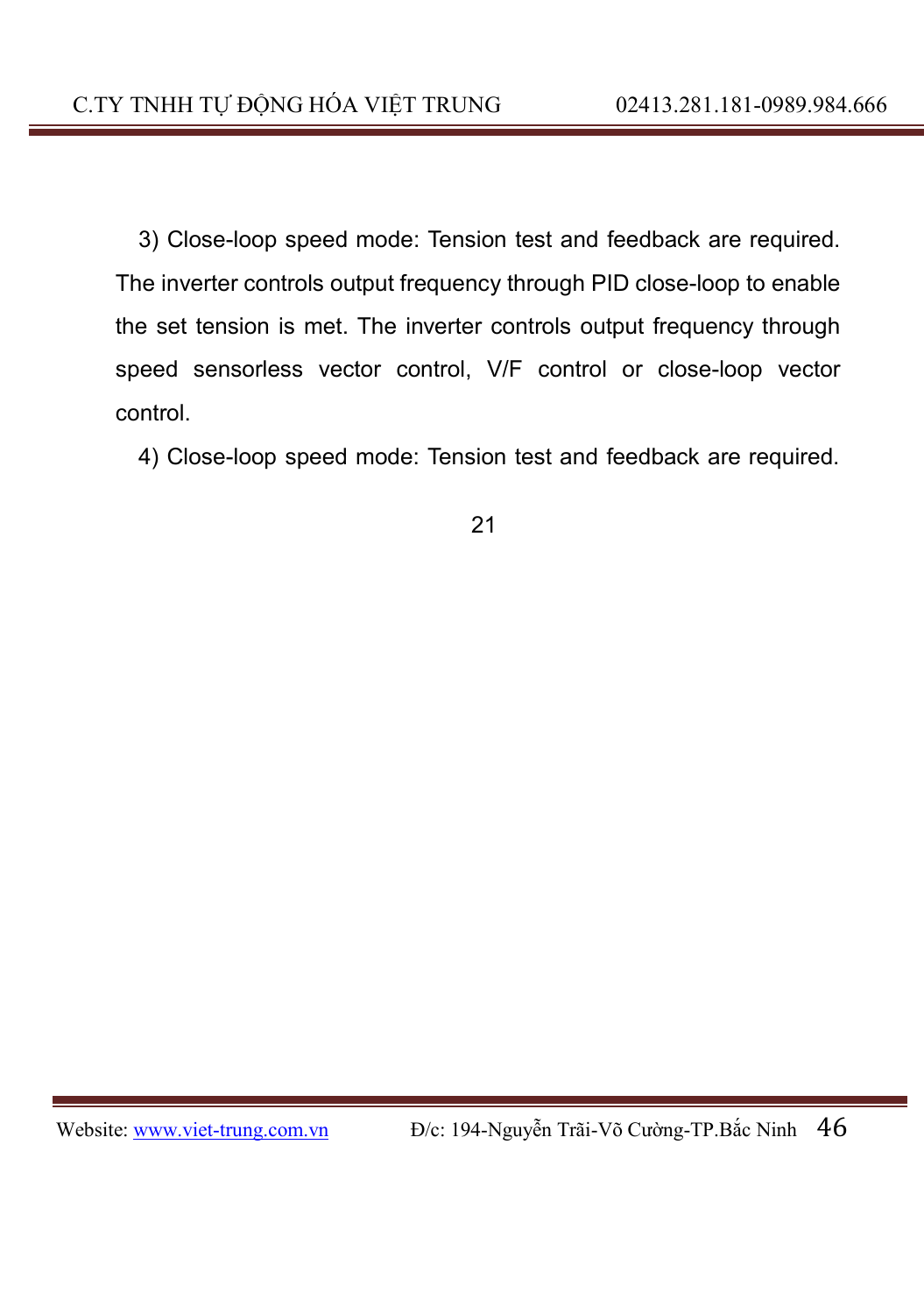The inverter controls output torque through PID close-loop to enable the set tension is met. The inverter controls output torque through close-loop vector control mode (with speed sensor vector control).

5) Constant line speed control mode: A special application to realize constant line speed control without PID adjustment, which is more stable than general close-loop control and applicable to the field requiring smooth operation rather than fast line speed adjustment.

It controls inverter output frequency through set line speed and current curling radius. The calculation of curling radius is the same with that of other tension control modes.

Typical application: FH-58 selects line speed set mode to set target line speed. FH-27 adopts actual line speed test, FH-10 calculates line speed through calculating curling radius.

| <b>FH-01</b> | Curling | $ 0:$ wind-up   |  |
|--------------|---------|-----------------|--|
|              | mode    | $11:$ roll-down |  |

The curling mode selection can be combined with the switching terminal of wind-up and roll-down. If the switching terminal of wind-up and roll-down is inactive, the set of actual curling mode is the same with the function code; if it is valid, the set of the actual curling mode is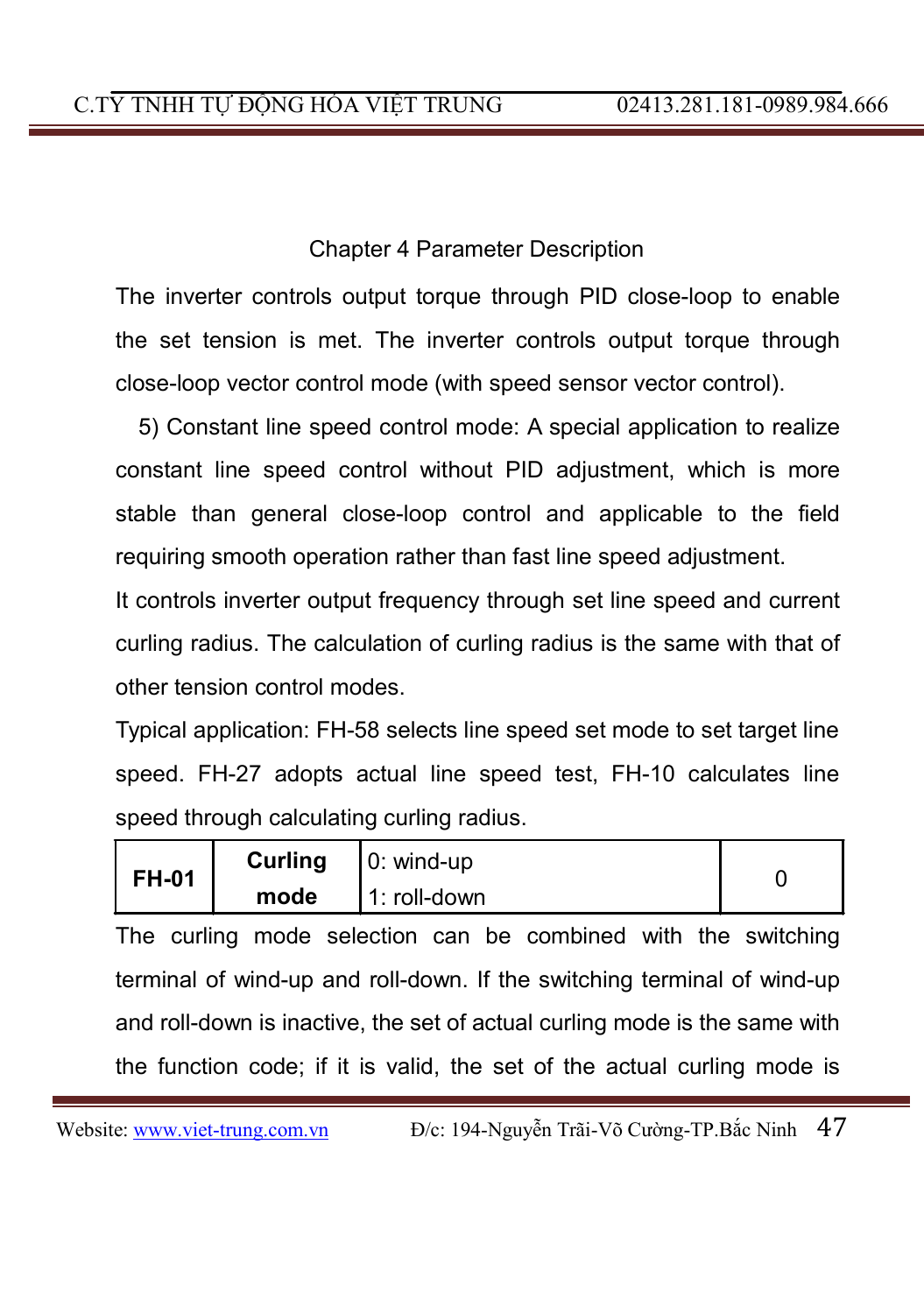opposite to the function code.

The relationship between tension direction and wind-up/roll-down:

The direction of tension is fixed as the direction of wind-up tension,

which is consistent with the running direction under non-tension control.

For the switching of wind-up/roll-down, it only needs to change FH-01

or use wind-up/roll-down switching terminal rather than change the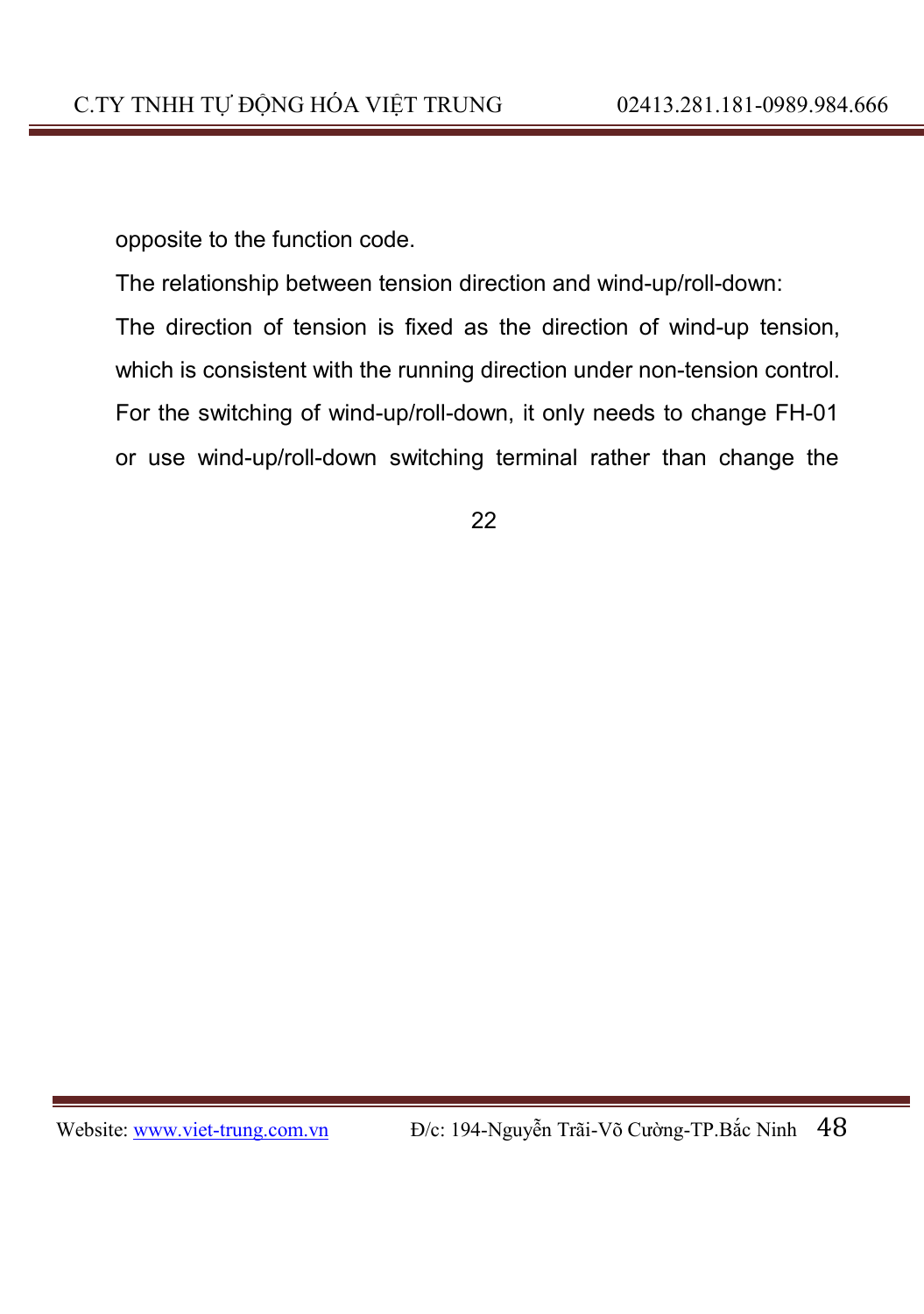|              | forward/reverse running commands.   |                                                                            |  |
|--------------|-------------------------------------|----------------------------------------------------------------------------|--|
|              |                                     | Note: During the roll-down dontrol, the direction of the force is opposite |  |
|              |                                     | to the running direction of the system. For the no-load operation, the     |  |
|              |                                     | running direction is also opposite to the direction of normal roll-down.   |  |
|              |                                     | 0: Not allowed                                                             |  |
|              | Selection of                        | Active inverse material take-up                                            |  |
|              |                                     | is not allowed during startup                                              |  |
| <b>FH-02</b> | inverse take-up<br>during roll-down | 1: allowed                                                                 |  |
|              |                                     | Active inverse material take-up                                            |  |
|              |                                     | is allowed during startup                                                  |  |

When selecting roll-down control, whether support active take-up of material through inverse running of motor. If "not allowed" is selected, during the roll-down control, the inverter can only output torque when material is running forward.

During the roll-down, the frequency for inverse take-up can be limited by setting the upper limit frequency.

| FH-03 | mechanical         | $0.01 - 300.00$ | 1.00 |
|-------|--------------------|-----------------|------|
|       | transmission ratio |                 |      |

Mechanical transmission ratio= motor rotation speed/ winding shaft rotation speed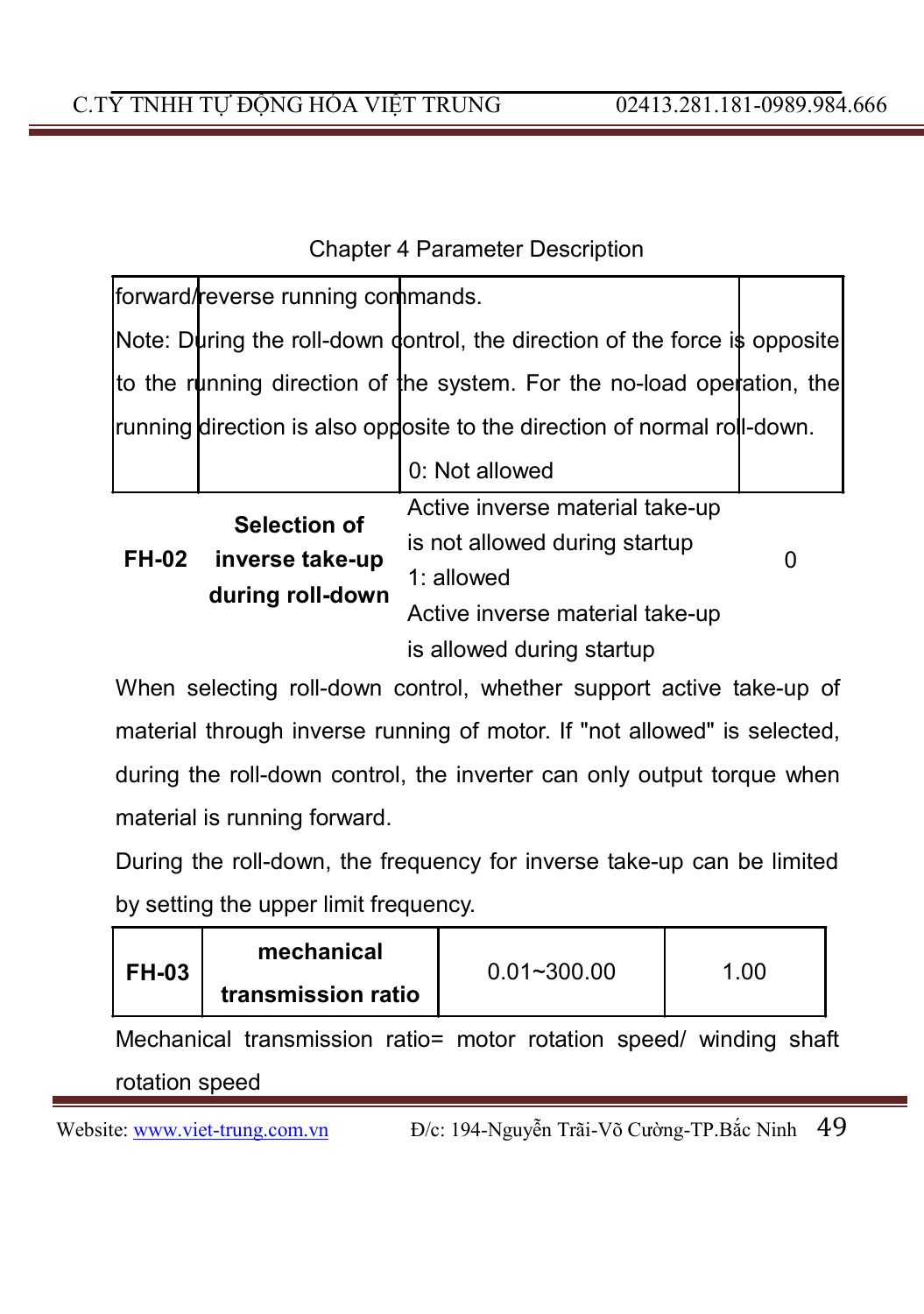The mechanical transmission ratio must be correctly set during the tension control.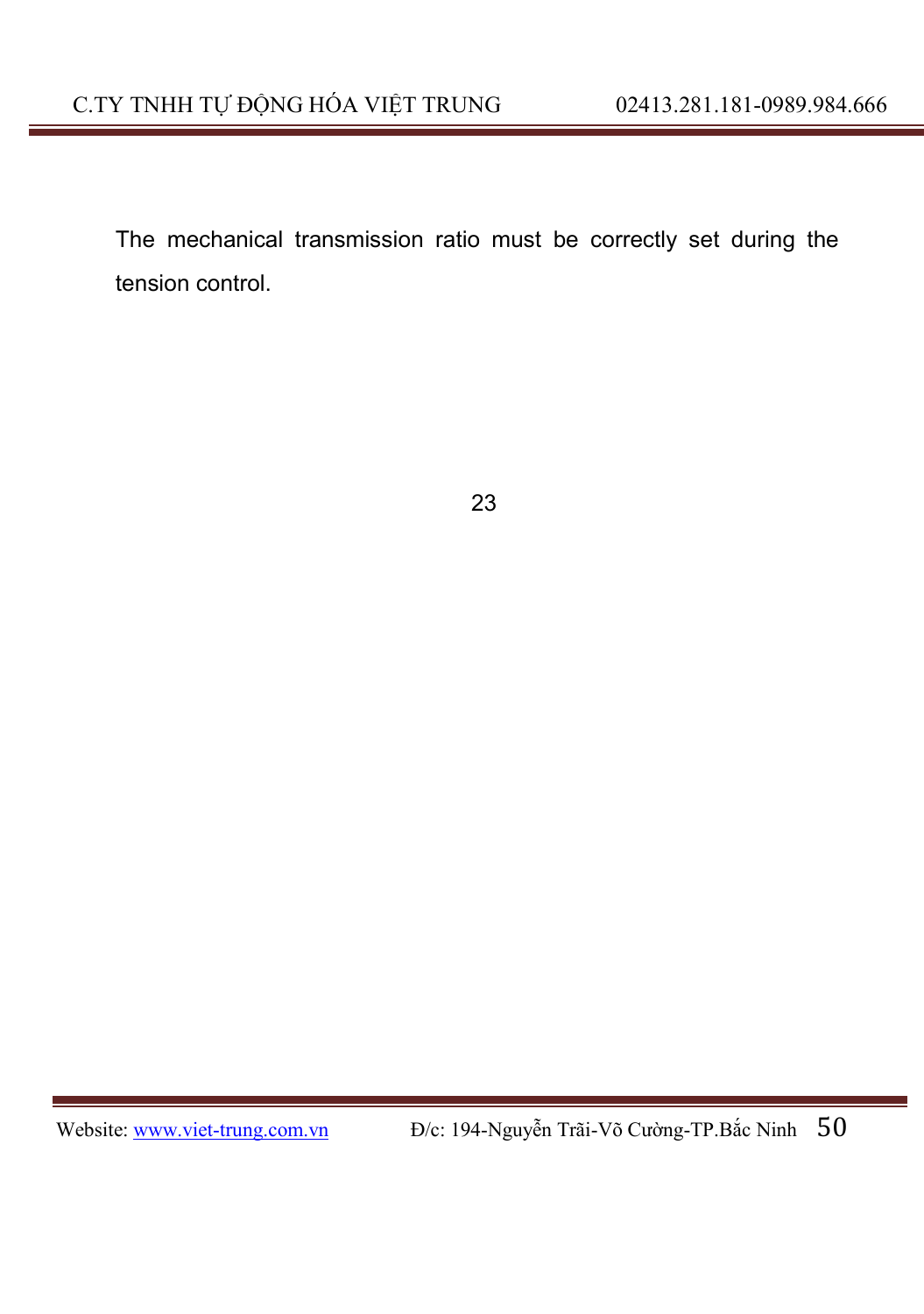# **4.2 Tension setting**

**This part is only related to the open-loop torque mode. The close-loop speed mode is set through PID setting source. Please refer to the description of FA function code in MD320 User Manual.**

|              |                | FH-05 setting<br>0:         |  |
|--------------|----------------|-----------------------------|--|
|              | <b>Tension</b> | AI1 setting<br>1:           |  |
| <b>FH-04</b> | setting        | 2: AI2 setting              |  |
|              |                | 3: AI3 setting              |  |
|              | source         | 4: PULSE input setting      |  |
|              |                | communication setting<br>5: |  |

The parameter determines the control source of tension:

0: The tension is set with number. The specific number is set in FH-05.

1: AI1, 2: AI2, 3: AI3 The tension is set by analog value which is just like the general potentiometer. If set the tension through analog value, the maximum tension must be set. In general, the maximum value set by analog value corresponds to the maximum tension.

4: The tension is set through pulse input. Pulse input terminal must be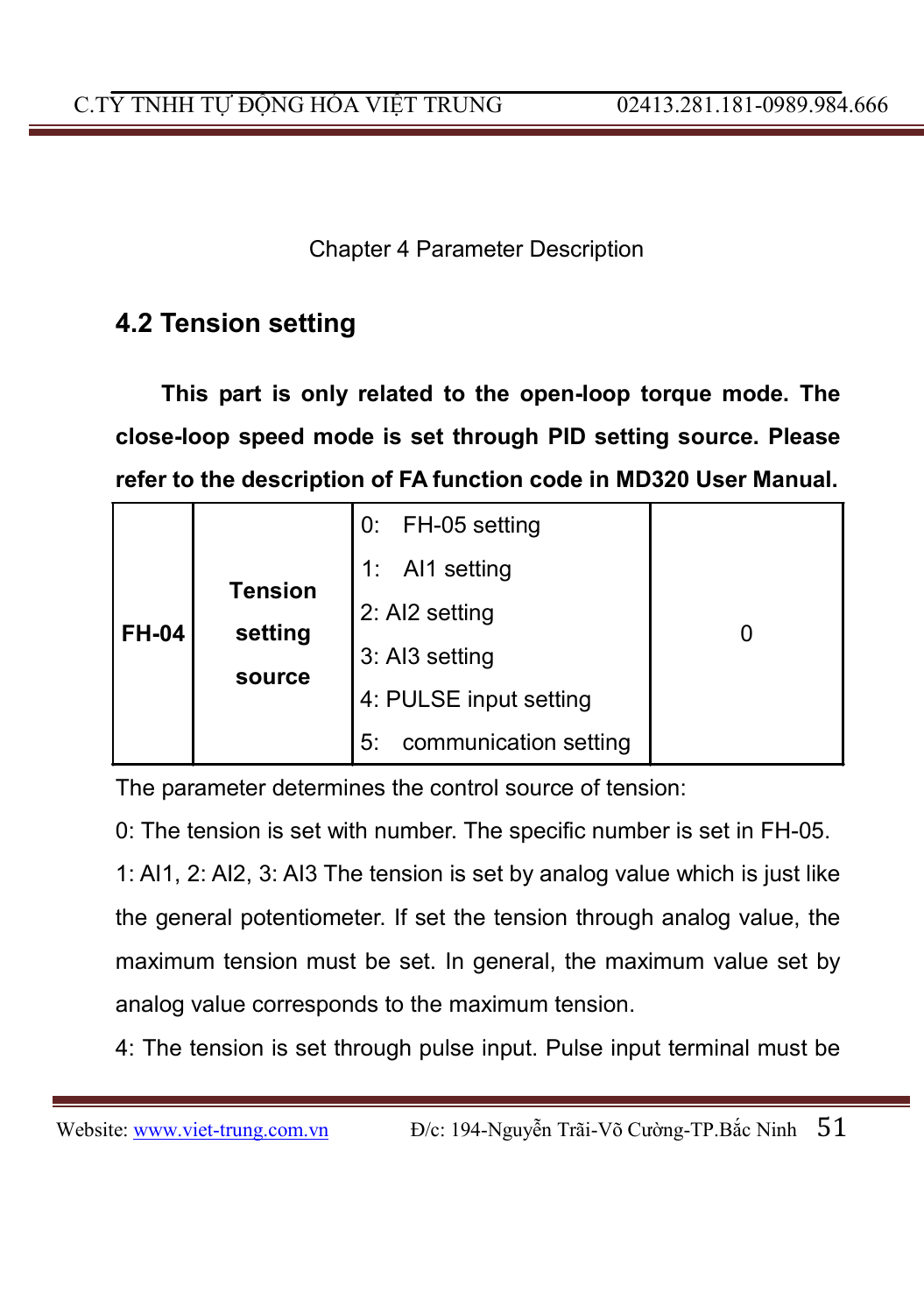DI5 terminal. If set the tension through pulse, the maximum tension must be set. In general, the maximum value set in maximum pulse corresponds to the maximum tension.

5: communication setting. If perform the control with upstream equipment, the tension can be set by communication.

There are two ways to realize communication setting of tension: 1) Change reference value of FH-05, then FH-04 shall be set to 0; 2) Set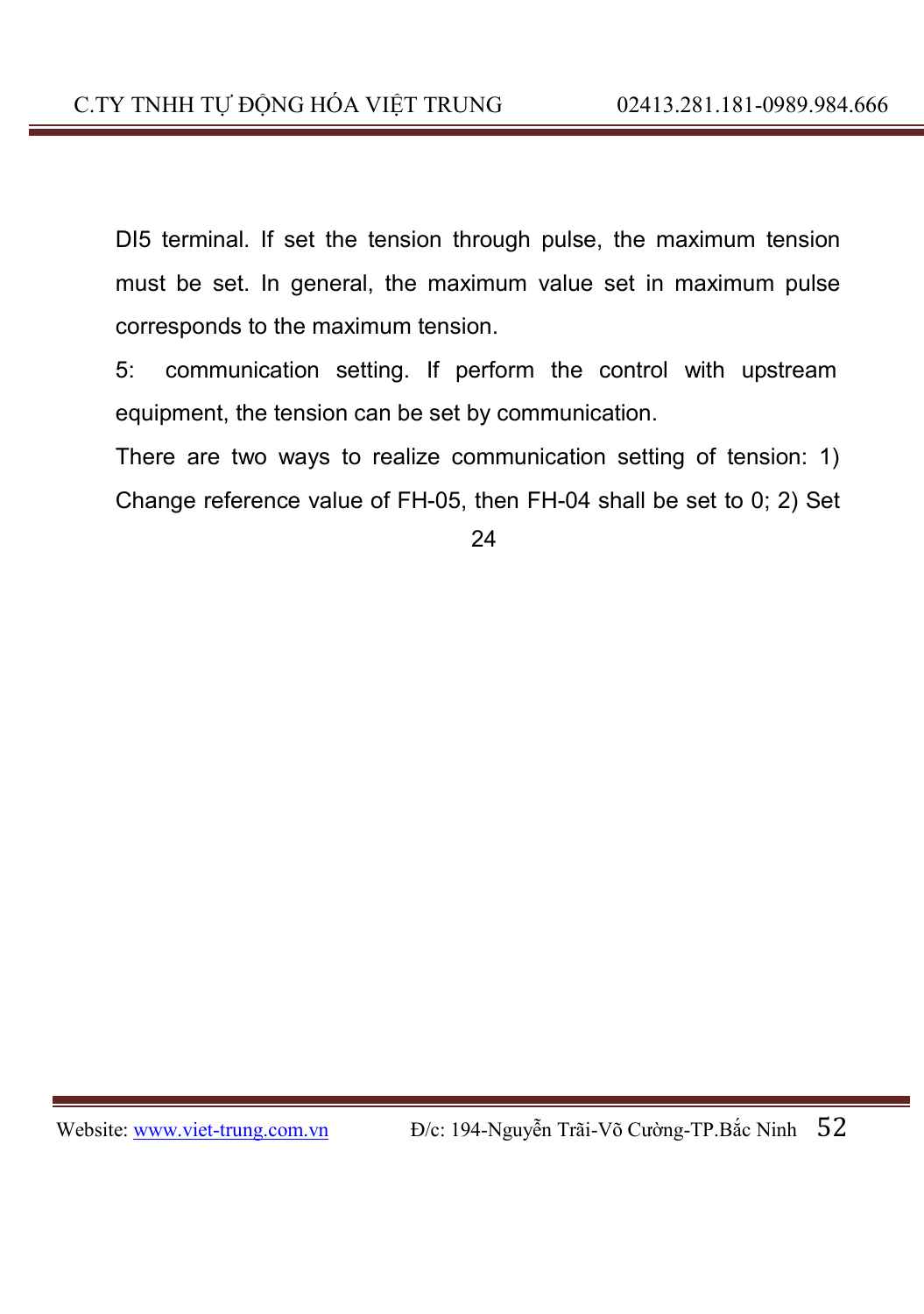the tension through communication address 1000H, FH-04 shall be set to 5 and 1000H shall be set between 0 and 10000, which shows the maximum tension is between 0% and 100%.

|  | FH-05   Tension setting   0N~30000N |  |  |
|--|-------------------------------------|--|--|
|--|-------------------------------------|--|--|

When FH-04 is 0, the tension controlled by inverter is determined by the parameter.

| $\vert$ maximum tension $\vert$ 0N~30000N<br><b>FH-06</b> |  |  |
|-----------------------------------------------------------|--|--|
|-----------------------------------------------------------|--|--|

If FH-04 selects analog value control or pulse control as tension source, the parameter determines the corresponding tension for maximum value of analog value or pulse.

| <b>FH-07</b> | Zero-speed<br>I tension increase I | $0.0\%$ ~50.0% | $0.0\%$ |
|--------------|------------------------------------|----------------|---------|
|              |                                    |                |         |

Set the tension of the system when it is at zero-speed. It is mainly for overcoming static friction when startup or keep certain tension when the system is at zero-speed. If the control tension is small and it is hard to start, it is allowed to properly increase the setting value of the parameter.

# **zero-speed threshold**

### **FH-08**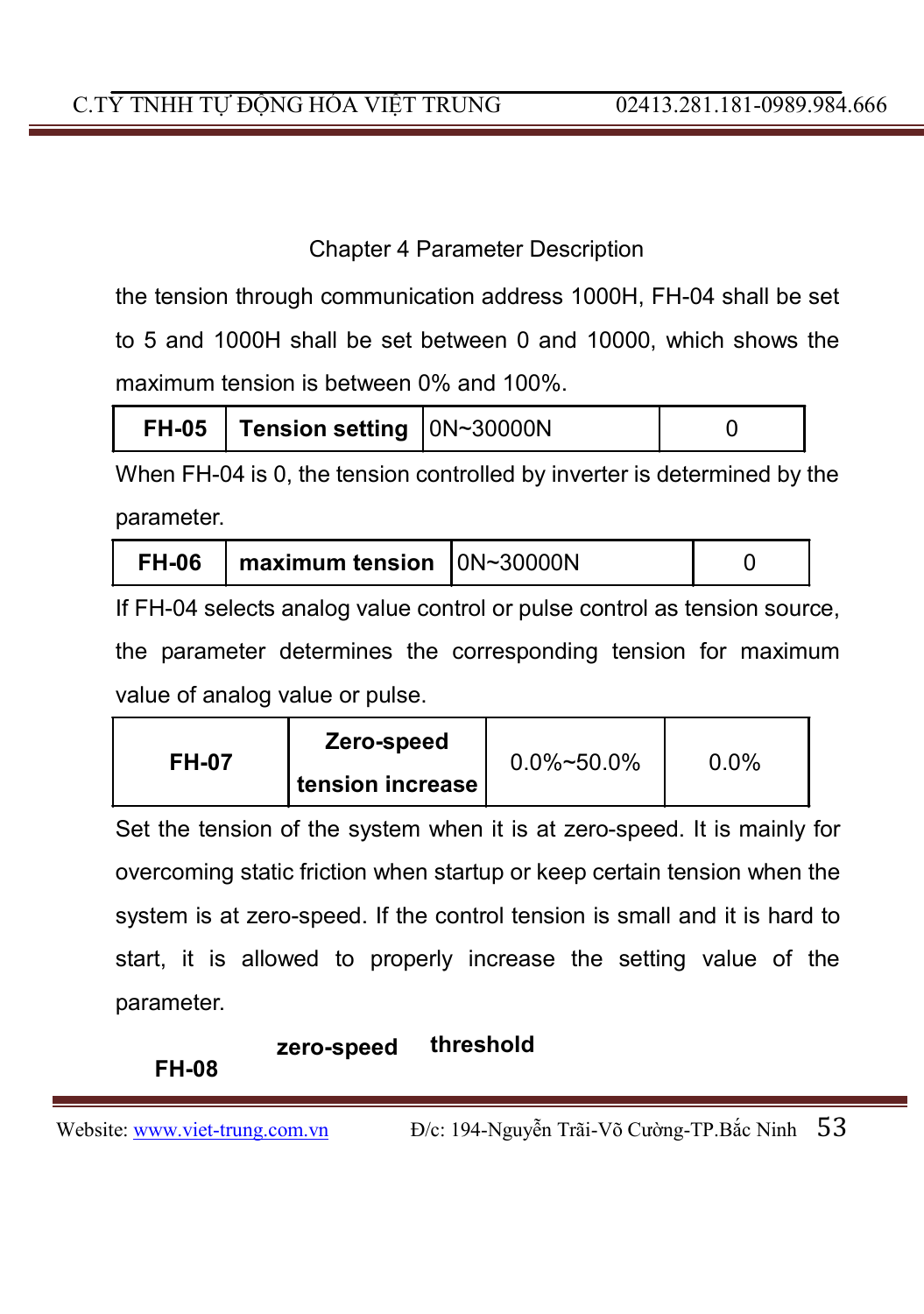|                                                                      |  |  | $m$ ovimum froquanov)        |  |  |  |
|----------------------------------------------------------------------|--|--|------------------------------|--|--|--|
| d.o~20%                                                              |  |  | па <del>хіпшн пефіснеу</del> |  |  |  |
| When the running speed of the inverter is below the set speed of the |  |  |                              |  |  |  |
| parameter, it is considered that the inverter is under zero-speed    |  |  |                              |  |  |  |
| operation status.                                                    |  |  |                              |  |  |  |

| <b>FH-09</b> | tension taper | $10.0\%$ ~100.0% | $0.0\%$ |
|--------------|---------------|------------------|---------|
|              |               |                  |         |

The parameter is only used for wind-up control. For the wind-up control,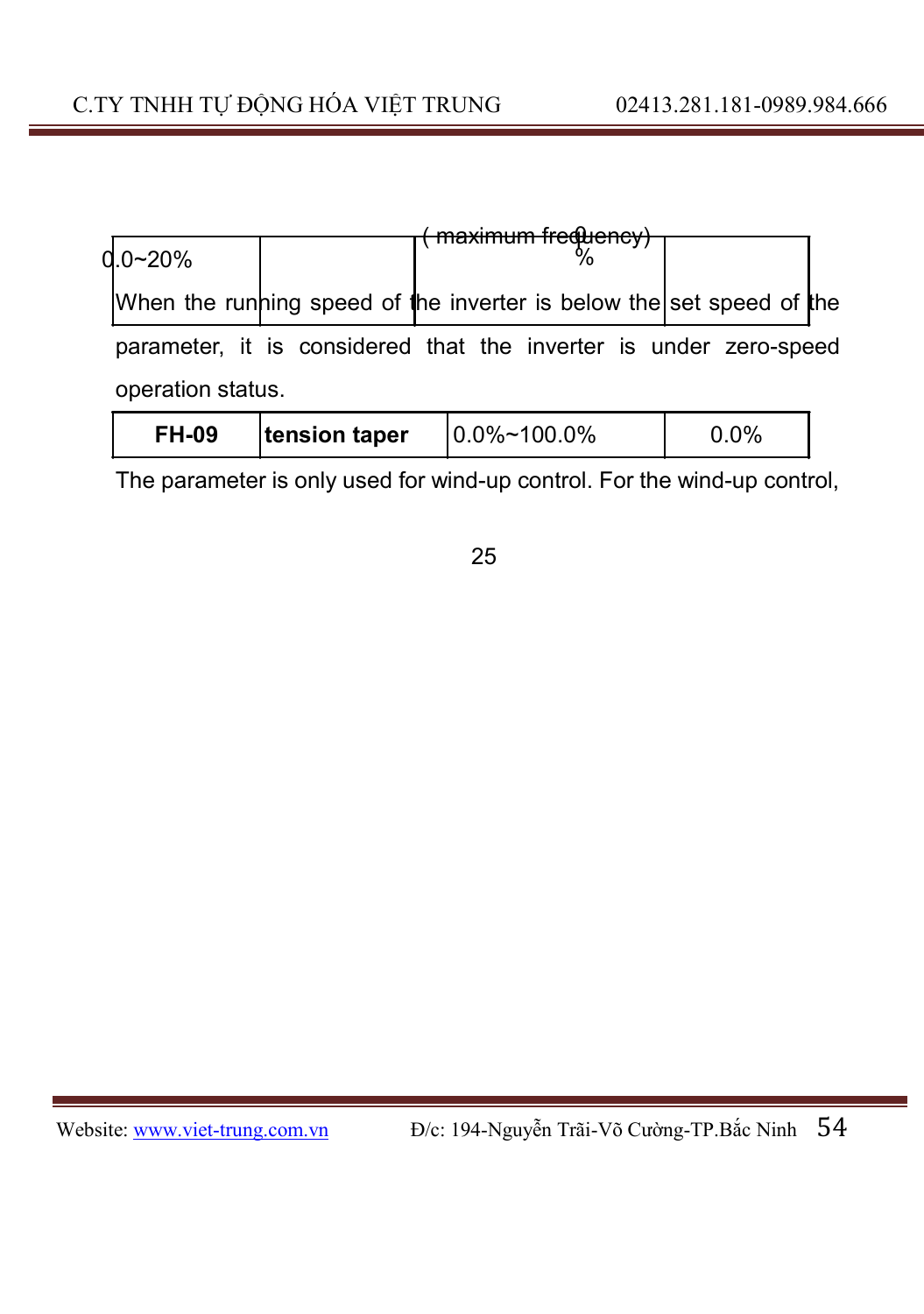sometimes, it is needed to reduce the tension while increasing the curling radius to ensure a good curling of the material. Formula of tension taper:

# **F=F0\*{1-K\*[1-(D0+D1)/(D+D1)] }**

Wherein, F is the actual tension, F0 is the setting tension, D0 is the diameter of winding shaft, D is the actual curling radius, D1 is the taper compensation correction of FH-59 set tension, and K is the tension taper.

The taper compensation correction of tension can delay the reduction curvature of tension.

# **4.3 Curling radius calculation**

**Curling radius is the necessary parameter in the curling control. For the two tension control modes, open-loop torque mode controls the output torque through curling radius; close-loop speed mode obtains the line speed matched output frequency through curling radius.**

|  |                                | 0: calculation through line<br>speed             |  |
|--|--------------------------------|--------------------------------------------------|--|
|  | Website: www.viet-trung.com.vn | $D/c$ : 194-Nguyễn Trãi-Võ Cường-TP.Bắc Ninh 5\$ |  |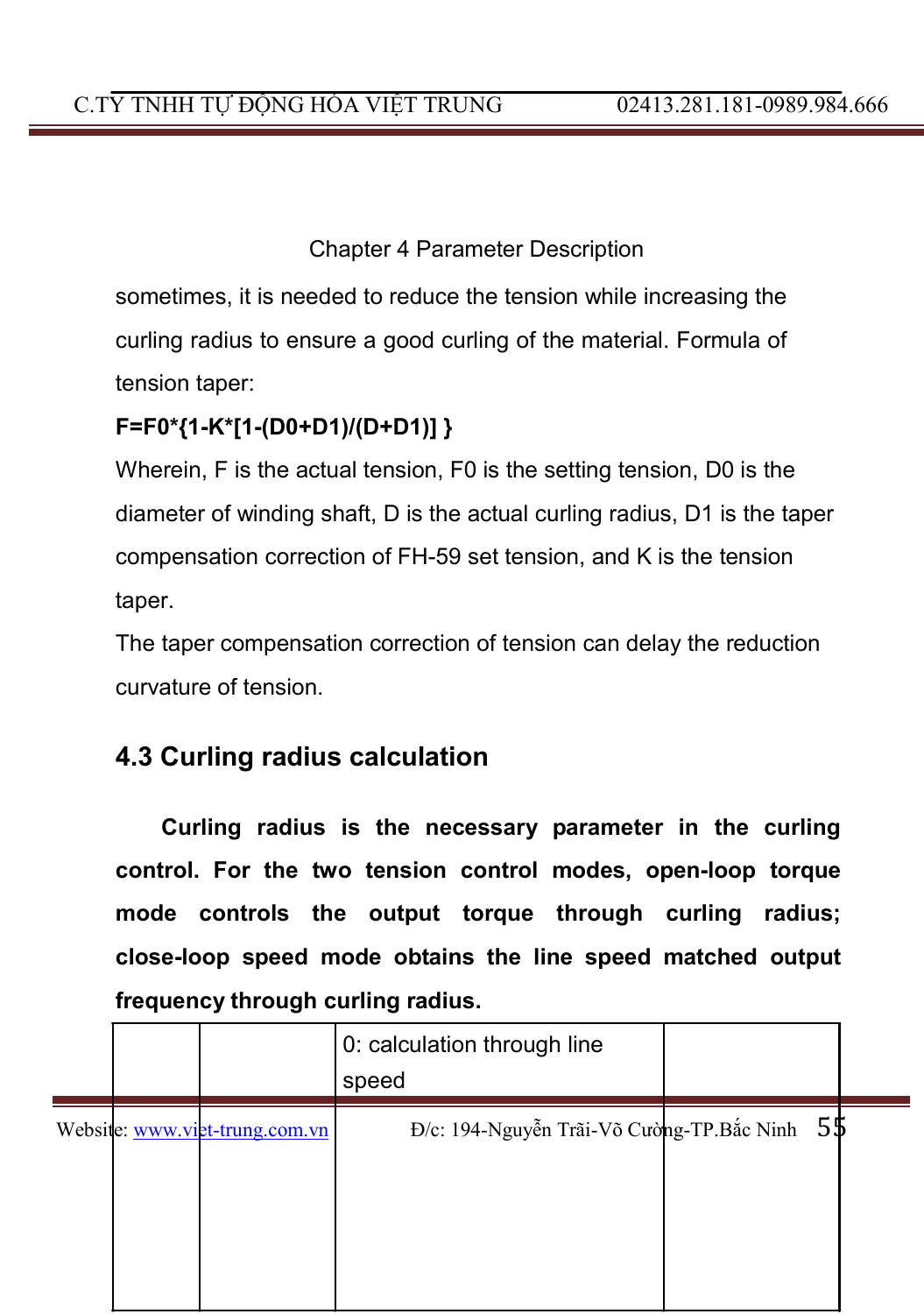|              | curling     |                        |   |
|--------------|-------------|------------------------|---|
|              | radius      | 1: Calculation through |   |
| <b>FH-10</b> | calculation | thickness accumulation | 0 |
|              | method      | 2: Al1 input           |   |
|              |             | 3: AI2 input           |   |
|              | selection   | 4: AI3 input           |   |
|              |             | 5: pulse input         |   |

0: Calculate based on line speed: Refer to the following description of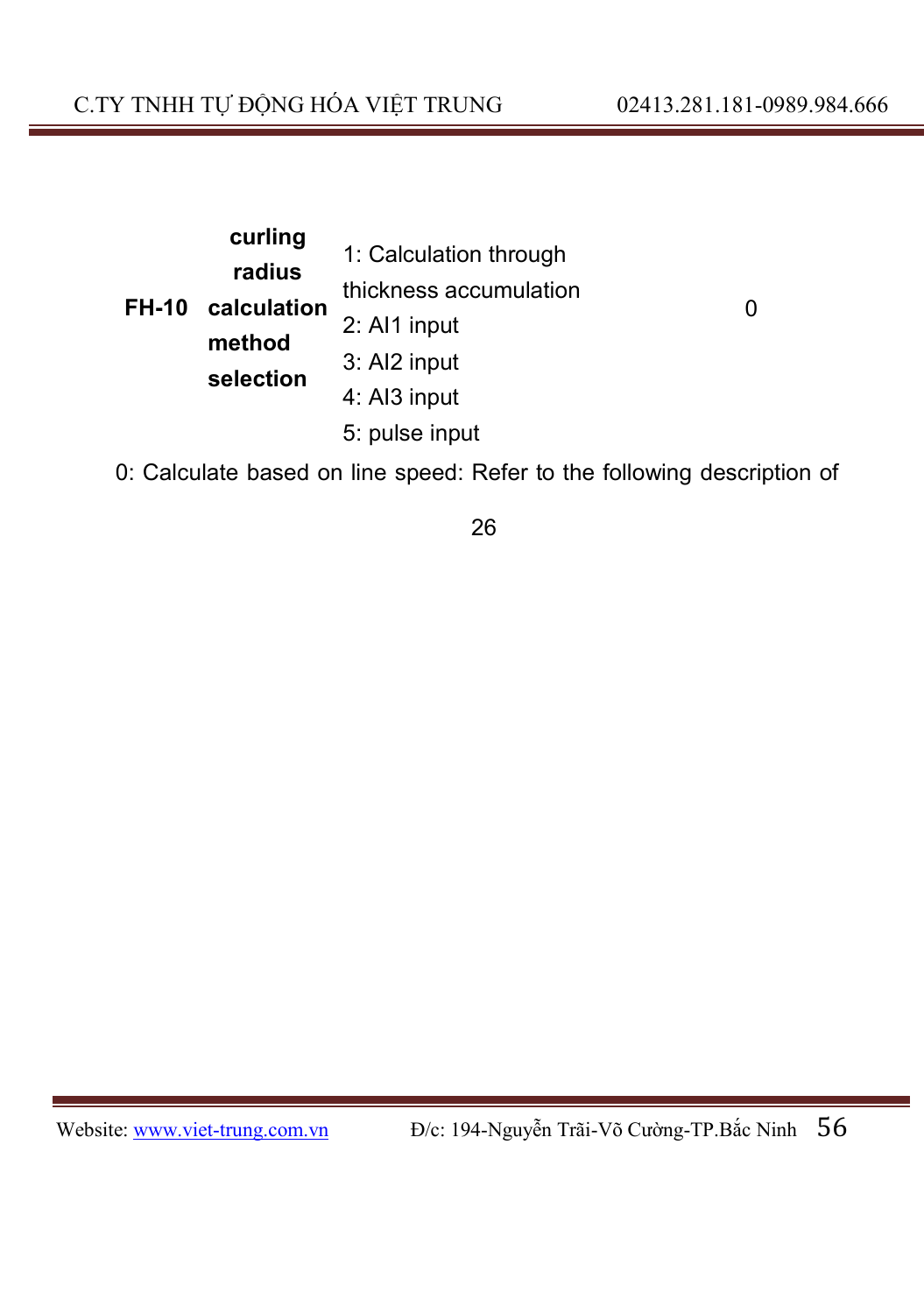line speed input for the resource of line speed. The inverter can calculate the curling radius based on the line speed and its output frequency, which features that it does not need to consider the thickness of the material while it is able to obtain the accelerated speed of the system.

1: Calculated according to thickness accumulation: It is required to set the thickness of the material. The inverter calculates the total curling radius on the basis of winding-count signal, with increase for wind-up and decrease for roll-down. For the relevant function, refer to the parameter related to curling radius of thickness accumulative calculation.

2: AI1 input4: AI3 input

3: AI2 input 5: PUSLE input

When testing the curling radius with curling radius test sensor, the parameter selects the input channel of curling radius sensor.

| maximum<br><b>FH-11</b><br>1mm <sub>10000mm</sub><br>curling radius |  | 500 |
|---------------------------------------------------------------------|--|-----|
|---------------------------------------------------------------------|--|-----|

When curling radius source FH-10 selects 2, 3, 4, 5, the parameter must be set. The maximum input corresponds to the maximum curling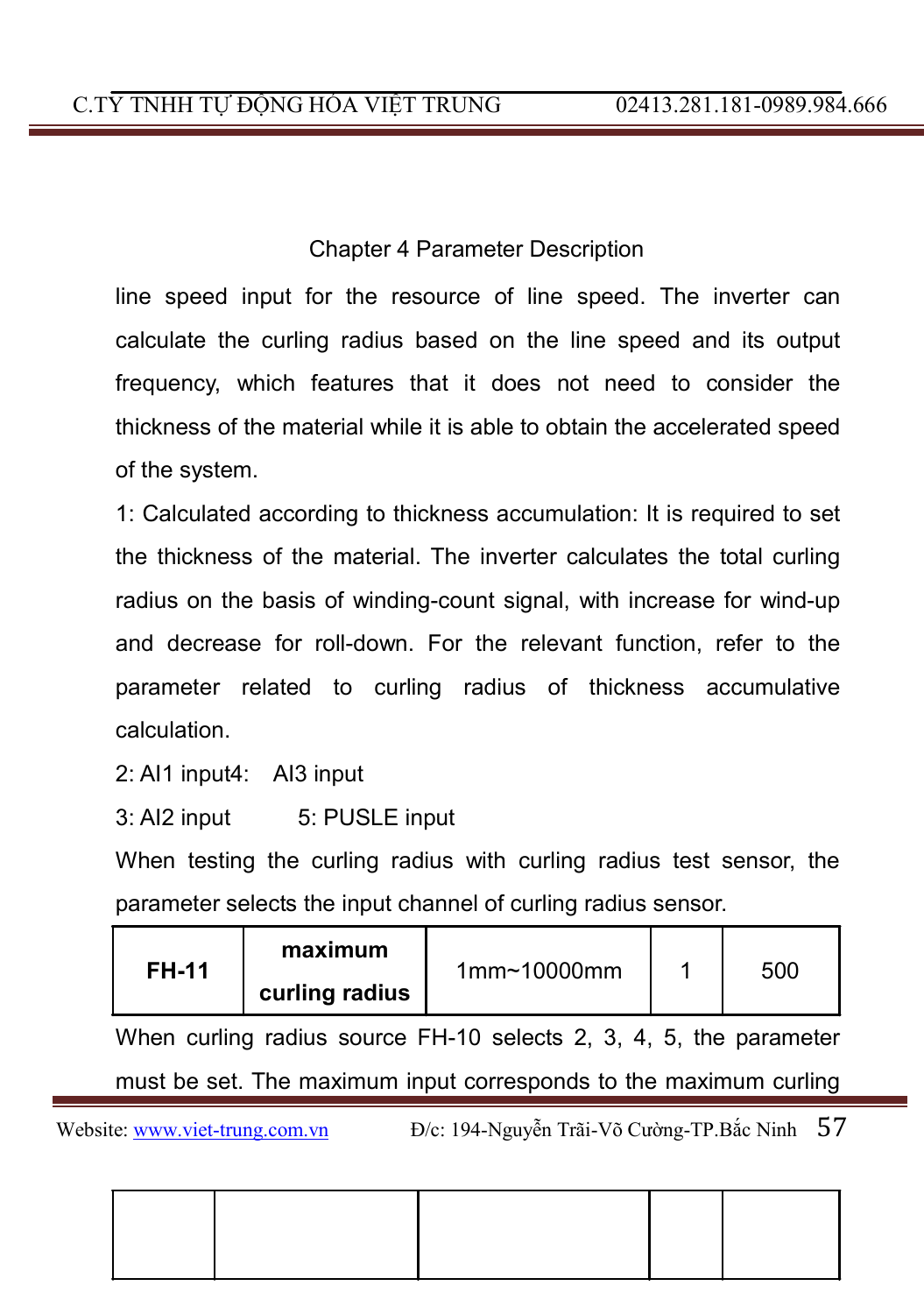radius. When the inverter calculates its curling radius, the calculation will be limited by the parameter.

#### **winding shaft FH-12 diameter** 1mm~10000mm 1 100

Set the diameter of the winding shaft. If the parameter is not properly set and the curling radius of the inverter is lower than the set value, the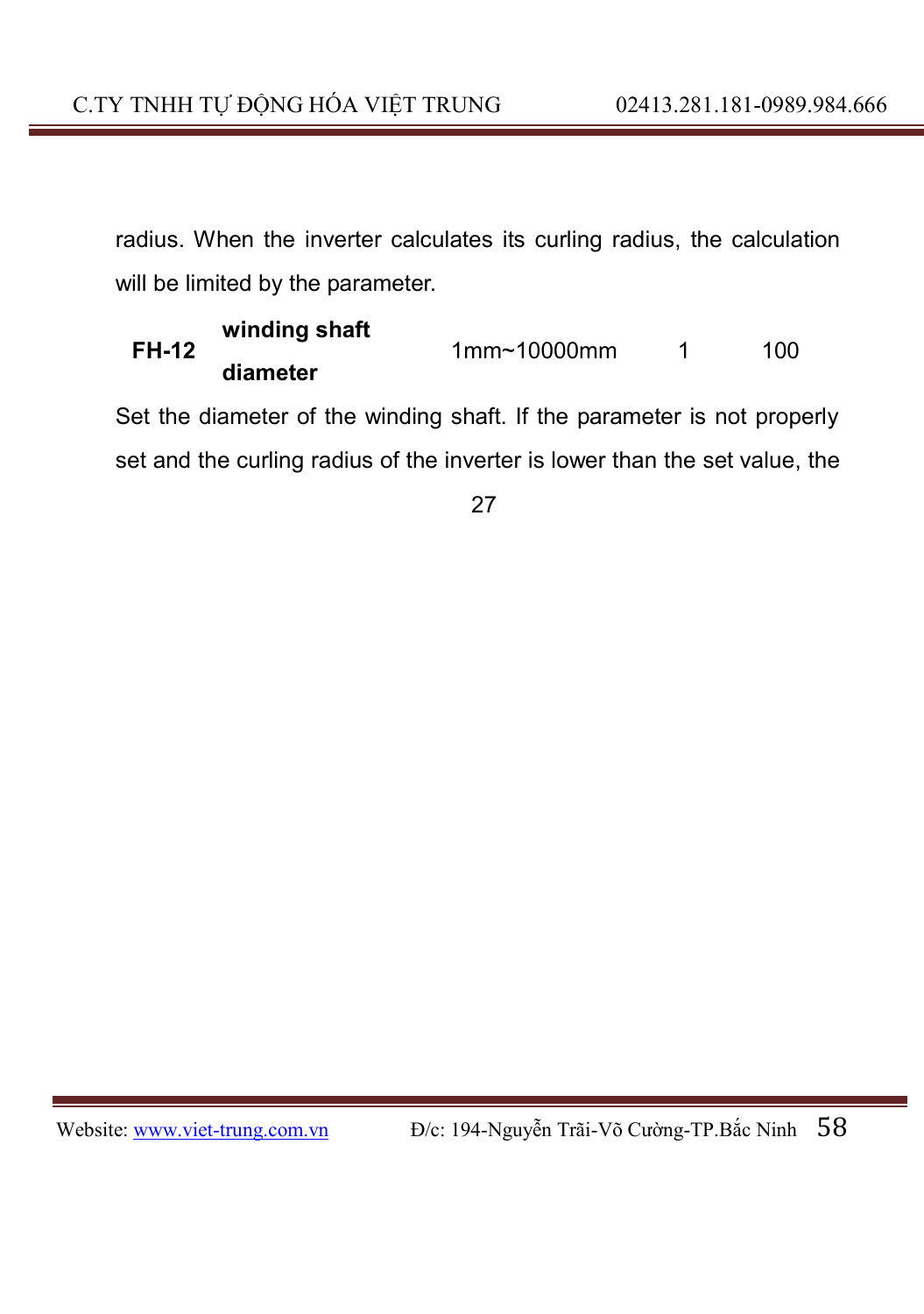C.TY TNHH TƯ ĐỘNG HÓA VIỆT TRUNG 02413.281.181-0989.984.666

|              |                                            | Chapter 4 Parameter Description |  |
|--------------|--------------------------------------------|---------------------------------|--|
|              | diameter will be limited by the parameter. |                                 |  |
|              |                                            | $0:$ FH-14~FH-16                |  |
|              |                                            | setting                         |  |
| <b>FH-13</b> | initial curling<br>radius source           | 1: Al1 setting                  |  |
|              |                                            | 2: AI2 setting                  |  |
|              |                                            | 3: AI3 setting                  |  |

Select the input channel of initial curling radius.

0: It is allowed to set three initial curling radii with number for FH-14~FH-16.

1:AI1 2:AI2 3:AI3 the initial curling radius is determined by analog value. Select different ports for analog input.

When roll-down, select one terminal as initial curling radius. Select terminal 1, connect to COM, and set initial curling radius in FH-14. Then, when resetting the curling radius, it can be reset to the initial curling radius of roll-down.

Note: The initial value of curling radius can be determined through two multi-function terminals. For example, select DI3,DI4 ports to determine the value of initial curling radius. Set DI3 port parameter F4-02 to 32(select terminal 1 as initial curling radius) and DI4 port parameter to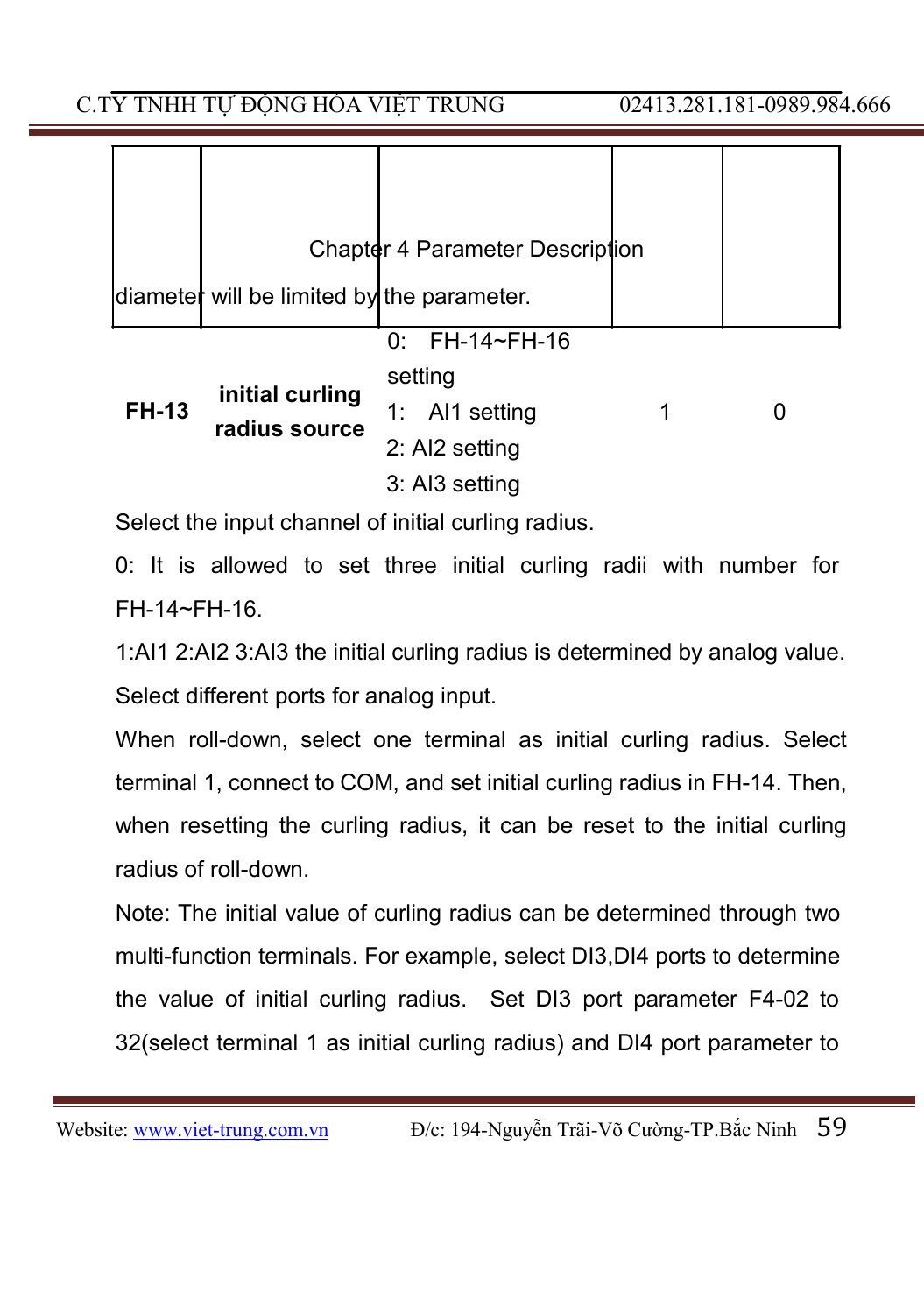33(select terminal 2 as initial curling radius). The selection of initial curling radius is as follows:

| DI <sub>4</sub> | DI <sub>3</sub> | Initial curling radius |
|-----------------|-----------------|------------------------|
|                 |                 | source                 |
|                 |                 | Determined by FH-12    |
|                 | 1               | Determined by FH-14    |
|                 |                 | Determined by FH-15    |
|                 |                 | Determined by FH-16    |
|                 | 28              |                        |

| Website: www.viet-trung.com.vn | D/c: 194-Nguyễn Trãi-Võ Cường-TP.Bắc Ninh 60 |  |
|--------------------------------|----------------------------------------------|--|
|                                |                                              |  |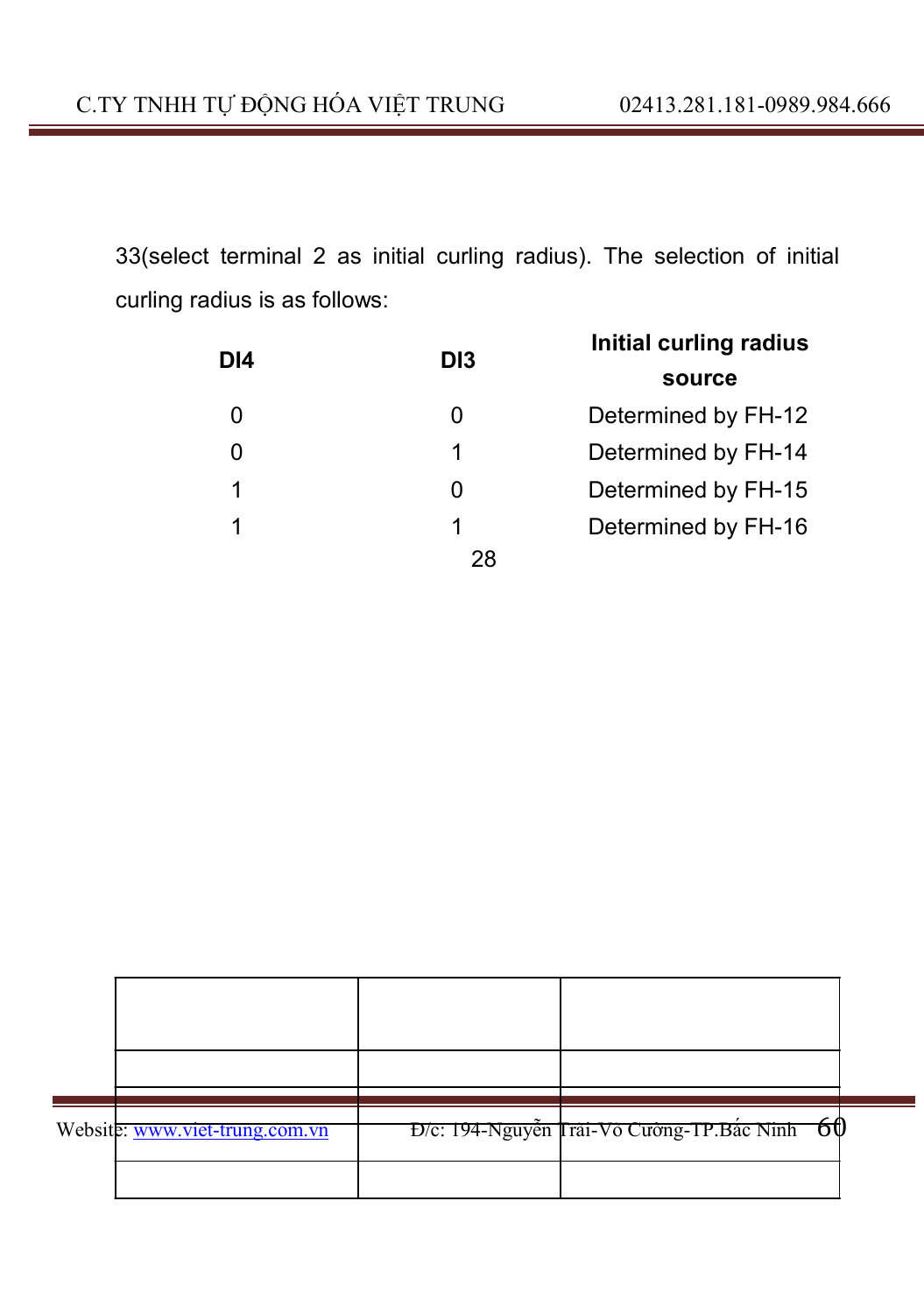When the initial curling radius does not count from the hollow curling radius, use the function. The initial curling radius is FH-12 by default, i.e. hollow curling radius.

| <b>FH-14</b> | $\left $ initial curling radius 1   1mm~10000mm | 100 <sub>mm</sub> |
|--------------|-------------------------------------------------|-------------------|
| <b>FH-15</b> | $\left $ initial curling radius 2   1mm~10000mm | $100$ mm          |
| <b>FH-16</b> | initial curling radius 3   1mm~10000mm          | $100$ mm          |

Set three different initial curling radii, and confirm them through multi-function terminal.

| $ FH-17 $ curling radius filtering time $ 0.0$ s~100.0s | 1.0s |
|---------------------------------------------------------|------|
|                                                         |      |

Lengthen curling radius filtering time to avoid fast change of curling radius calculation (or input) result.

|  | FH-18 current value of curling radius   1mm~10000mm |  |  |
|--|-----------------------------------------------------|--|--|
|--|-----------------------------------------------------|--|--|

Real-time display of current curling radiusIt is able to know the current actual curling radius through the parameter .Also set the start curling radius by modifying the parameter.

**Relevant parameters for curling radius calculation with thickness accumulation**

**Only when setting curling radius source FH-10 to 1, that is, obtaining through thickness accumulation calculation, it is related**

| Website: www.viet-trung.com.vn | $P/c$ : 194-Nouvễn Trãi-Võ Cường-TP Bắc Ninh 61 |  |
|--------------------------------|-------------------------------------------------|--|
|                                |                                                 |  |
|                                |                                                 |  |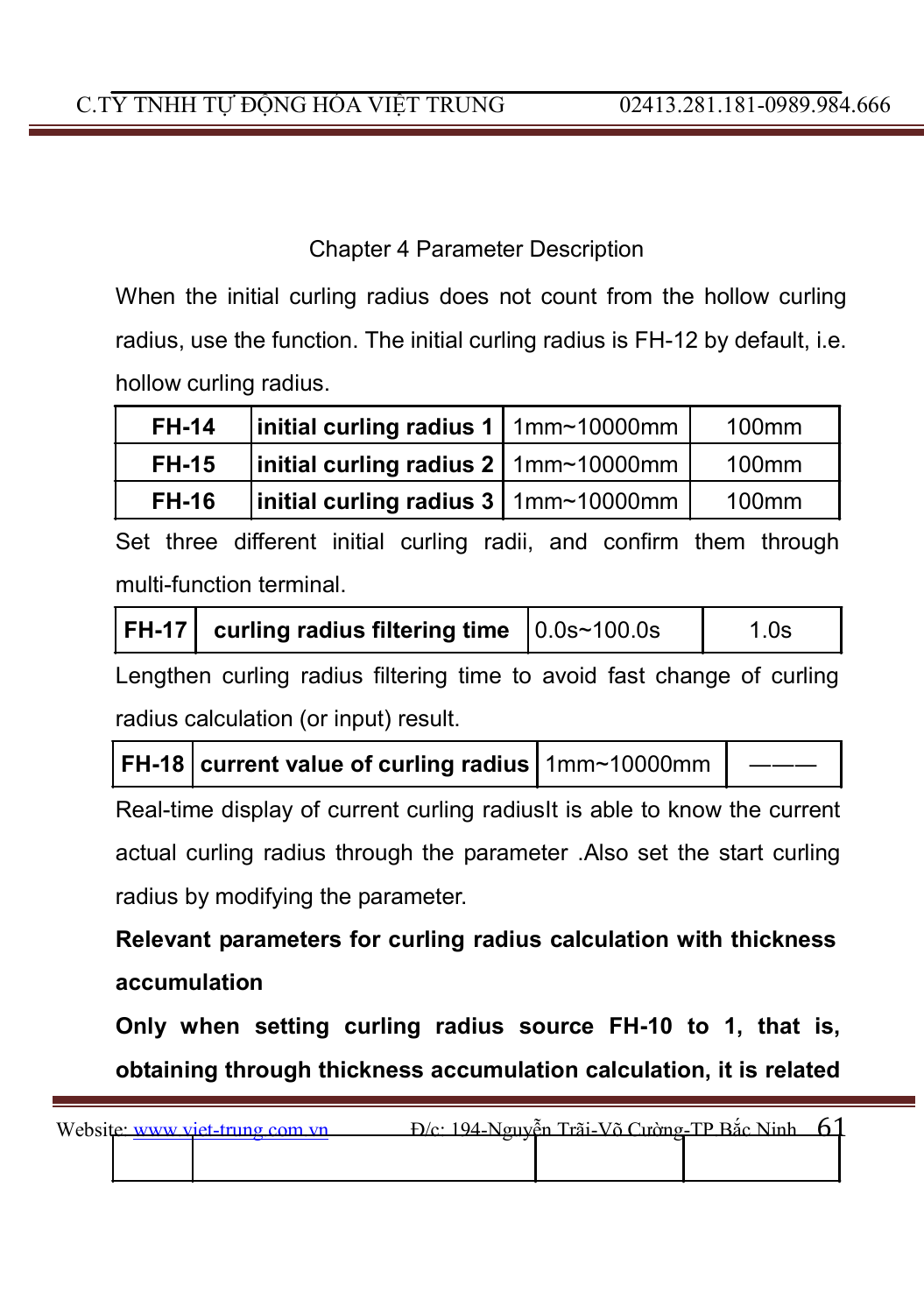### **to the parameter.**

# **FH-19 Number of pulses each turn** 1~60000 1

It represents pulse number generated by turn counting signal when winding shaft turns a round.

| FH-20 | Number of turns each layer $ 1 - 10000 $ |  |
|-------|------------------------------------------|--|
|       |                                          |  |

It shows the rounds of winding shaft turning after the material wraps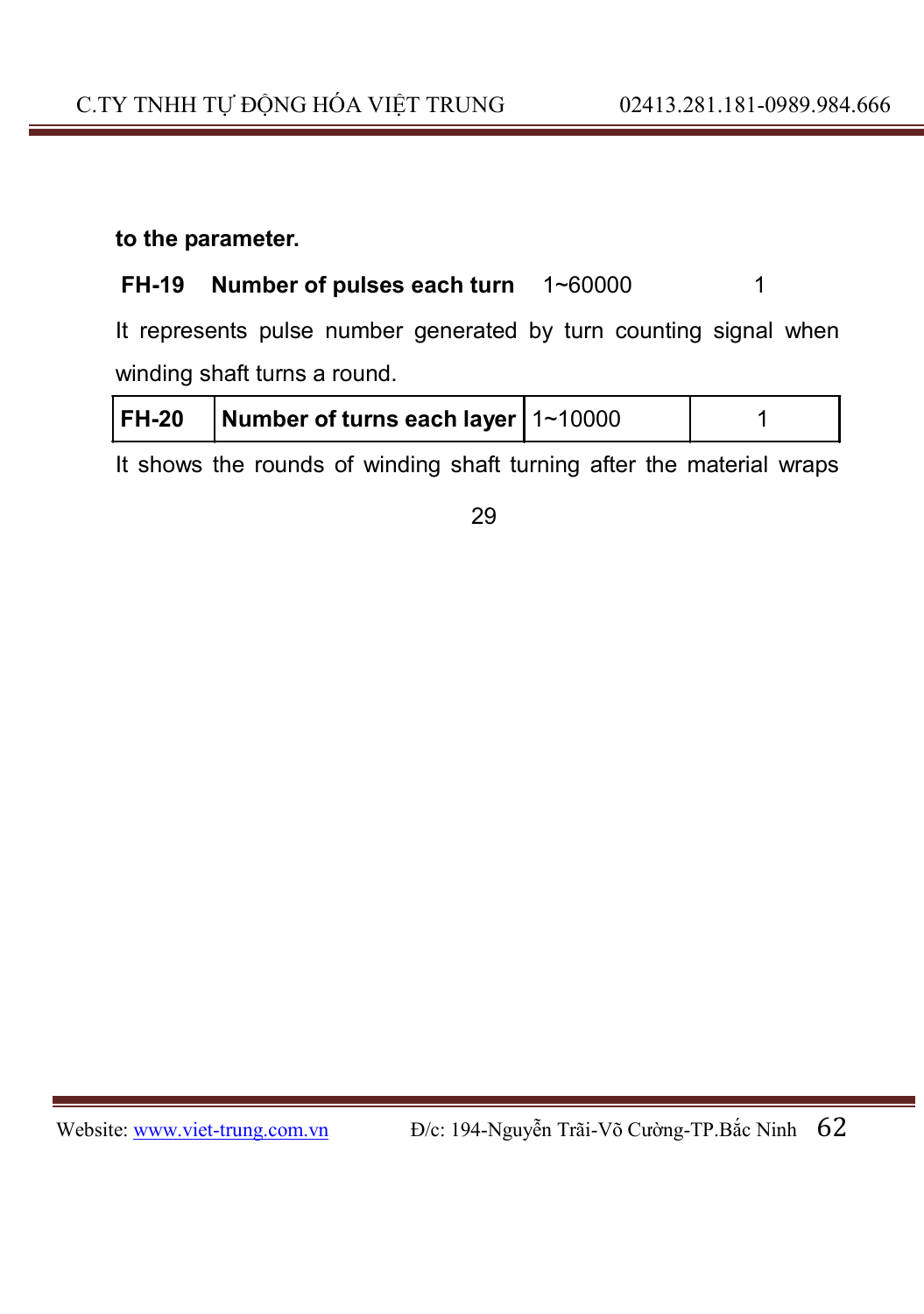|  | Chapter 4 Parameter Description |  |
|--|---------------------------------|--|

one layer. It is used for wire.

|              |                                          | $0:$ FH-22 setting |   |
|--------------|------------------------------------------|--------------------|---|
| <b>FH-21</b> | <b>Material thickness</b> 1: Al1 setting |                    | 0 |
|              | <b>setting source</b> 2: Al2 setting     |                    |   |
|              |                                          | 3: AI3 setting     |   |

Set the source of material thickness.

0: Set the material thickness with number in FH-12~FH-25.

1: AI1, 2: AI2, 3: AI3 Confirm the material thickness through input channel set by analog value.

| <b>FH-22</b> | <b>Material thickness 0</b> | $0.01$ mm~100.00mm | $0.01$ mm |
|--------------|-----------------------------|--------------------|-----------|
| <b>FH-23</b> | <b>Material thickness 1</b> | $0.01$ mm~100.00mm | $0.01$ mm |
| <b>FH-24</b> | <b>Material thickness 2</b> | $0.01$ mm~100.00mm | $0.01$ mm |
| <b>FH-25</b> | <b>Material thickness 3</b> | $0.01$ mm~100.00mm | $0.01$ mm |

Set the material thickness with number, and select the terminal code and thickness setting through material thickness.

|--|

When the material thickness is analog input, the maximum analog input corresponds to the maximum thickness.

# **4.4 Line speed input**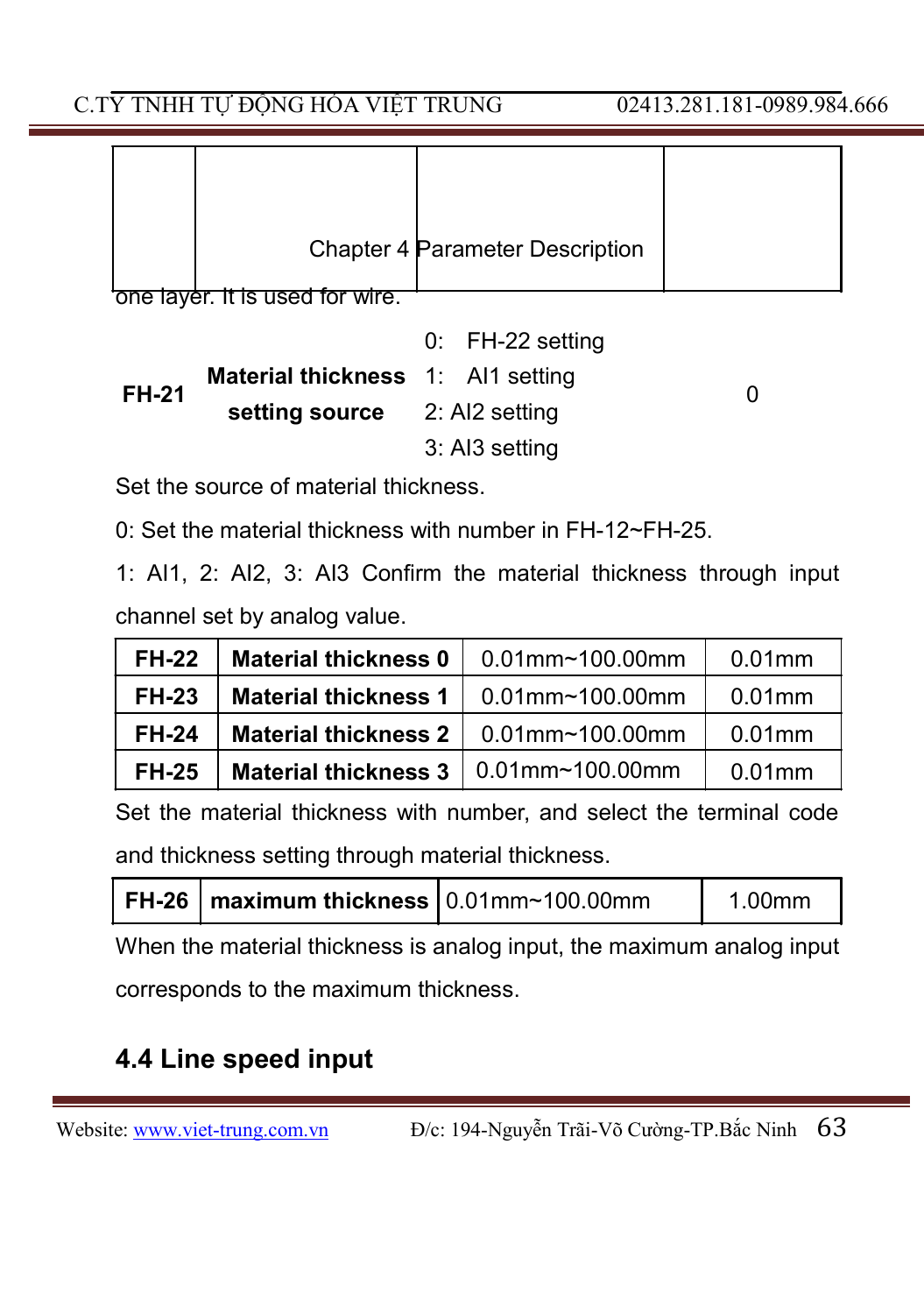**If curling radius source selects line speed calculation or tension control mode as close-loop speed mode, it is required to obtain correct line speed signal. In general, the convenient way for obtaining line speed is through analog output of operation frequency of traction (constant speed) inverter. The operation frequency of traction inverter corresponds with the line speed in**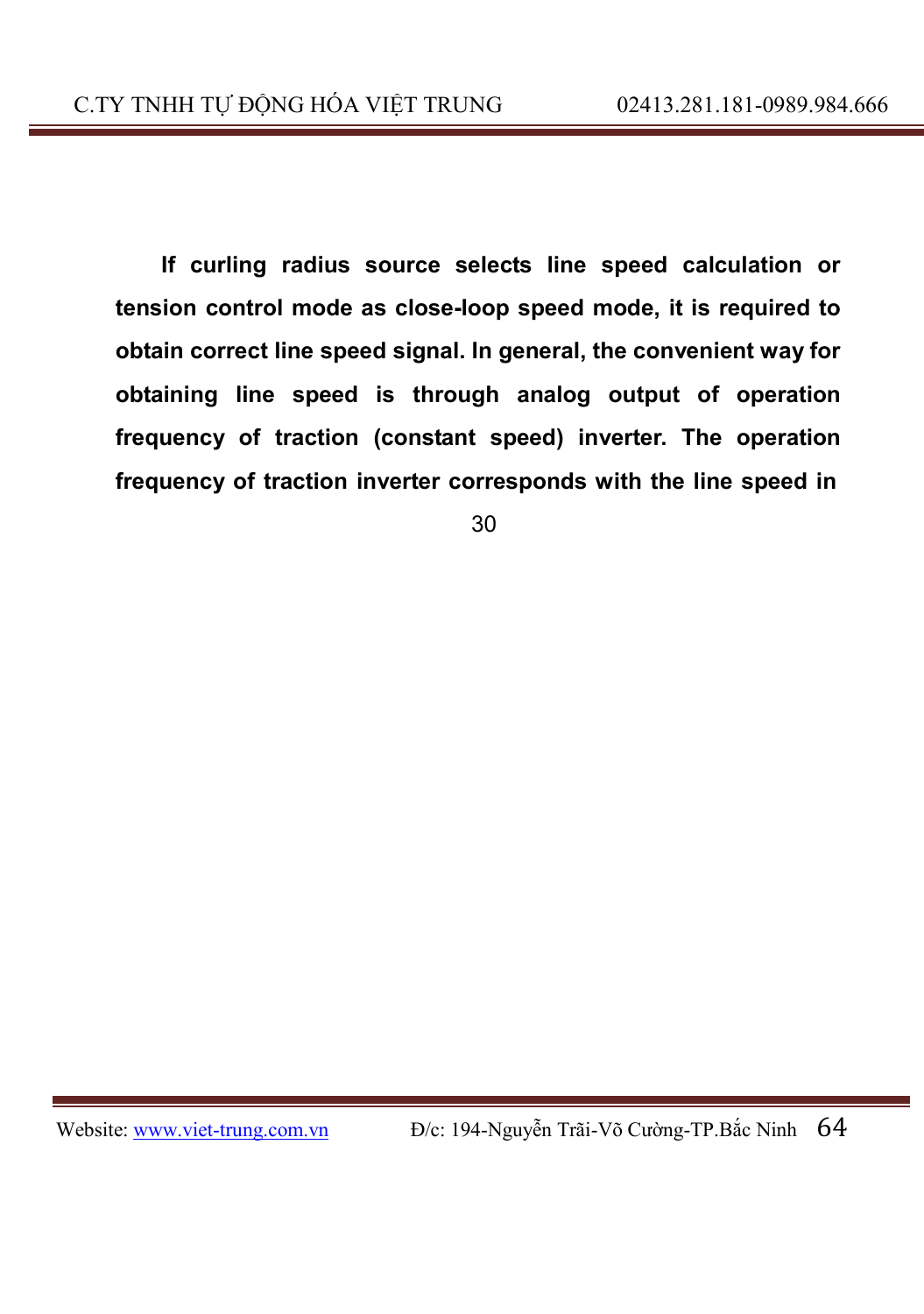**linear. It only needs to set the maximum line speed (FH-28) to the corresponding line speed of maximum frequency of operation frequency of traction (constant speed) inverter.**

|         |              | 0: No input              |  |
|---------|--------------|--------------------------|--|
|         |              | 1: A11                   |  |
| l FH-27 | line speed   | 2: AI2                   |  |
|         | input source | 3: A13                   |  |
|         |              | 4: pulse input           |  |
|         |              | 5: communication setting |  |

Line speed input source: Used as the way or channel for obtaining line speed.

0: No input

1: AI1, 2: AI2, 3: AI3: Obtain line speed through analog input port.

4: Obtain line speed through pulse input.

5: Obtain line speed through communication method.

| FH-28 l | $maximum$ 0.1 |                                  | 0.1m/Min   1000.0m/Min |
|---------|---------------|----------------------------------|------------------------|
|         |               | I line speed   m/Min~6500.0m/Min |                        |

When obtaining line speed through analog input, the maximum line speed must be correctly set. The maximum value of analog input corresponds with the value.

|  | Website: www.viet-trung.com.vn | $E/c$ : 194-Nguyễn Trãi-Võ Cường-TP. Bắc Ninh 65 |  |  |
|--|--------------------------------|--------------------------------------------------|--|--|
|  |                                |                                                  |  |  |
|  |                                |                                                  |  |  |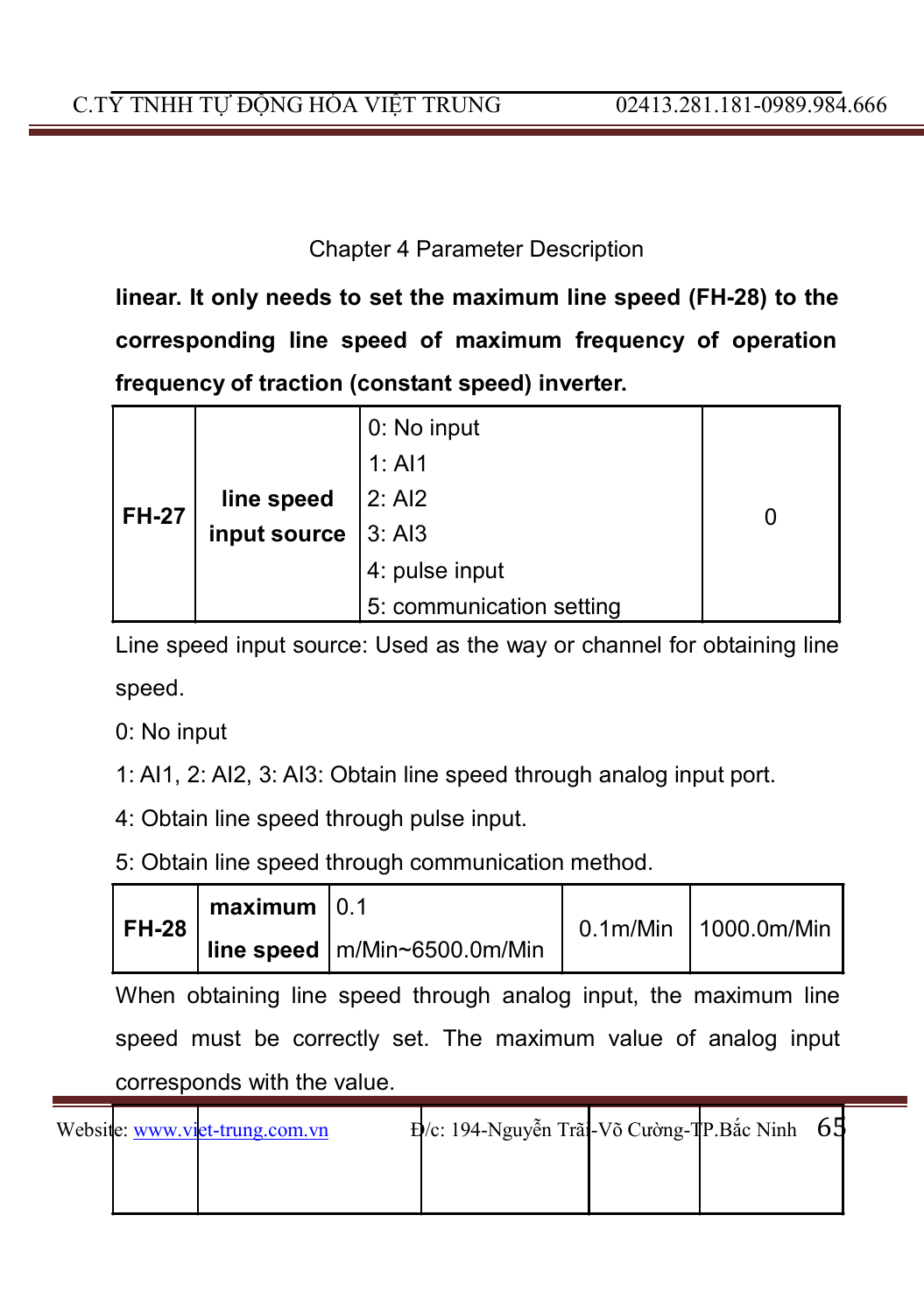#### **minimum line FH-29 speed for curling radius calculation** 0.1 m/Min~ 6500 m/Min 0.1m/Min 200.0m/Min

Set the minimum speed for starting calculation of curling radius. When the inverter detects that the line speed is lower than the value, inverter will stop curling radius calculation. Correct setting of the value will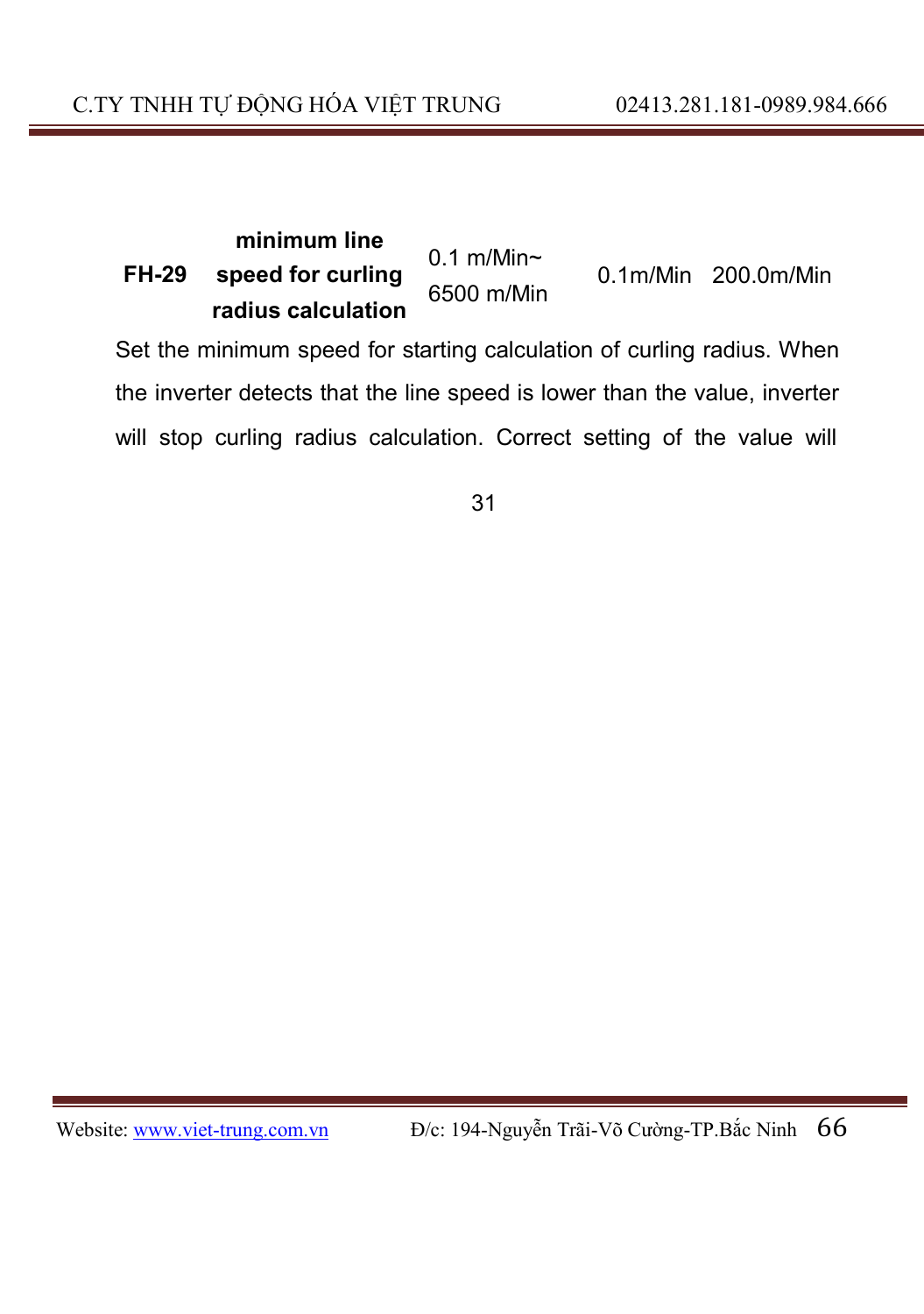effectively avoid great deviation of curling radius calculation when the speed is reduced. In general, the value shall be set to over 20% of maximum line speed.

| FH-30 | <b>Actual line</b> | 0.1 m/Min~6500.0m/Min |  |
|-------|--------------------|-----------------------|--|
|       | speed              |                       |  |

The parameter will display actual line speed on line.

# **4.5 Tension compensation**

**It is only relevant to the open loop torque mode.**

**When the tension control adopts open loop torque mode, during the system acceleration/deceleration, additional torque shall be provided to overcome the rotation inertia of the whole system. Otherwise, too small tension upon wind-up acceleration and too large tension upon deceleration, or too large tension upon roll-down acceleration and too small tension upon deceleration will be caused.**

|              | compensation            |             |      |       |
|--------------|-------------------------|-------------|------|-------|
| <b>FH-31</b> | coefficient self        | 15.0%~80.0% | 0.1% | 20.0% |
|              | learning torque setting |             |      |       |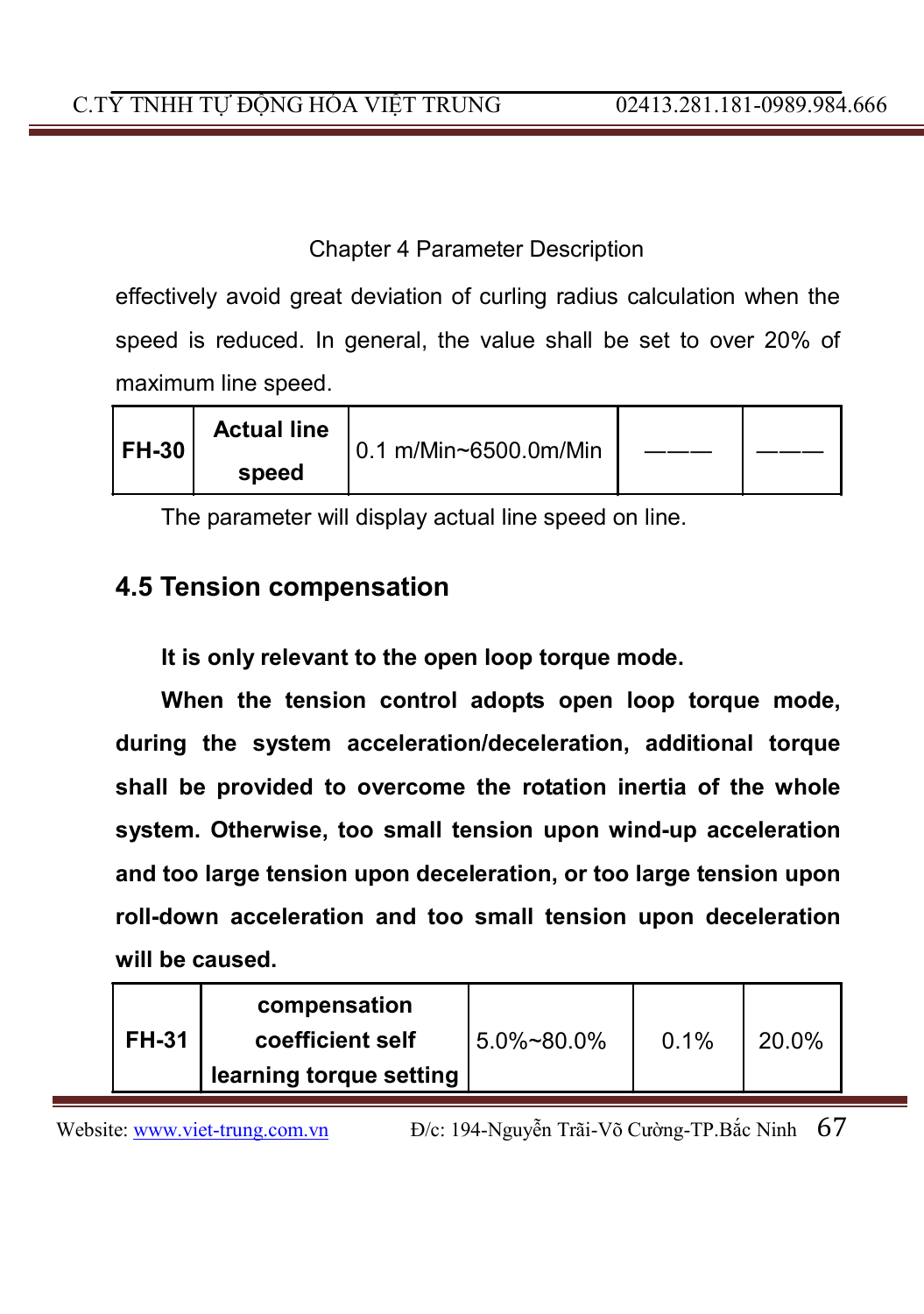It is used to set the torque used for inertia compensation self learning. This function is reserved for the current version.

| <b>FH-32</b> | compens<br>ation self<br>learning | 0: no operation<br>1: Start to identify<br>automatically restore to 0<br>when the self learning is |  |
|--------------|-----------------------------------|----------------------------------------------------------------------------------------------------|--|
|              | action                            | ended.                                                                                             |  |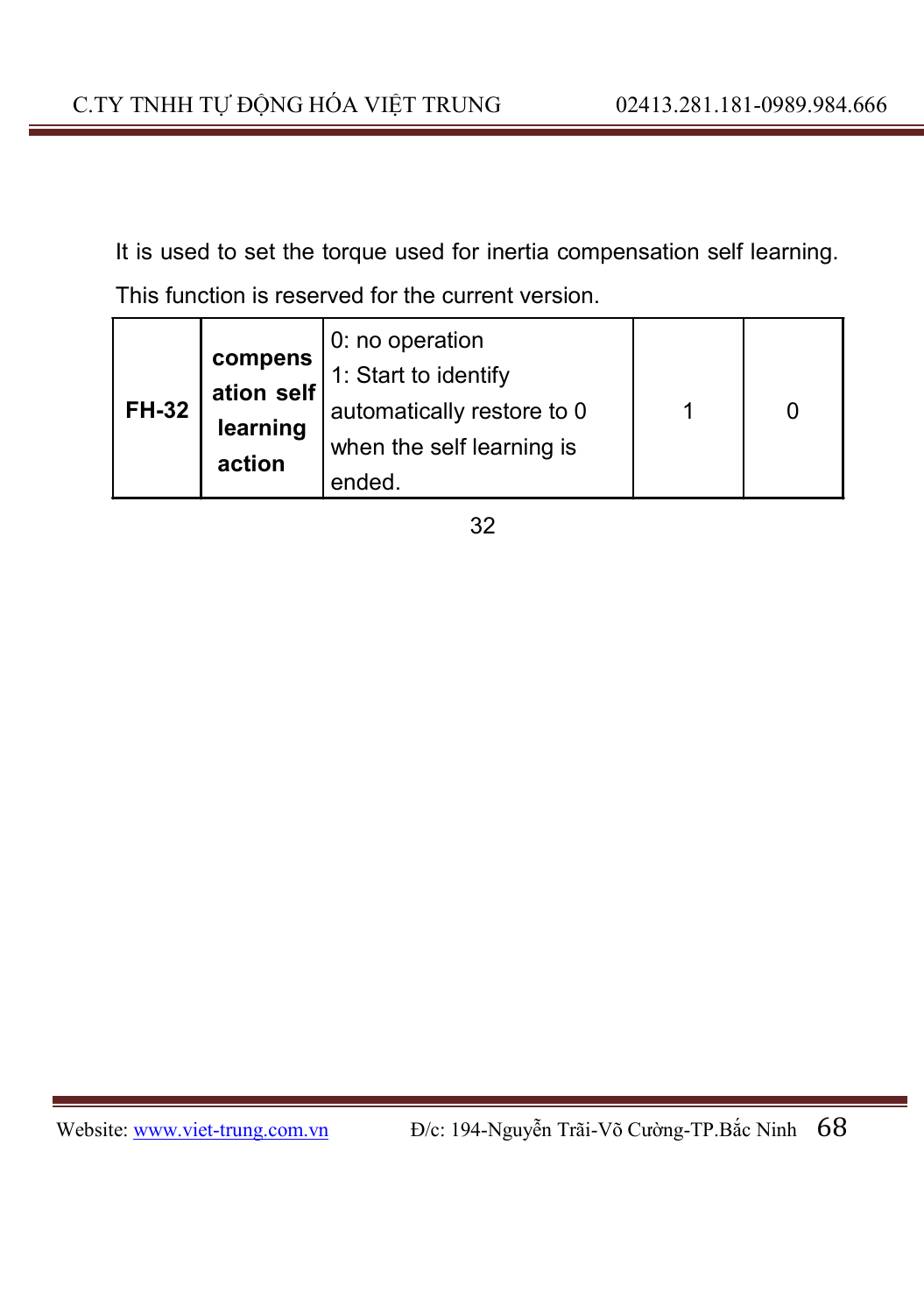Set the inertia compensation operation method:

0: no operation

1: Start to identify. Press RUN key to start inertia identification.

Note: At this time, the inverter operates in panel control mode.

This function is reserved for the current version.

|              | mechanical inertia |             |  |
|--------------|--------------------|-------------|--|
| <b>FH-33</b> | compensation       | $1 - 10000$ |  |
|              | coefficient        |             |  |

It is used to compensate the rotation inertia of the system, including inertia of the motor, rotation system, and the shaft. Such inertias are fixed and independent of the curling radius. This parameter can be obtained automatically by compensation coefficient self learning (this function is reserved for the current version) or manually set. Upon empty roll or small roll, if the material tension reduces during the acceleration, increase the coefficient. Otherwise, the coefficient shall be decreased.

|           | <b>FH-34</b> | material<br>FH-35 | density              |                             |                                |  |
|-----------|--------------|-------------------|----------------------|-----------------------------|--------------------------------|--|
|           |              |                   | material width       |                             |                                |  |
|           |              |                   |                      |                             |                                |  |
|           |              |                   |                      |                             |                                |  |
| <b>TT</b> |              | . .               | 1013<br>$\mathbf{r}$ | $T \times T \times T$<br>mn | $\mathbf{v}$<br>$\sim$ $\cdot$ |  |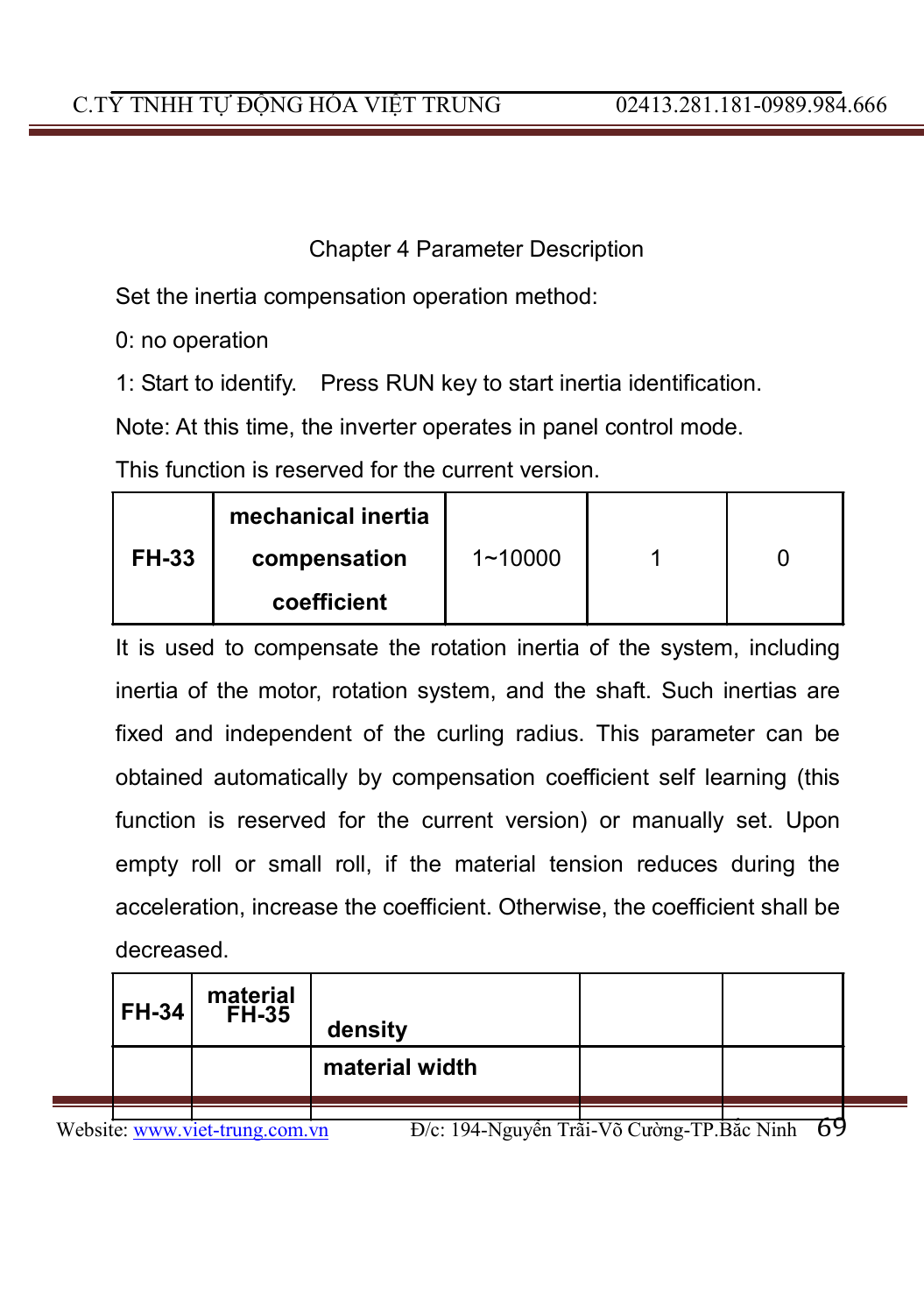0Kg/m^ 3~6000 0Kg/m<sup>^</sup>3 1Kg/m<sup>^3</sup> 0Kg/m<sup>^3</sup> 0mm~60000mm 1mm 0mm The two parameters are relevant to the material inertia compensation. The inverter will automatically calculate the material inertia compensation value according to the parameter and the curling radius.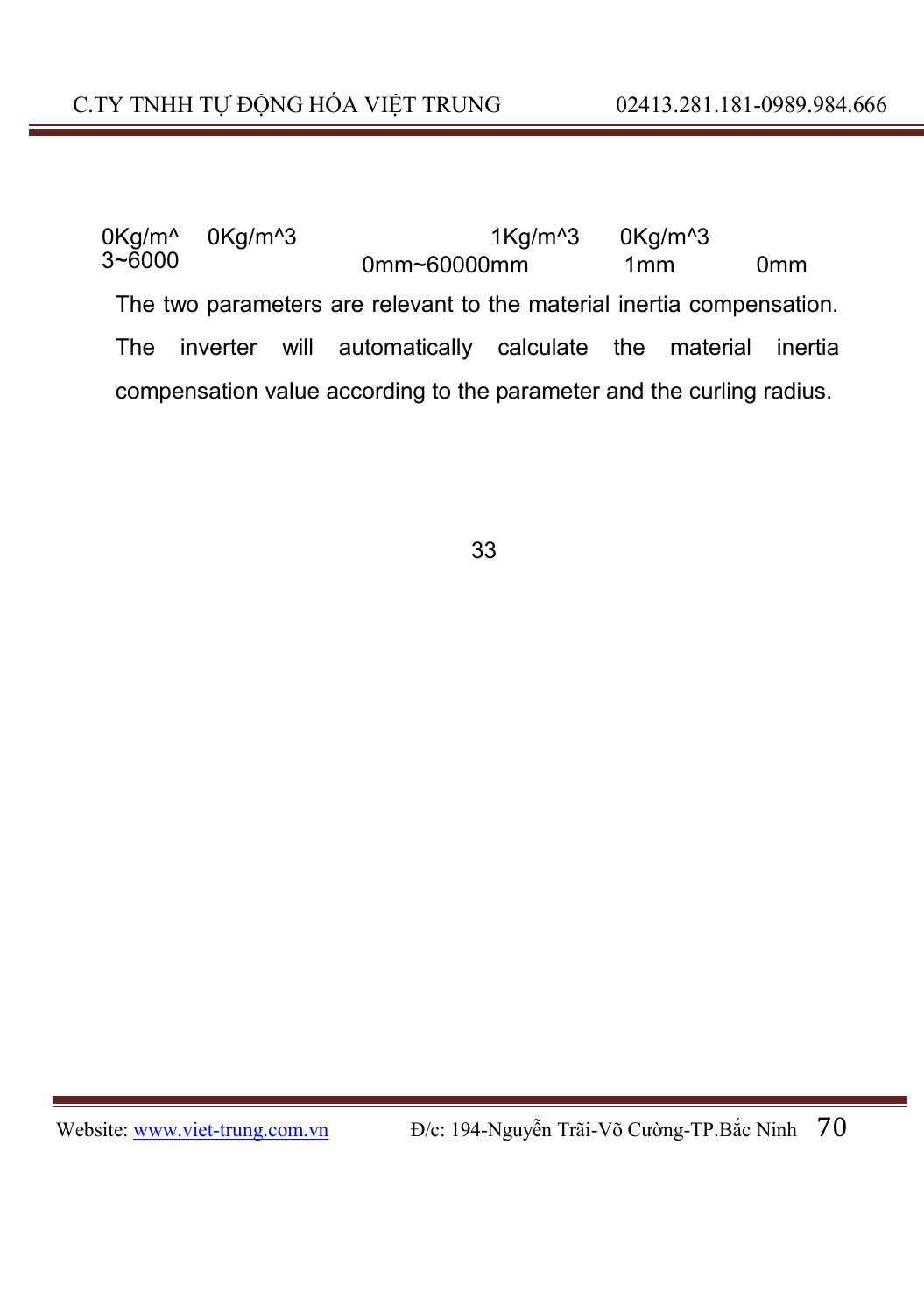| C.T <del>Y TNHH JU DÔNG HÓA VIỆT TRUNG</del><br><del>02413.281.181-0989.984</del> .666  |  |
|-----------------------------------------------------------------------------------------|--|
|                                                                                         |  |
|                                                                                         |  |
| $\mathbf{O}$ be a set of $\mathbf{D}$ be a set of $\mathbf{D}$ be a set of $\mathbf{D}$ |  |

# **friction**

#### **FH-36 compensation coefficient** 0.0%~50.0% 0.1% 0.0%

Take wind-up as an example. Because of the frictional resistance, the material tension reduces, which is more obvious upon small roll, and the tension will be nonlinear. This situation can be improved by setting the parameter.

## **Material supply interrupt auto detection parameters**

**It is an auxiliary function. The material supply interrupt cannot be detected in all the situations. If good result cannot be achieved after proper effort, set FH-37 to 0.**

| <b>FH-37</b> | material supply<br>interrupt auto<br>detection function<br>selection                    | $0:$ inactive<br>$1:$ active              | 1                     | 0              |  |
|--------------|-----------------------------------------------------------------------------------------|-------------------------------------------|-----------------------|----------------|--|
| <b>FH-38</b> | material supply<br>interrupt auto<br>detection minimum<br>line speed<br>material supply | $0.1 -$<br>10000.0m/Min                   | 0.1 <sub>m</sub> /Min | 200.0m/<br>Min |  |
|              |                                                                                         |                                           |                       |                |  |
|              | Website: www.viet-trung.com.vn                                                          | Đ/c: 194-Nguyễn Trãi-Võ Cường-TP.Bắc Ninh |                       | 71             |  |
|              |                                                                                         |                                           |                       |                |  |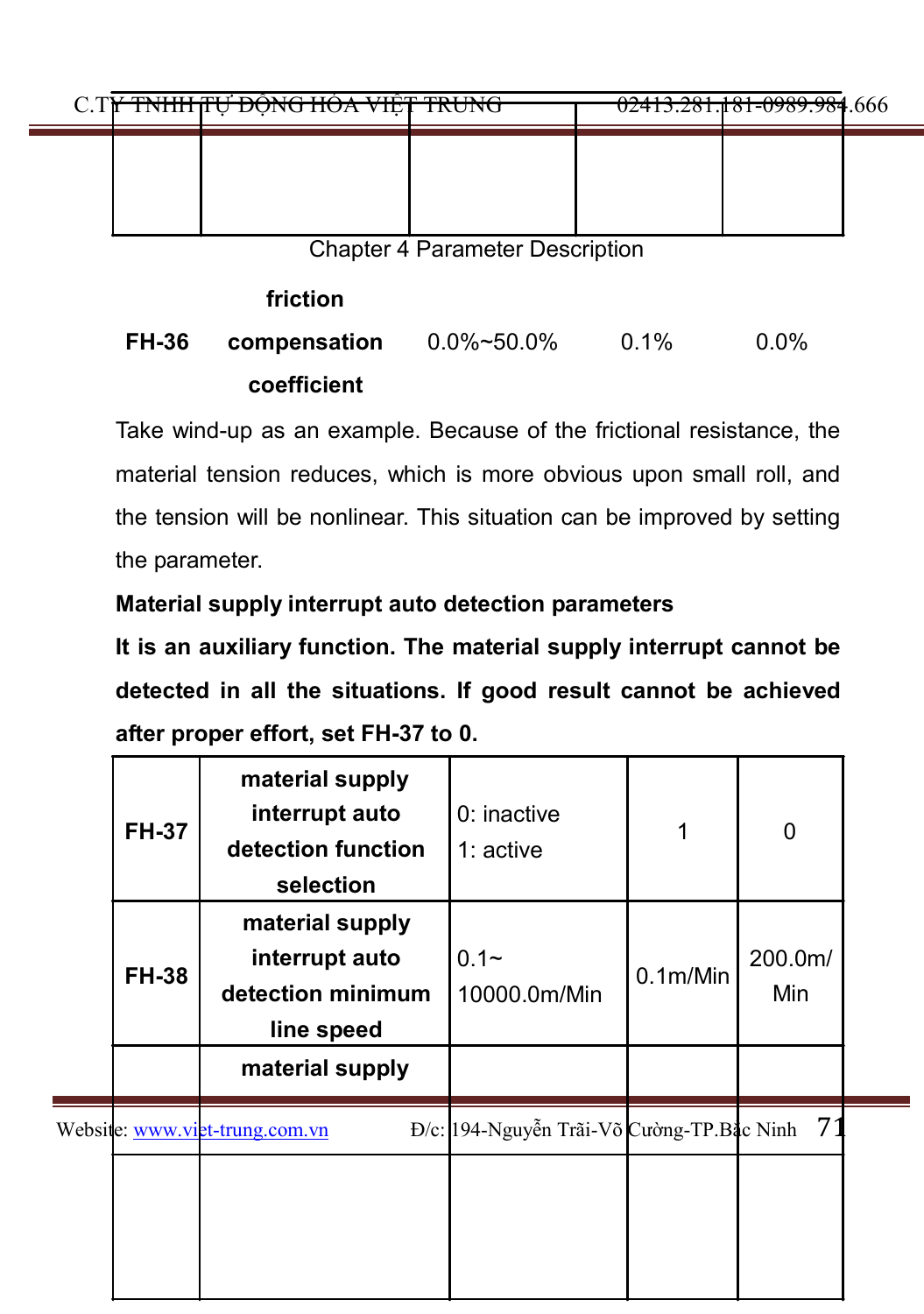| FH-39        | interrupt auto        | $0.1\%$ ~50.0% | 0.1% | 10.0% |
|--------------|-----------------------|----------------|------|-------|
|              | detection error range |                |      |       |
|              | material supply       |                |      |       |
| <b>FH-40</b> | interrupt auto        | $0.1 - 60.0s$  | 0.1s | 2.0s  |
|              | detection judgment    |                |      |       |
|              | delay                 |                |      |       |

This group of parameters is used for the inverter to automatically detect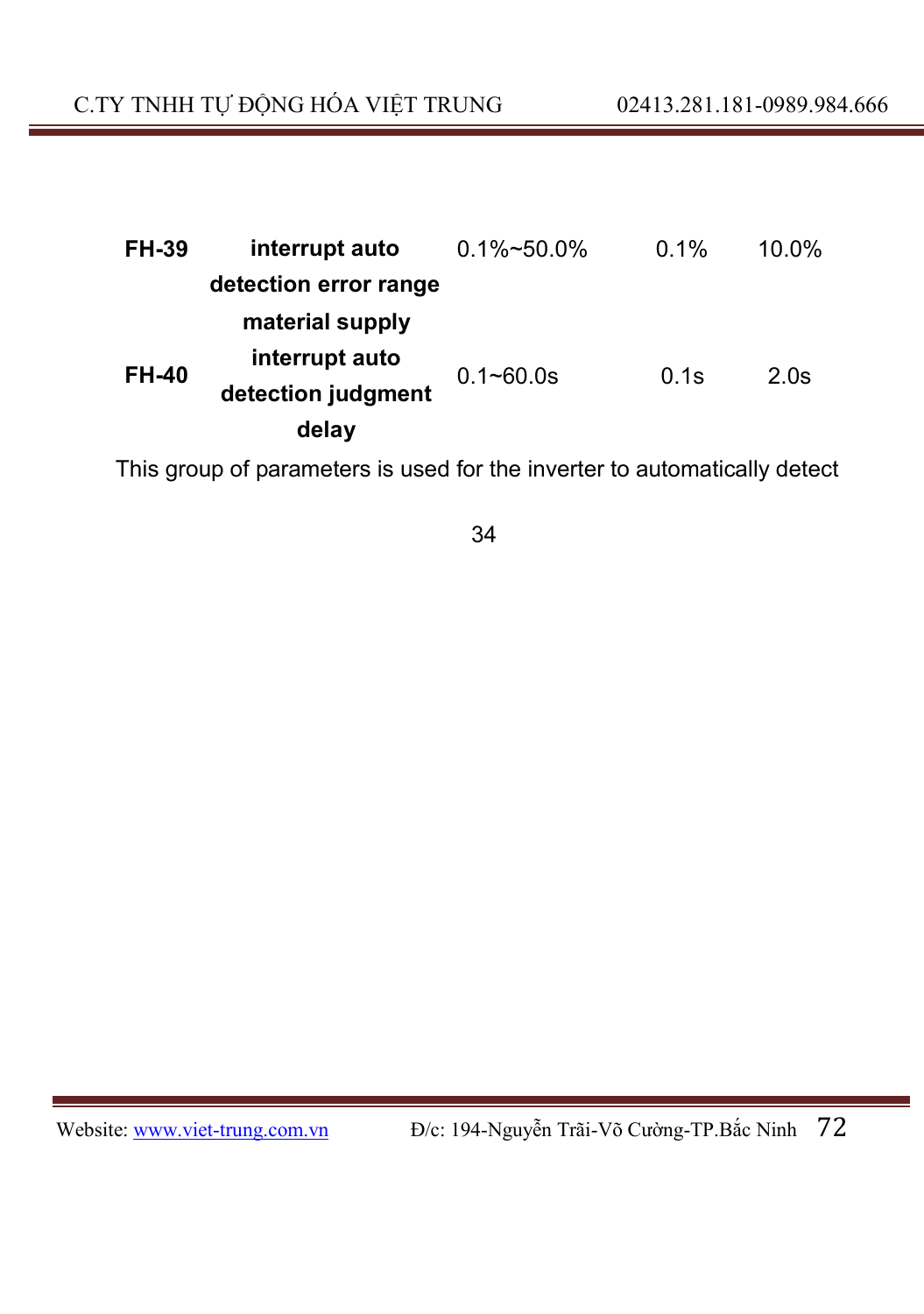the material supply interrupt. It is difficult to conduct auto material supply interrupt detection. Only when line speed is used for curling radius calculation can the inverter have the material supply interrupt detection basis. The inverter will detect the material supply interrupt according to the abnormal change of curling radius. By adjusting FH-38, FH-39 and FH-40, mistaken report can be prevented, and adjustment can be made for the detection sensitivity to achieve good result. ERR24 failure will be reported by the inverter after material supply interrupt is detected.

FH-37: When it is set as 0, the material supply interrupt auto detection function is inactive.

FH-38: Only when the line speed is higher than the value can the material supply interrupt be detected.

FH-39: Only when the abnormal change of the curling radius exceeds this range can the material supply interrupt be detected.

FH-40: Only when the lasting time of the abnormal change of the curling radius exceeds this delay can the material supply interrupt be detected.

When the above three conditions are satisfied simultaneously, the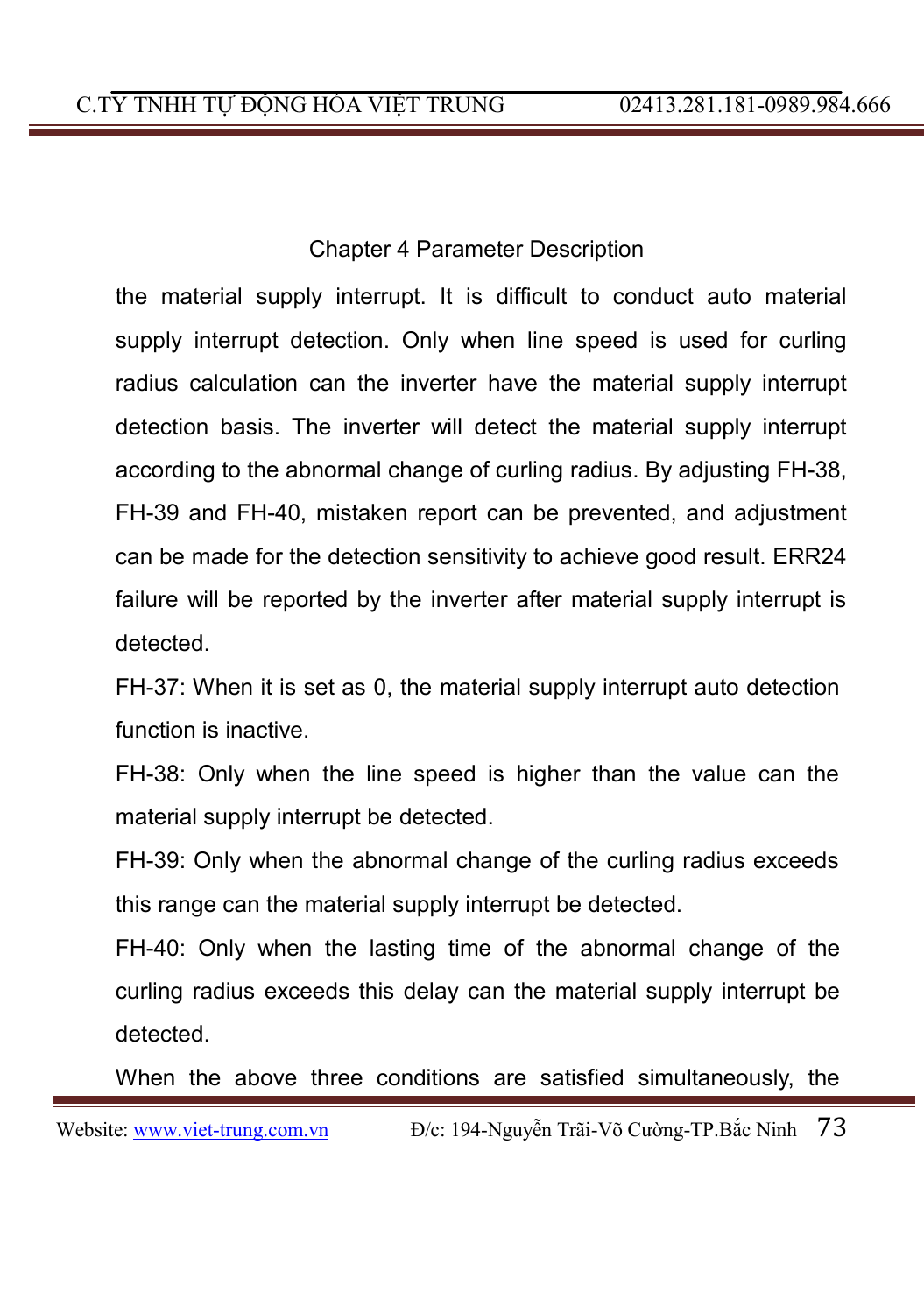inverter reports ERR24 (material supply interrupt failure)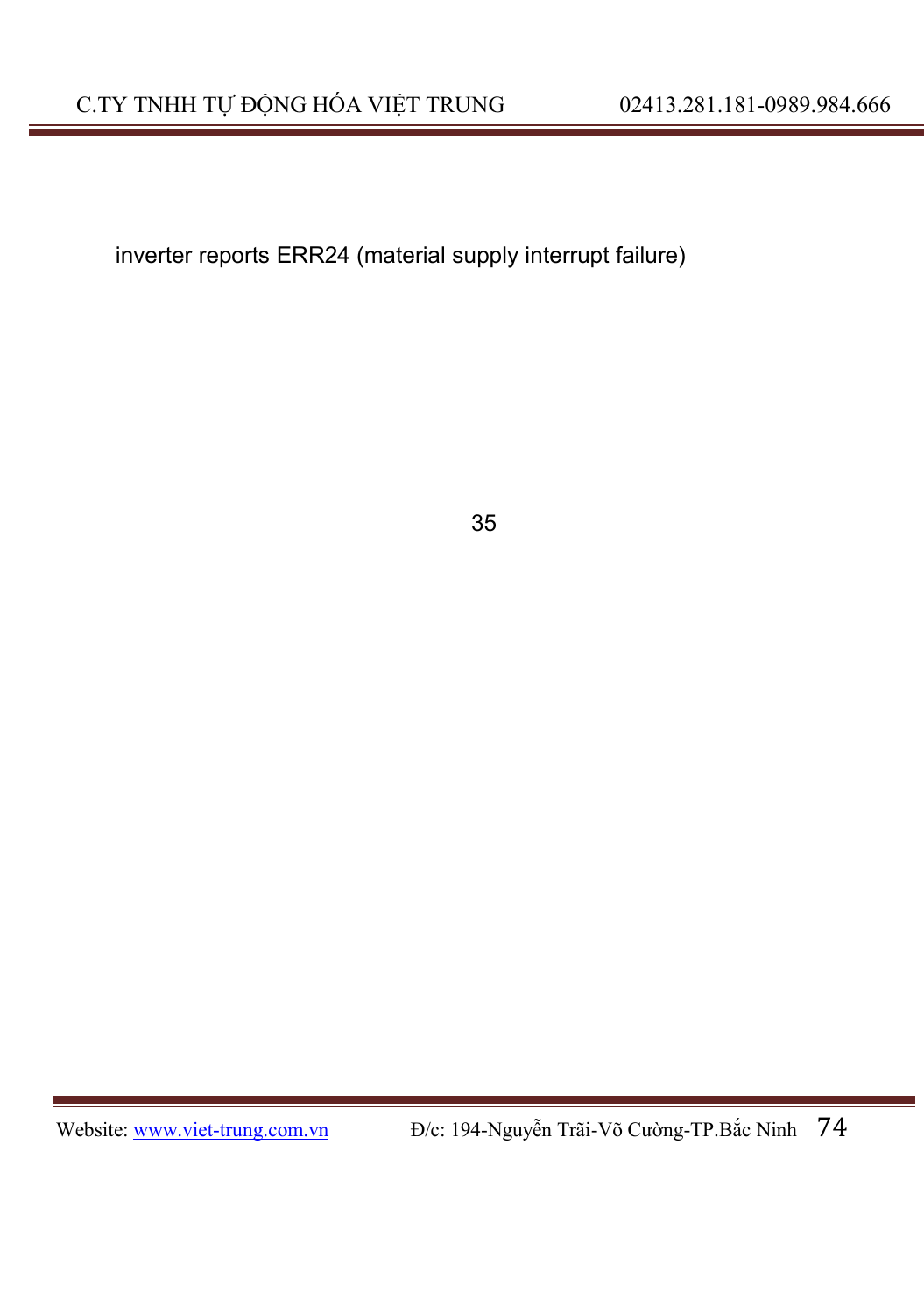### **4.6 PID parameters**

**This group of parameters is only related to the close loop speed mode.**

| <b>FH-41</b> | proportiona<br>I gain 2             | $0.0s$ ~100.0s    | 0.1    | 20.0              |
|--------------|-------------------------------------|-------------------|--------|-------------------|
| <b>FH-42</b> | integral<br>time 12                 | $0.01s - 10.00s$  | 0.01s  | 2.00 <sub>s</sub> |
| <b>FH-43</b> | differential<br>time D <sub>2</sub> | $0.000s - 1.000s$ | 0.001s | 0.000s            |

This is the second group of parameters. FA-05, FA-06 and FA-07 belong to the first group of PID parameters. Best result can be achieved in different conditions by setting the two groups of parameters.

|          |              | auto<br>adjustment          | 0: Only the first group of<br>PID parameters are used<br>1: Adjust according to the<br>curling radius |   |  |
|----------|--------------|-----------------------------|-------------------------------------------------------------------------------------------------------|---|--|
|          | <b>FH-44</b> | basis for PID<br>parameters | 2: Adjust according to the<br>operating frequency                                                     | 0 |  |
|          |              |                             | 3: Adjust according to the                                                                            |   |  |
| Website. |              |                             | 194-inguyen Trai-Vo                                                                                   |   |  |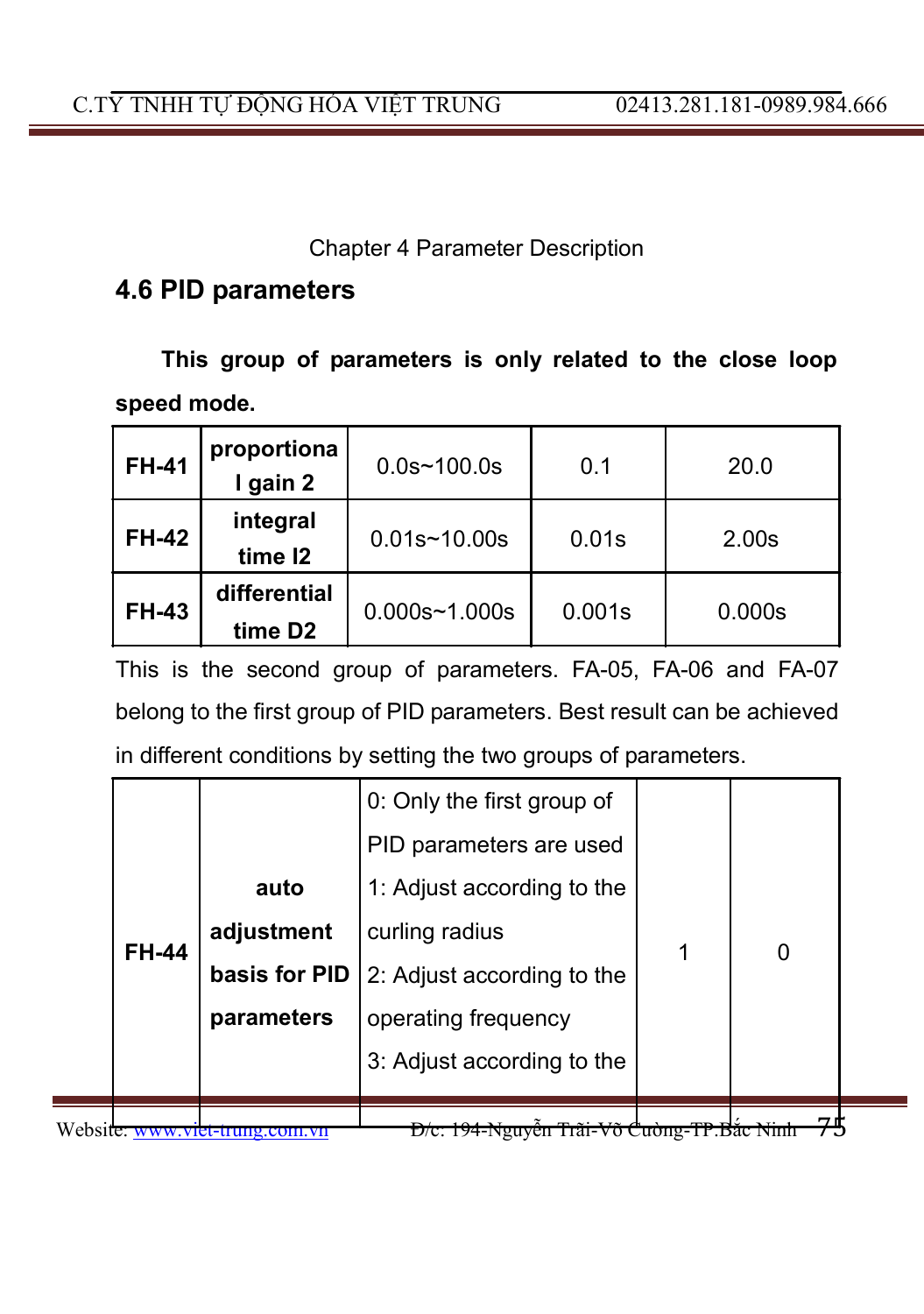### l i ne speed

Select auto adjustment basis for PID parameters.

0: Only the first group of PID parameters is used, and the second group is inactive.

1: Adjust according to the curling radius. The first group of PID parameters is used for empty roll, while the second group of PID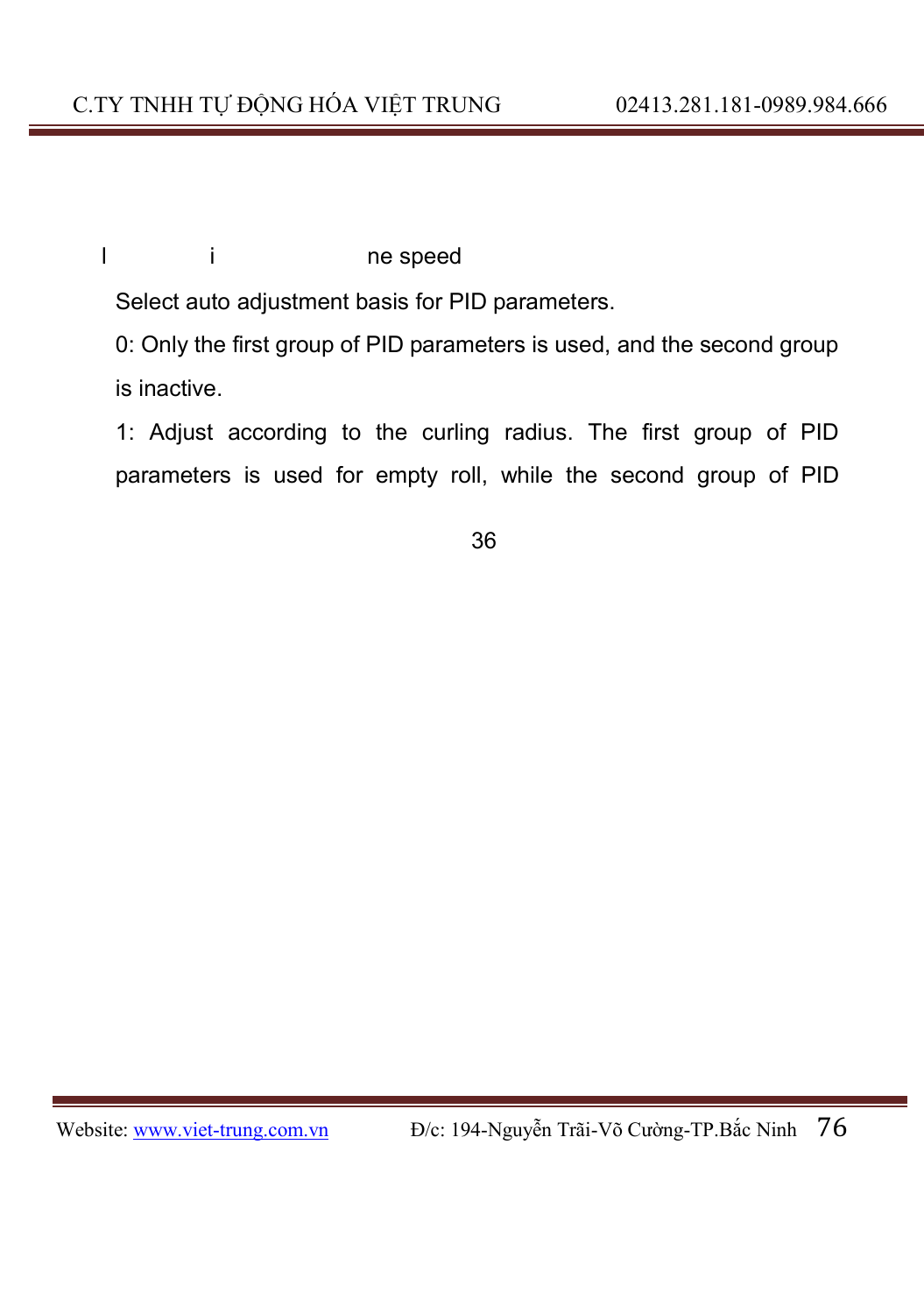parameters is used for full roll. The PID parameters change continuously during the process.

2. Adjust according to the operating frequency: this first group of PID parameters is used upon zero speed, while the second group of parameters is used upon maximum frequency. The PID parameters change continuously during the process.

3. Adjust according to the line speed: this first group of PID parameters is used upon zero speed, while the second group of parameters is used upon maximum line speed. The PID parameters change continuously during the process.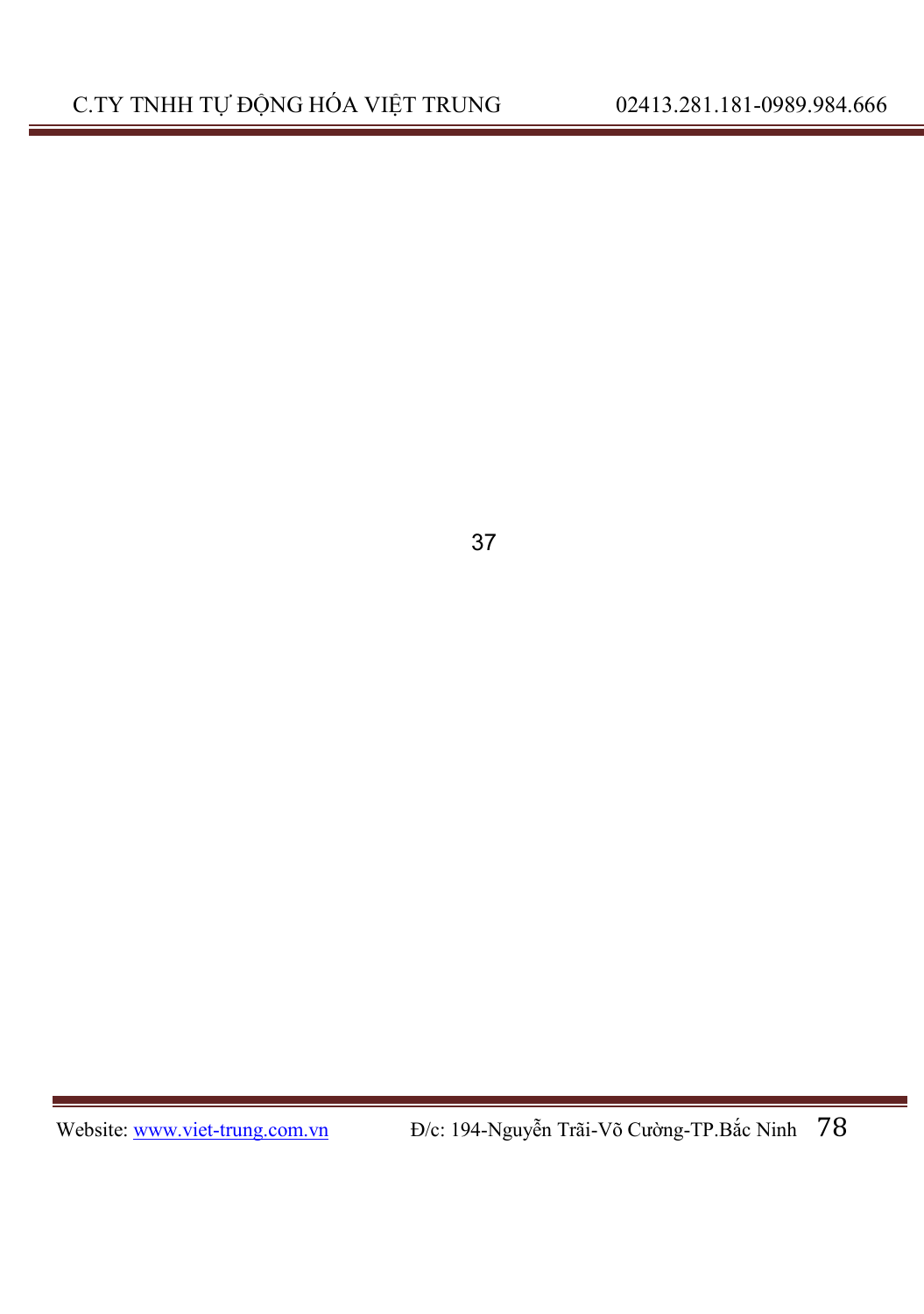|  | Chanter 4 Parameter Description |  |
|--|---------------------------------|--|

### **4.7 Auto roll alternation parameter**

| <b>FH-45</b> | pre-drive  | $-50.0\%$ $-+50.0\%$ | $0.1\%$ | 0.0% |
|--------------|------------|----------------------|---------|------|
|              | speed gain |                      |         |      |

When conducting roll alternation during the operation, to avoid causing too large shock, it is necessary to rotate the wind-up roll (roll-down roll) in advance, and the rotating line speed shall be consistent with the line speed of the materials in operation. This is the pre-drive function.

When the pre-drive terminal is active, the inverter will automatically calculate the output frequency according to the measured line speed and curling radius, so as to match the line speed.

This parameter can adjust the line speed matching relation. When it is set as a negative value, the surface speed of the pre-drive roll will be lower than the line speed of the material in operation.

Upon pre-drive, it is necessary to pause the curling radius calculation (use the curling radius calculation stop terminal) or set the function code FH-55 to 1.

#### **FH-46**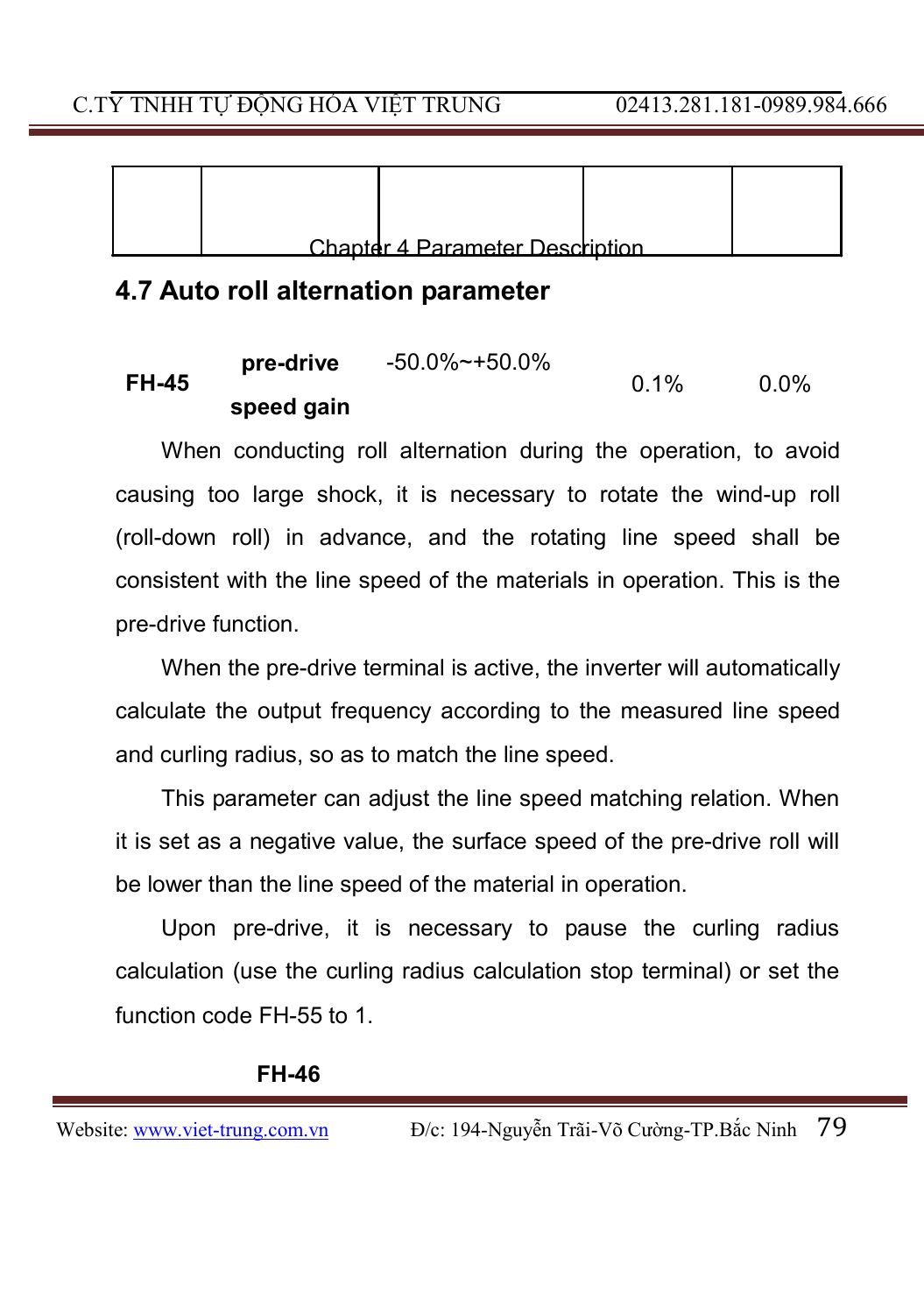| pre-drive |                         |   |
|-----------|-------------------------|---|
| torque    | $0: F2-09$ setting      |   |
|           | 1: Set the limit        |   |
| limit     |                         | 1 |
| selectio  |                         | O |
| n         | according to<br>tension |   |
|           | setting                 |   |

It is used to select the torque limit setting mode upon pre-drive. When it is set as 1, the output torque can be limited according to the tension setting and the current curling radius. It is used together with FH-47.

38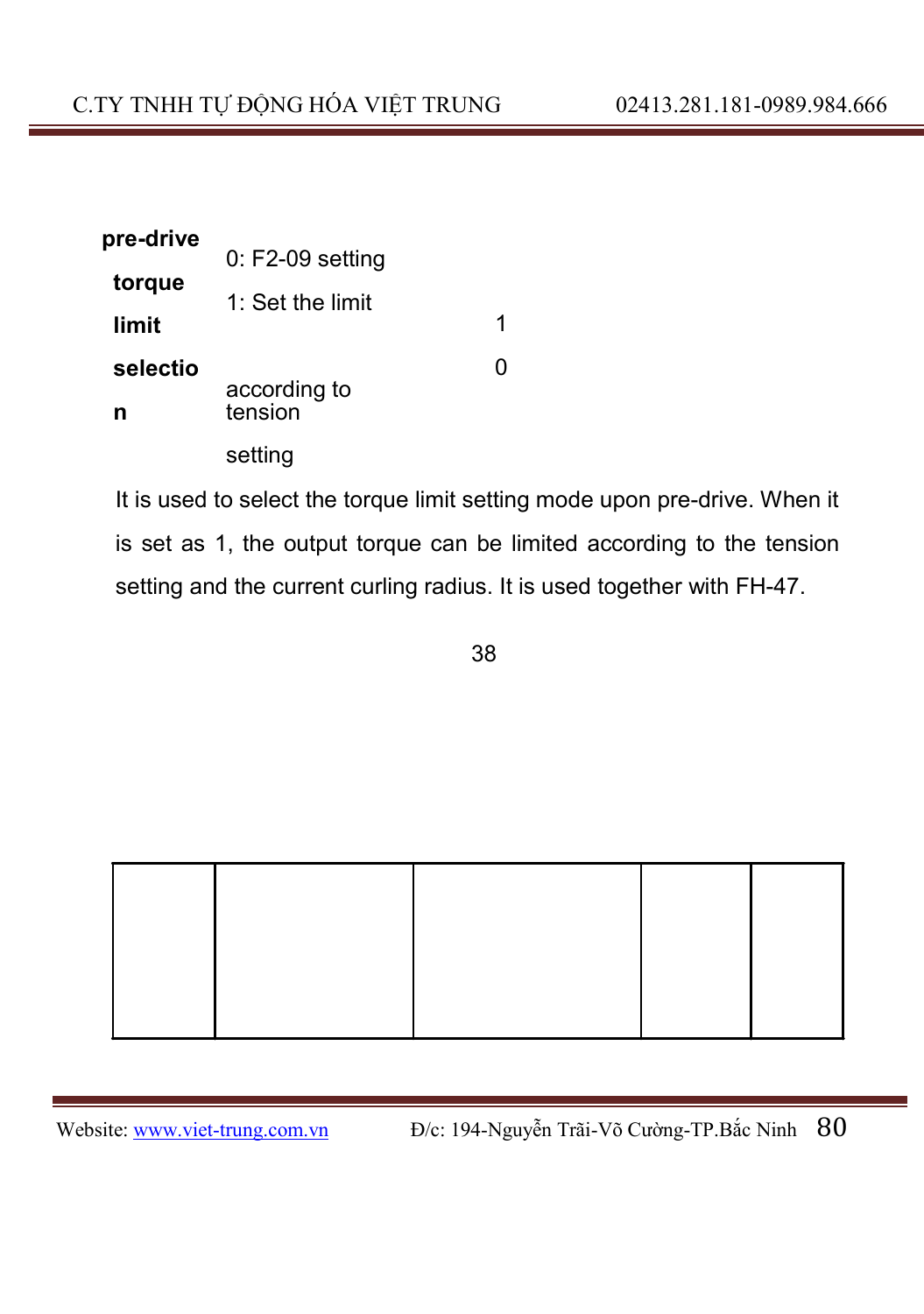|  | <u>A TWAITHERLI DÂNA HÁ LUITE THINIA</u><br><u>NHH IN DUNU HUA VIII I IKUNU</u> |  | <del>102413.281.181-0989.984</del> .666 |  |
|--|---------------------------------------------------------------------------------|--|-----------------------------------------|--|
|  |                                                                                 |  |                                         |  |

## **FH-47 pre-drive torque gain** -50.0%~+50.0% 0.1% 0.0%

When FH-46 is set as 1, this parameter can be used to adjust the torque limit upon pre-drive, and to get large or small tension according to the system control demand.

### **4.8 Additional parameters**

**This section describes the additional parameters for the auxiliary control part according to the actual use demand. The parameters in this section are quite dispersing.**

|              | tension                     | 0: FH-09 setting |  |
|--------------|-----------------------------|------------------|--|
| <b>FH-48</b> |                             | 1: AI1 setting   |  |
|              | taper source  <br>selection | 2: AI2 setting   |  |
|              |                             | 3: AI3 setting   |  |

Select the setting mode of the tension taper. When analog setting is selected, the settable range is 0%~100%.

|              | tension close loop                       |      |       |  |
|--------------|------------------------------------------|------|-------|--|
| <b>FH-49</b> | control adjustment $ 0.0\% \sim 100.0\%$ | 0.1% | 50.0% |  |
|              | limit                                    |      |       |  |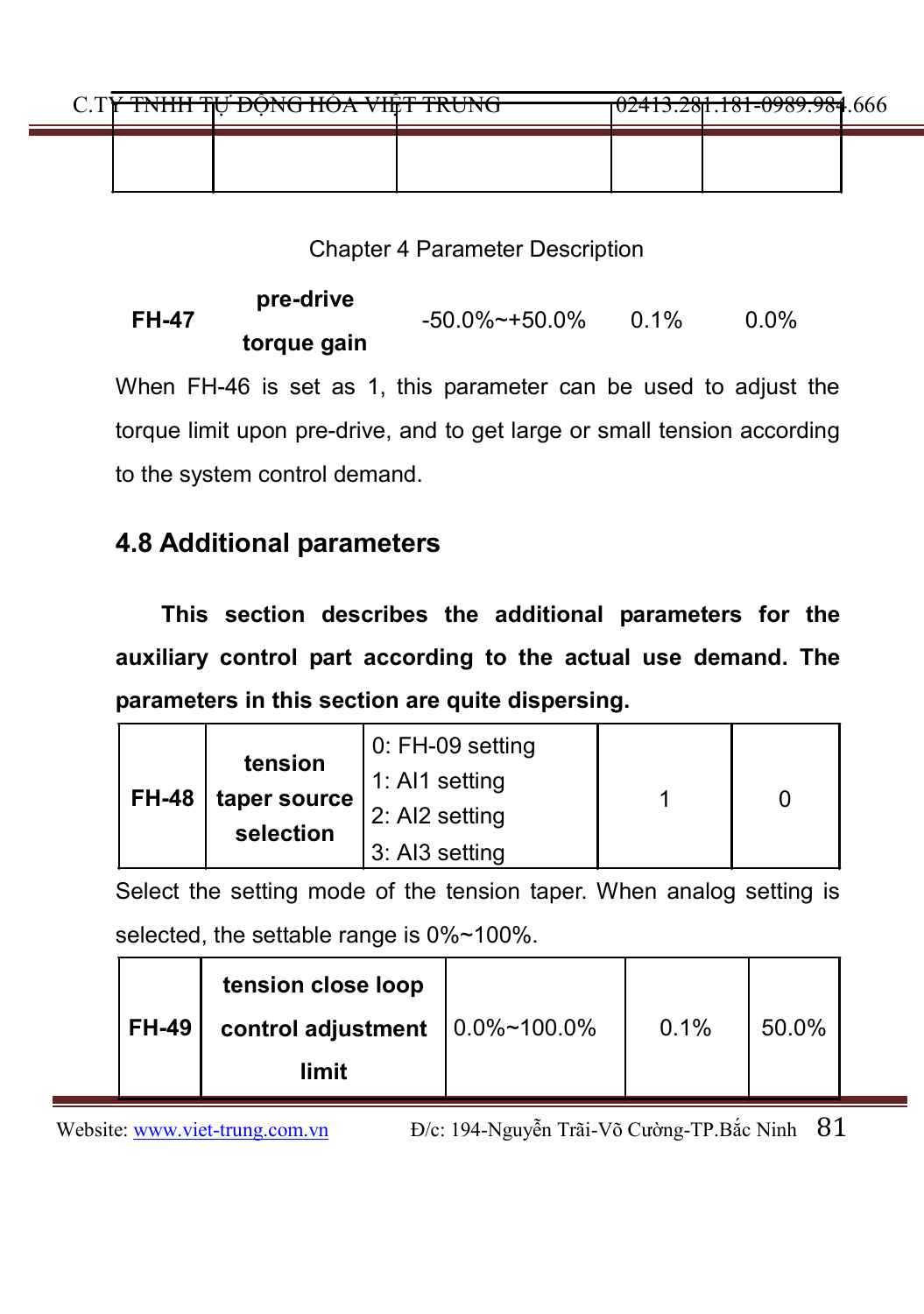Set the PID regulator output limit in tension close loop control mode. The limit is corresponding to the speed of the whole system.

|              | tension close loop                       |         |         |
|--------------|------------------------------------------|---------|---------|
| <b>FH-50</b> | control adjustment $ 0.0\% \sim 100.0\%$ | $0.1\%$ | $0.0\%$ |
|              | limit offset                             |         |         |

Set the offset of the PID regulator output limit in tension close loop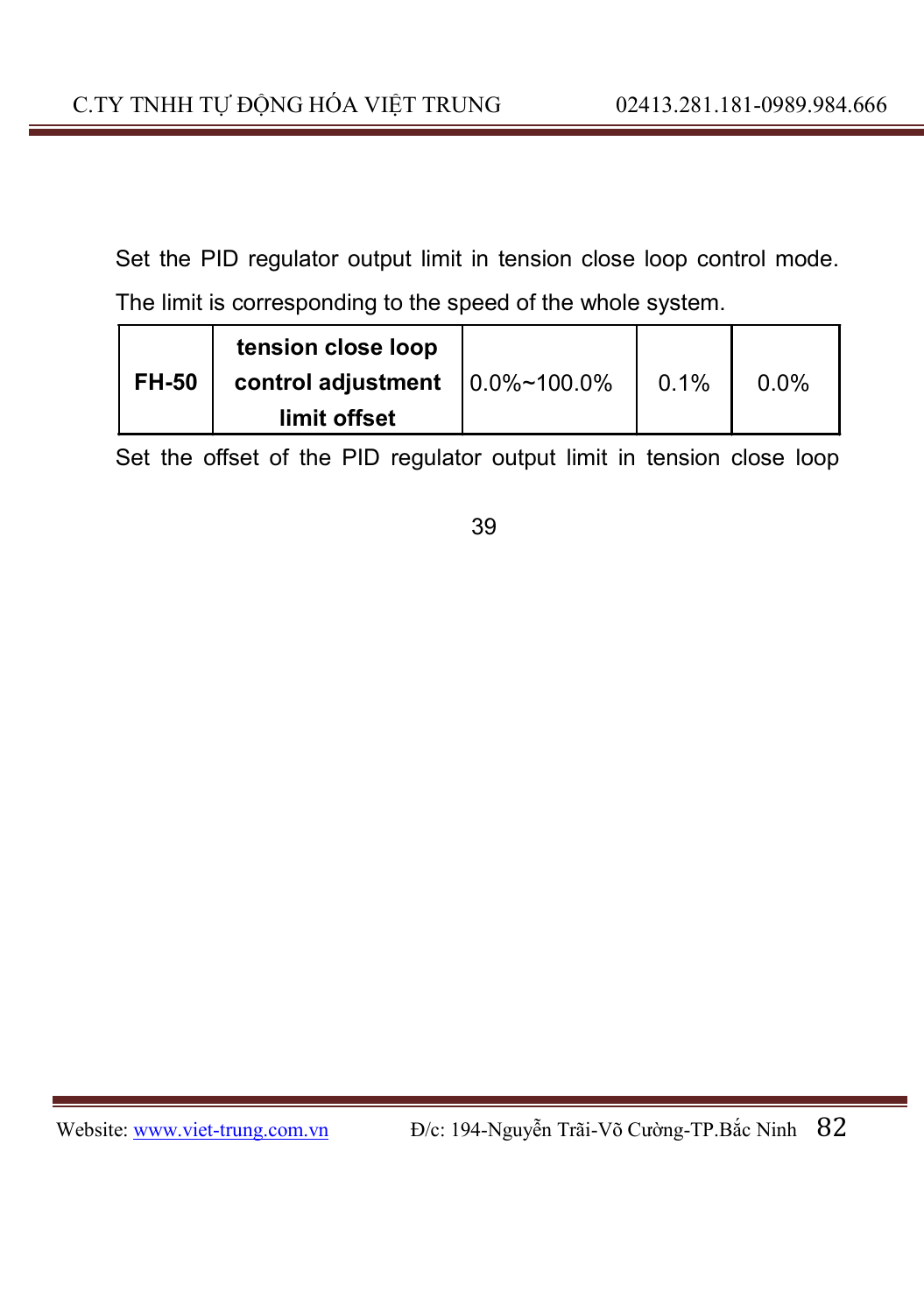control mode. If the value is 0, when the system is at zero speed, the regulator will be inactive. Proper offset value shall be set to avoid this problem.

| <b>FH-51</b> | high-speed   |                      |      |         |
|--------------|--------------|----------------------|------|---------|
|              | torque       | $-50.0\%$ $-+50.0\%$ | 0.1% | $0.0\%$ |
|              | compensation |                      |      |         |
|              | coefficient  |                      |      |         |

It is useful for tension open loop control (torque mode)Some system has different resisting forces at high speed and at low speed. It is impossible to achieve constant tension for the whole process with the constant friction compensation torque only. The influence of the system can be compensated by properly setting this parameter. This parameter is presented as the percentage of the rated torque.

| <b>FH-52</b> | $\epsilon$ compensation $\epsilon$ o: frequency |               |  |
|--------------|-------------------------------------------------|---------------|--|
|              | basis                                           | 1: line speed |  |

It is used together with FH-51 to select the basis of high-speed torque compensation.

|              | external taper | output setting |
|--------------|----------------|----------------|
|              | control        | source         |
| <b>FH-53</b> | maximum        |                |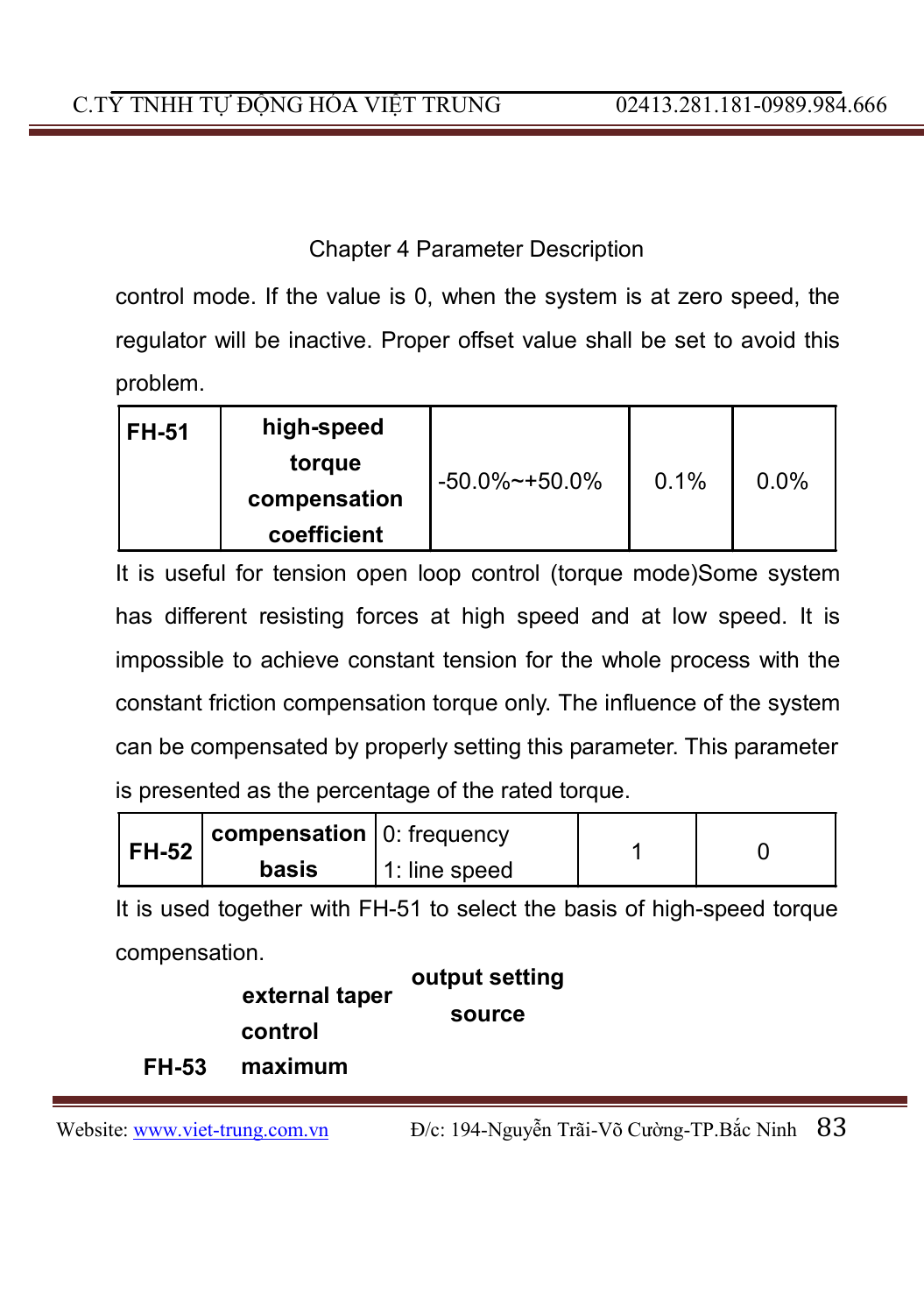| n۰ | FH-54 | setting<br>1: Al1 setting   3: Al3 setting | 2: AI2 setting |  |
|----|-------|--------------------------------------------|----------------|--|

This function brings much donvenience to the user. The AO output of the inverter can be set as the external taper output, and the inverter can adjust the external taper output according to the current tension proportion to control the external execution parts, such as the control proportion valve, so as to realize the purpose of controlling the tension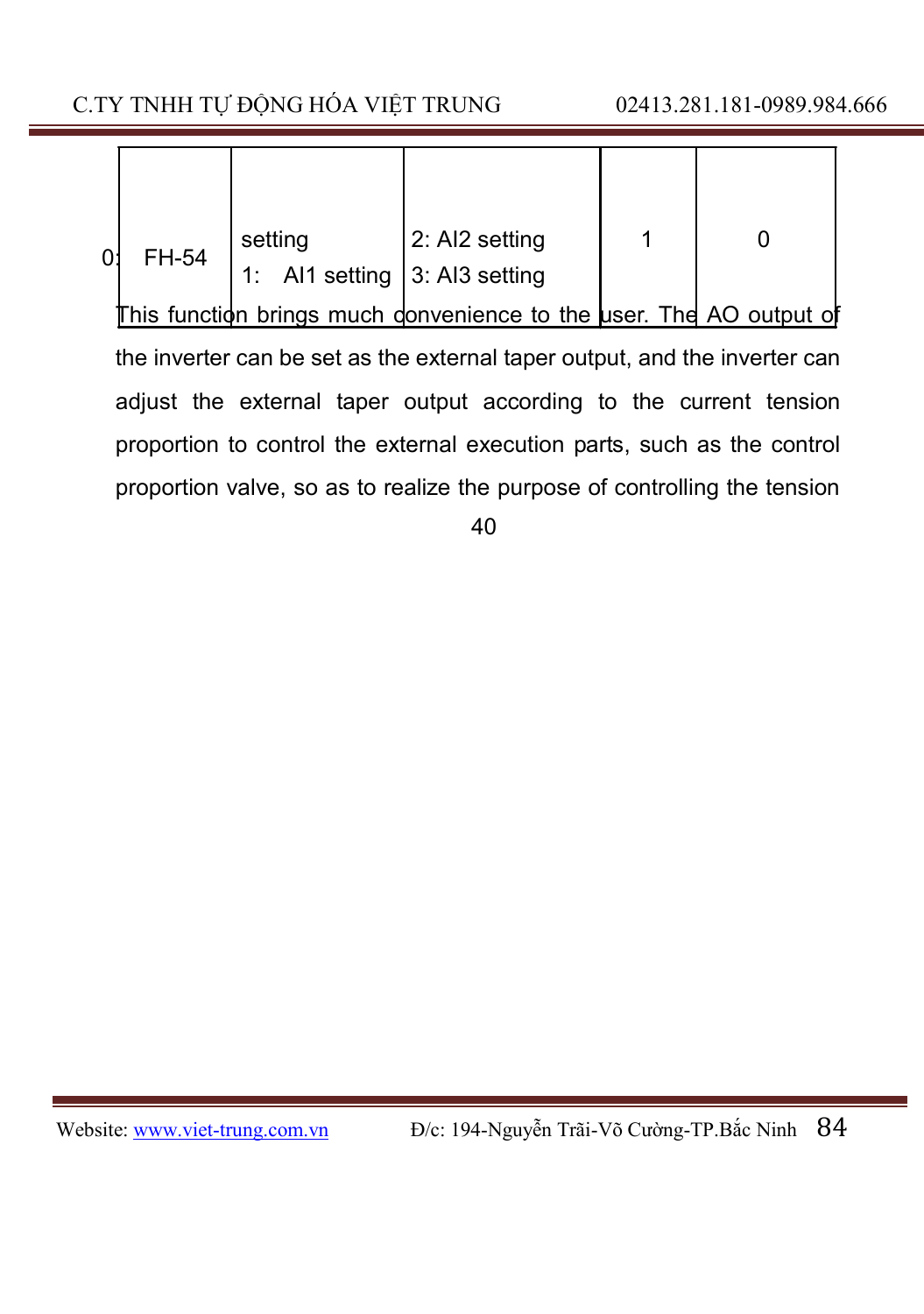taper. When the roll is used as tension feedback, what the inverter controls is the position of the roll rather than the tension of the material.

The tension control is decided by the force of the roll.

This function code is used to select the maximum output setting mode.

0: set by FH-54

1, 2, 3: select to be controlled by analog input

|              | external taper<br>control maximum |                  |      |        |
|--------------|-----------------------------------|------------------|------|--------|
| <b>FH-54</b> | output digital<br>setting         | $10.0\%$ ~100.0% | 0.1% | 100.0% |

When FH-54 is set as 0, the initial output is set by the function code.

| pre-drive curling $\vert 0$ : calculate   |               |  |
|-------------------------------------------|---------------|--|
| $ FH-55 $ radius calculation $ 1 $ : stop |               |  |
| selection                                 | I calculation |  |

Select whether the curling radius calculation is stopped upon pre-drive.

In general, the curling radius calculation shall be stopped.

| <b>FH-56</b> | curling radius<br>calculation stop<br>delay after ending<br>of pre-drive | $ 0.0$ s~10.0s $ $ | 0.1s | 5.0s |
|--------------|--------------------------------------------------------------------------|--------------------|------|------|
|              |                                                                          |                    |      |      |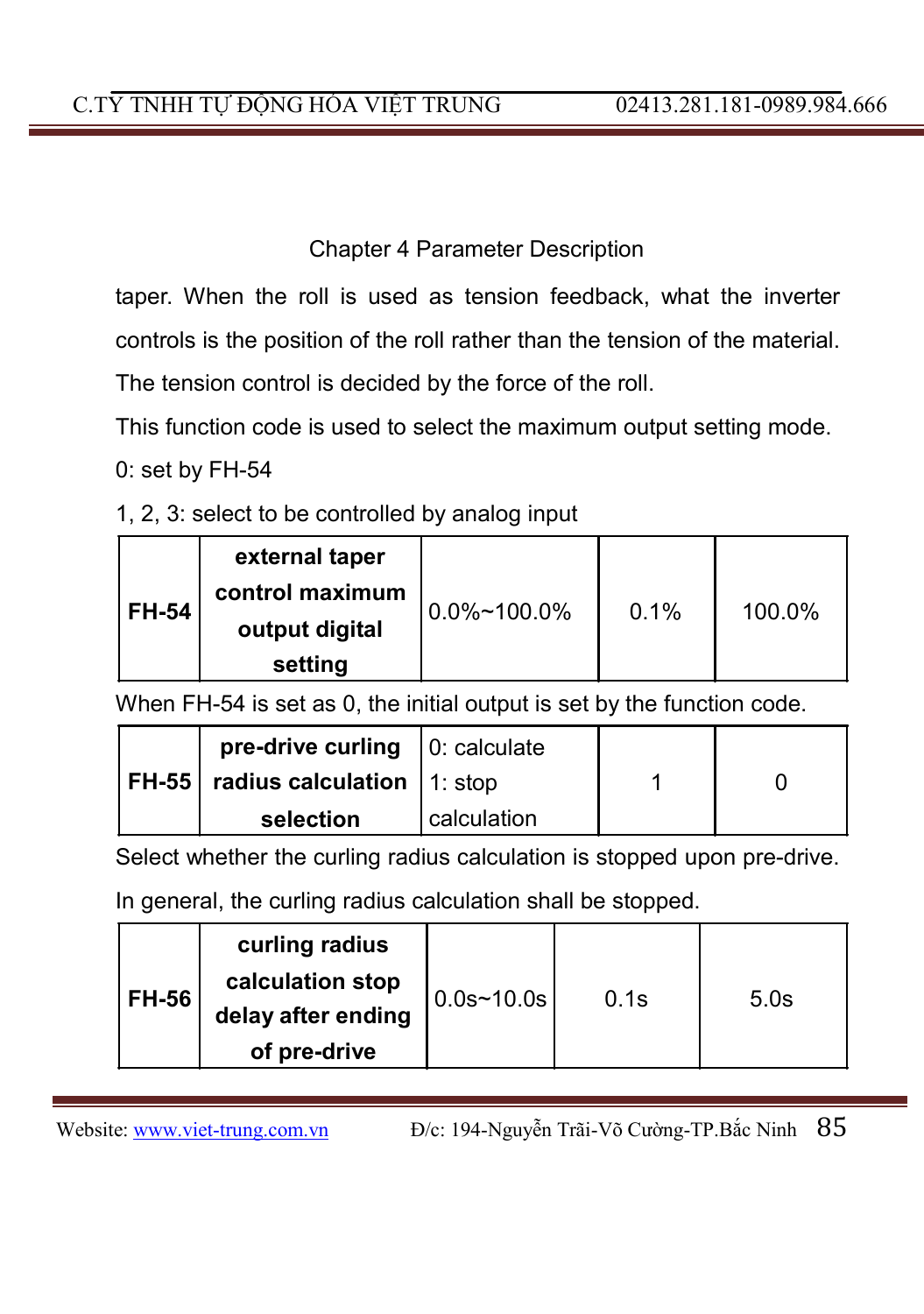If curling radius calculation is stopped upon pre-drive, this function code will decide when the curling radius calculation starts after the pre-drive is ended, so as to prevent the curling radius causing too large fluctuation at the instant of the pre-drive ending.

| <b>FH-57</b> | tension          | $0.0\%$ ~200.0% | $0.1\%$ | 50.0% |
|--------------|------------------|-----------------|---------|-------|
|              | ` increase ratio |                 |         |       |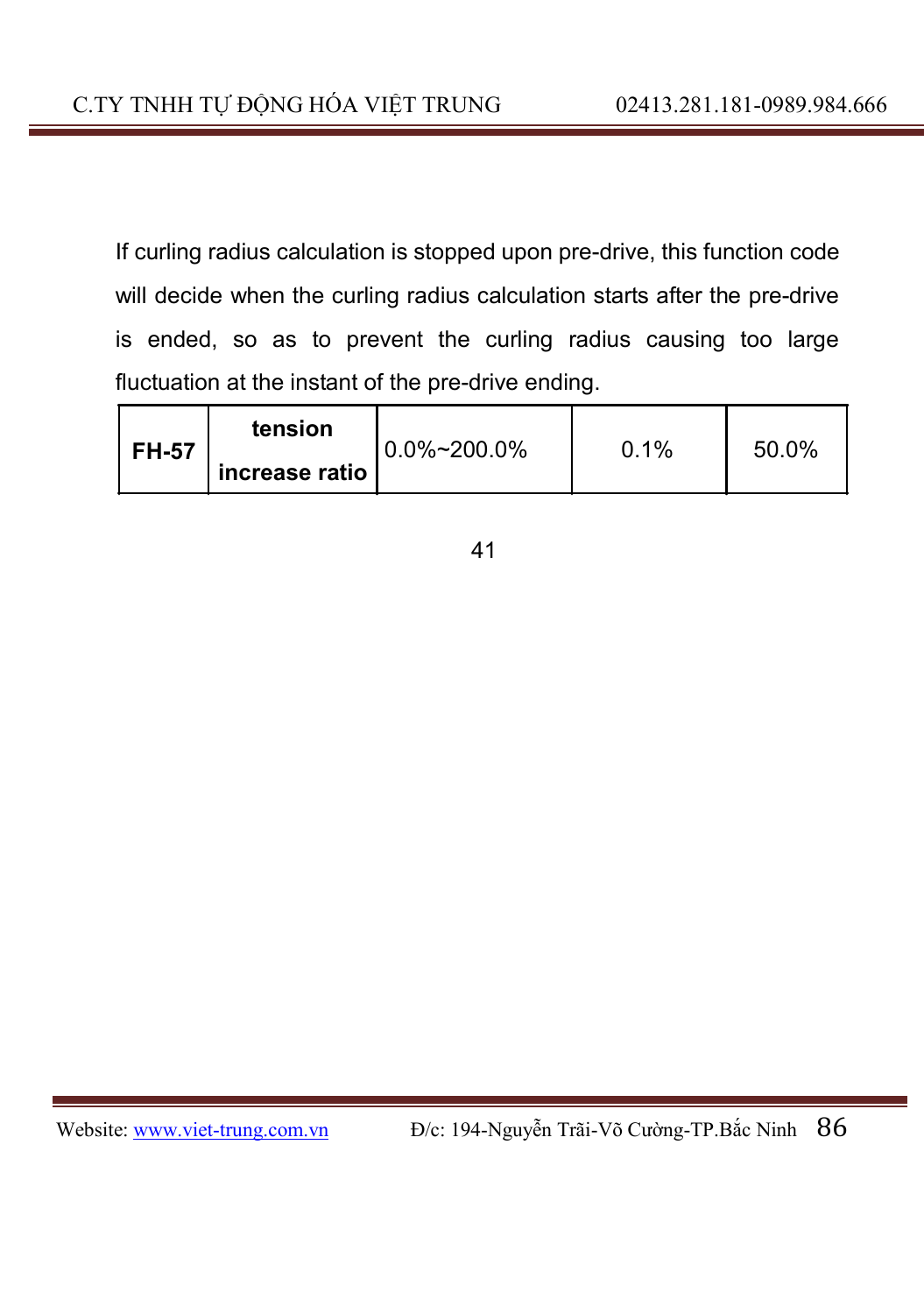When the tension increase terminal is active, the tension controlled by the inverter will be increased according to the parameter.

| <b>FH-58</b> | line<br>speed<br>setting | $0:$ Al1 setting<br>1: AI2 setting<br>2: AI3 setting<br>3: pulse setting |  |
|--------------|--------------------------|--------------------------------------------------------------------------|--|
|              | source                   | 4: communication setting                                                 |  |

It is relevant to the situation when FH-00 is set as 4 (line speed control mode). For details, please refer to the description of FH-00.

| FH-59 | taper compensation | 1mm <sub>10000mm</sub> | 1mm |  |
|-------|--------------------|------------------------|-----|--|
|       | correction         |                        |     |  |

It is the auxiliary parameter for tension taper control. For details, please refer to the description of FH-09.

| <b>FH-60</b> | tension taper<br>effectiveness<br>selection<br>for<br>close<br>loop<br>tension control | 0: taper effective<br>1: taper ineffective |  |  |
|--------------|----------------------------------------------------------------------------------------|--------------------------------------------|--|--|
|--------------|----------------------------------------------------------------------------------------|--------------------------------------------|--|--|

This function code decides whether the tension taper will be effective upon close loop tension control.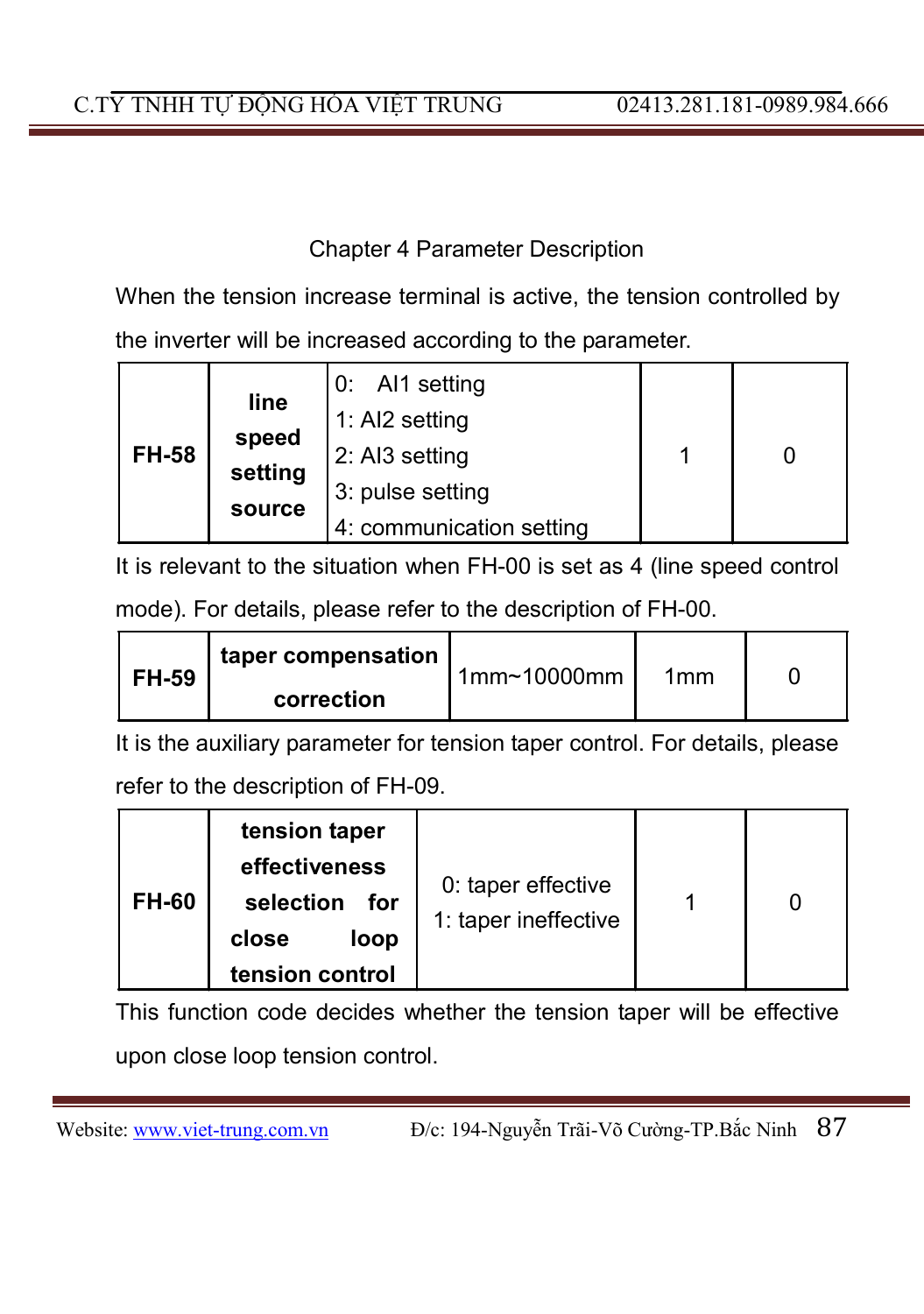In general, when the control adopts roll feedback, it is unnecessary for the tension taper to have influence over the roll setting position (PID reference). However, it will be effective on the external taper output because it is used for the control proportion valve to adjust the tension. **Input/output selection: when the inverter is the tension control inverter, the following functions are the supplementary for the**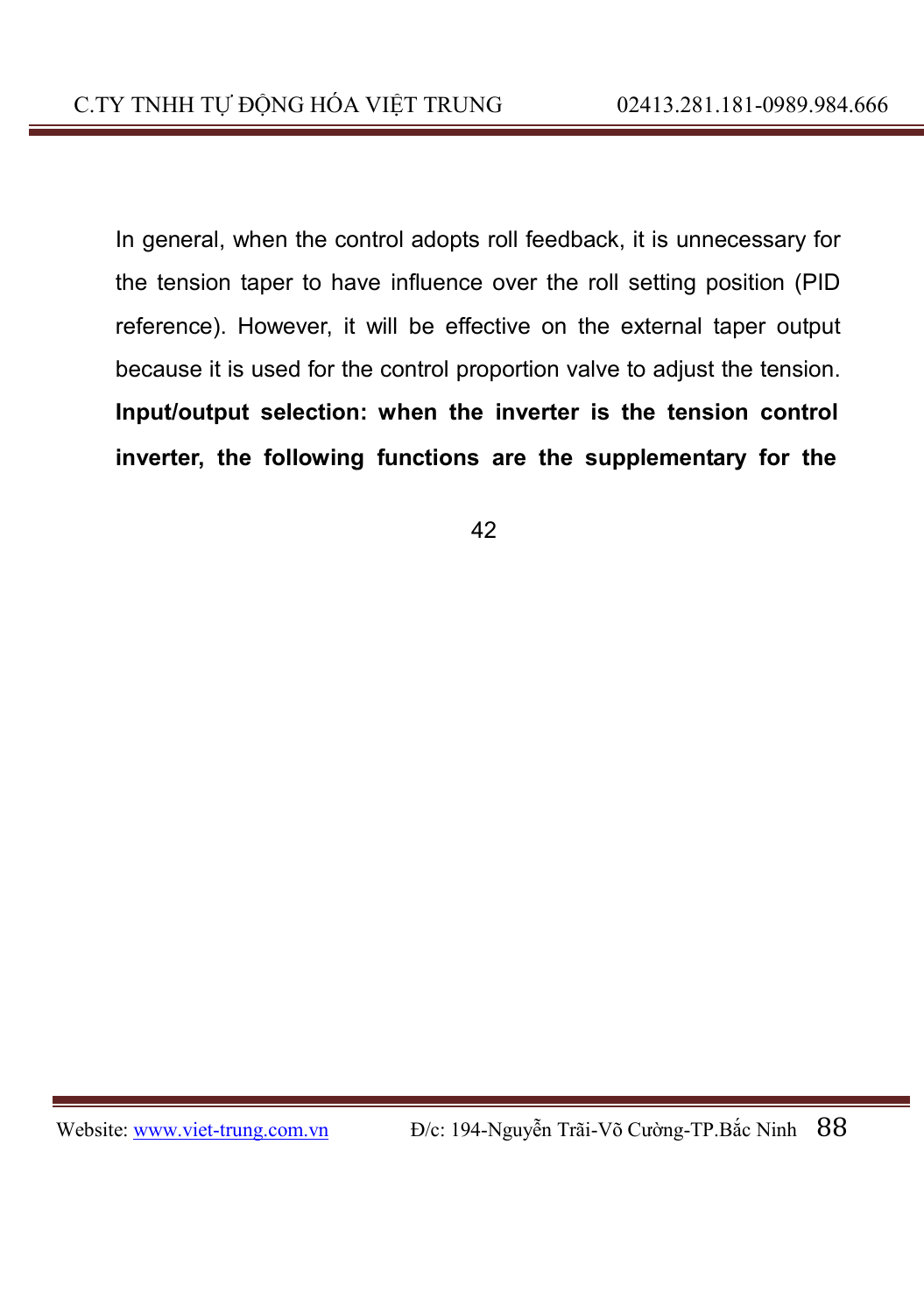### C.TY TNHH TỰ ĐỘNG HÓA VIỆT TRUNG 02413.281.181-0989.984.666

### Chapter 4 Parameter Description

**functions of the multi-function terminals of the MD320 inverter.**

| F4-00 | F4-09 | DI1 terminal function selection  |
|-------|-------|----------------------------------|
|       |       | DI2 terminal function selection  |
| F4-01 |       | DI3 terminal function selection  |
|       |       | DI4 terminal function selection  |
| F4-02 |       | DI5 terminal function selection  |
|       |       | DI6 terminal function selection  |
| F4-03 |       | DI7 terminal function selection  |
|       |       | DI8 terminal function selection  |
| F4-04 |       | DI9 terminal function selection  |
| F4-05 |       |                                  |
| F4-06 |       | DI10 terminal function selection |
| F4-07 |       |                                  |
| F4-08 |       |                                  |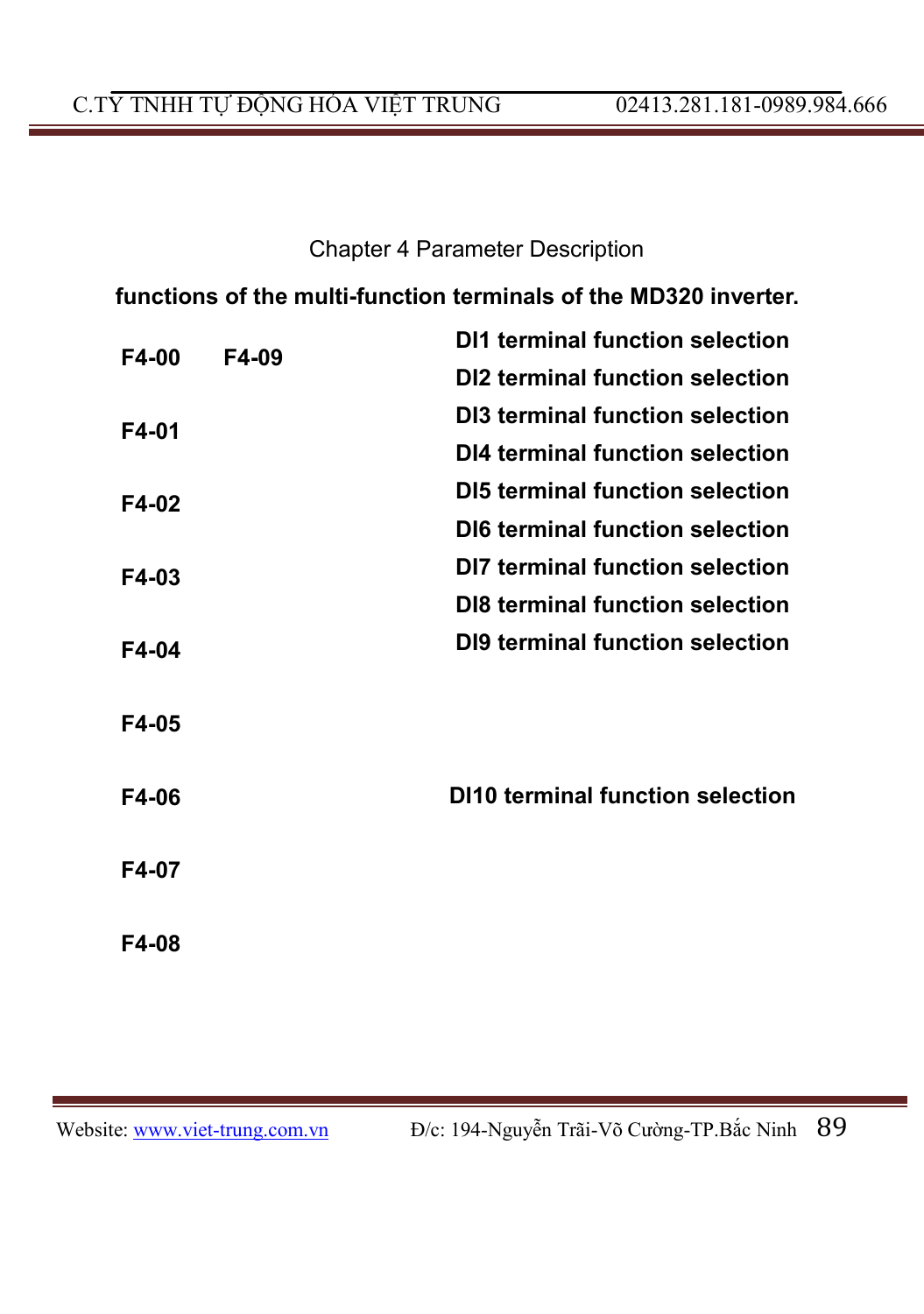### C.TY TNHH TỰ ĐỘNG HÓA VIỆT TRUNG 02413.281.181-0989.984.666

| 3 | t              | selection<br>ius.    |  |
|---|----------------|----------------------|--|
|   | 3              | terminal 1           |  |
|   | $\overline{2}$ | 33: initial curling  |  |
|   |                | radius selection     |  |
|   |                | terminal 2           |  |
|   | i              | 34: Pre-drive        |  |
|   | n              | command terminal     |  |
|   | i              | 35: turn counting    |  |
|   | $\overline{t}$ | signal               |  |
|   | Î              | 36: Torque memory    |  |
|   | a              | 37: torque memory    |  |
| c |                | enable               |  |
| r |                | 38: wind-up          |  |
| a | C              | roll-down switching  |  |
| C | ū              | 39: curling radius   |  |
|   | r              | calculation stop     |  |
|   |                | 40: thickness        |  |
|   | Ť              | selection terminal 1 |  |
| s | n              | 41: thickness        |  |
|   | g              | selection terminal 2 |  |
| r |                | 42: tension control  |  |
| e | r              | disable terminal     |  |
| s | a              | 43: tension          |  |
|   | d              | increase terminal    |  |
|   |                |                      |  |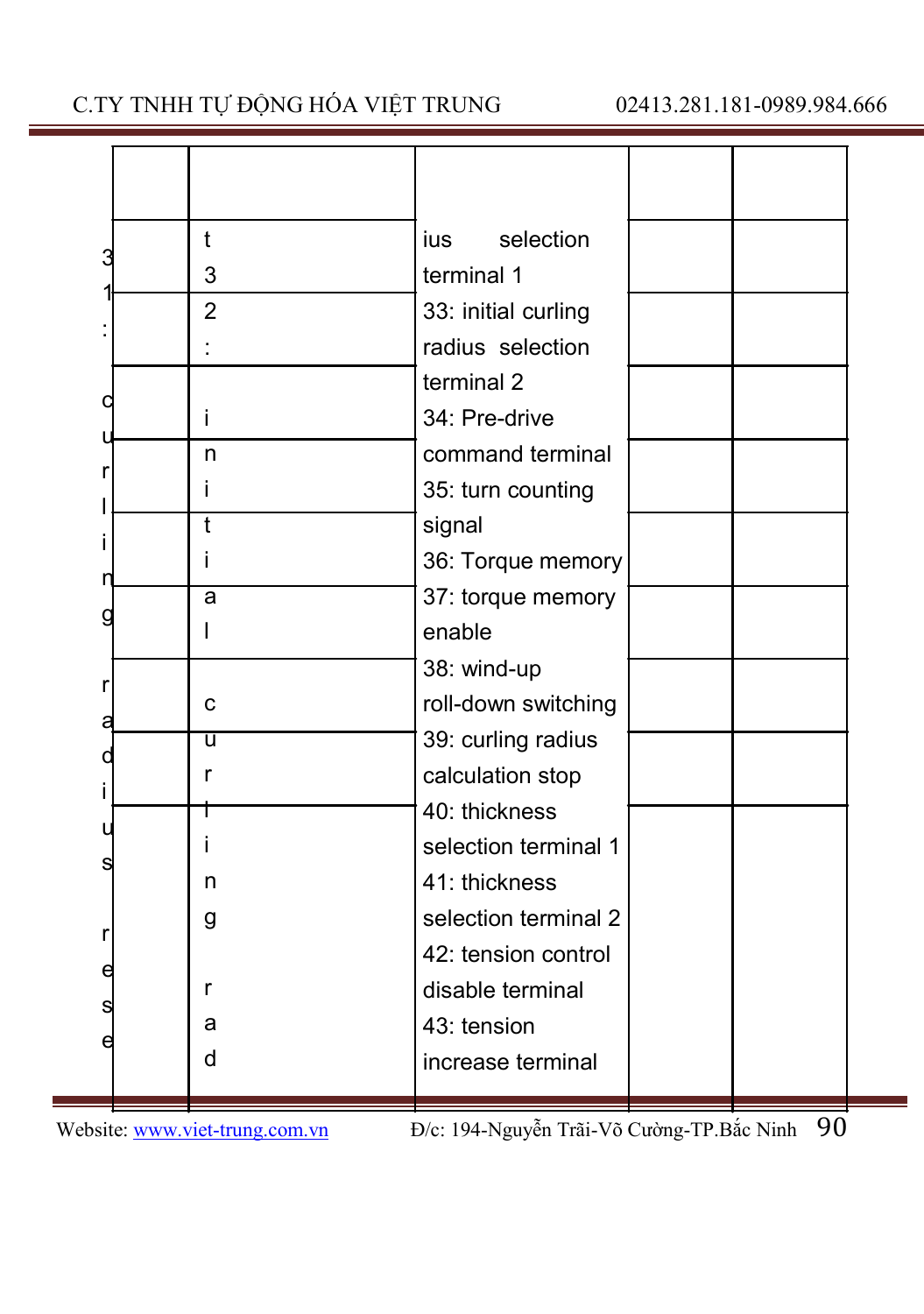31: curling radius rest when replacing with a new roll, the curling radius shall be reset to initial curling radius.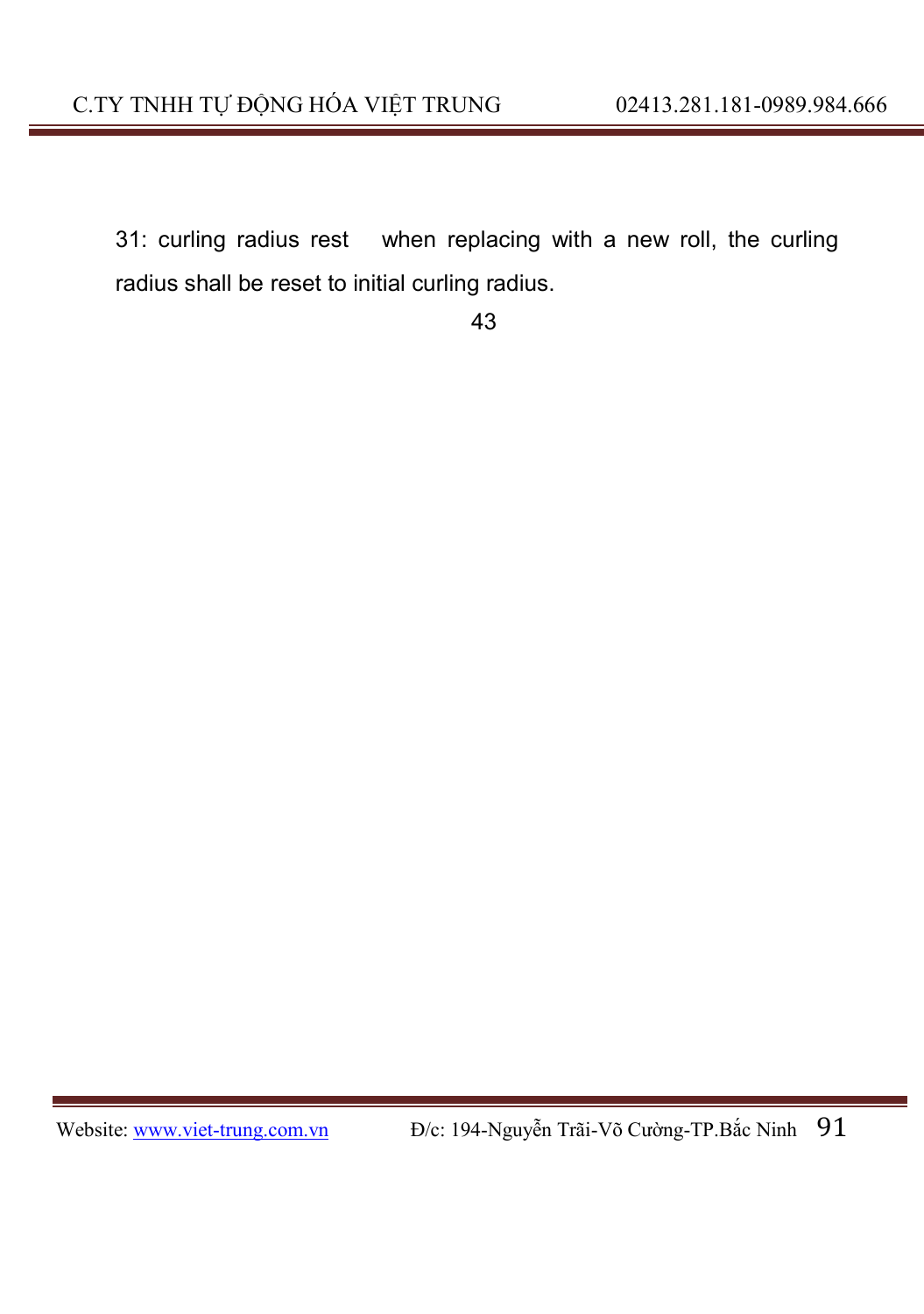32, 33: Initial curling radius selection terminal, used to select the initial curling radius value.

34: Pre-drive command terminal. When the terminal is active, the inverter operates in pre-drive mode. When the terminal is inactive, the inverter operates in tension control mode.

35: Turn calculation signal. When calculating the curling radius with the thickness accumulation method, this signal is used to calculate the turns of the shaft rotation.

36, 37: reserved.

38: wind-up/roll-down switching. When the terminal is active, the actual curling mode is the inverted setting of FH-01.

39: Curling radius calculation stop terminal. It is used when it is necessary to pause the calculation of the curling radius.

40, 41: thickness selection terminal, used to select the setting source for digital setting thickness.

42: Tension control disable terminal. When this terminal is active, it is equivalent to the situation that FH-00 is set as 0.

43: Tension increase terminal. When this terminal is active, the control tension will be increased according to the proportion set in FH-57.

| Website: www.viet-trung.com.vn | Đ/c: 194-Nguyễn Trãi-Võ Cupng-TP.Bắc Ninh 92 |  |  |
|--------------------------------|----------------------------------------------|--|--|
|                                |                                              |  |  |
|                                |                                              |  |  |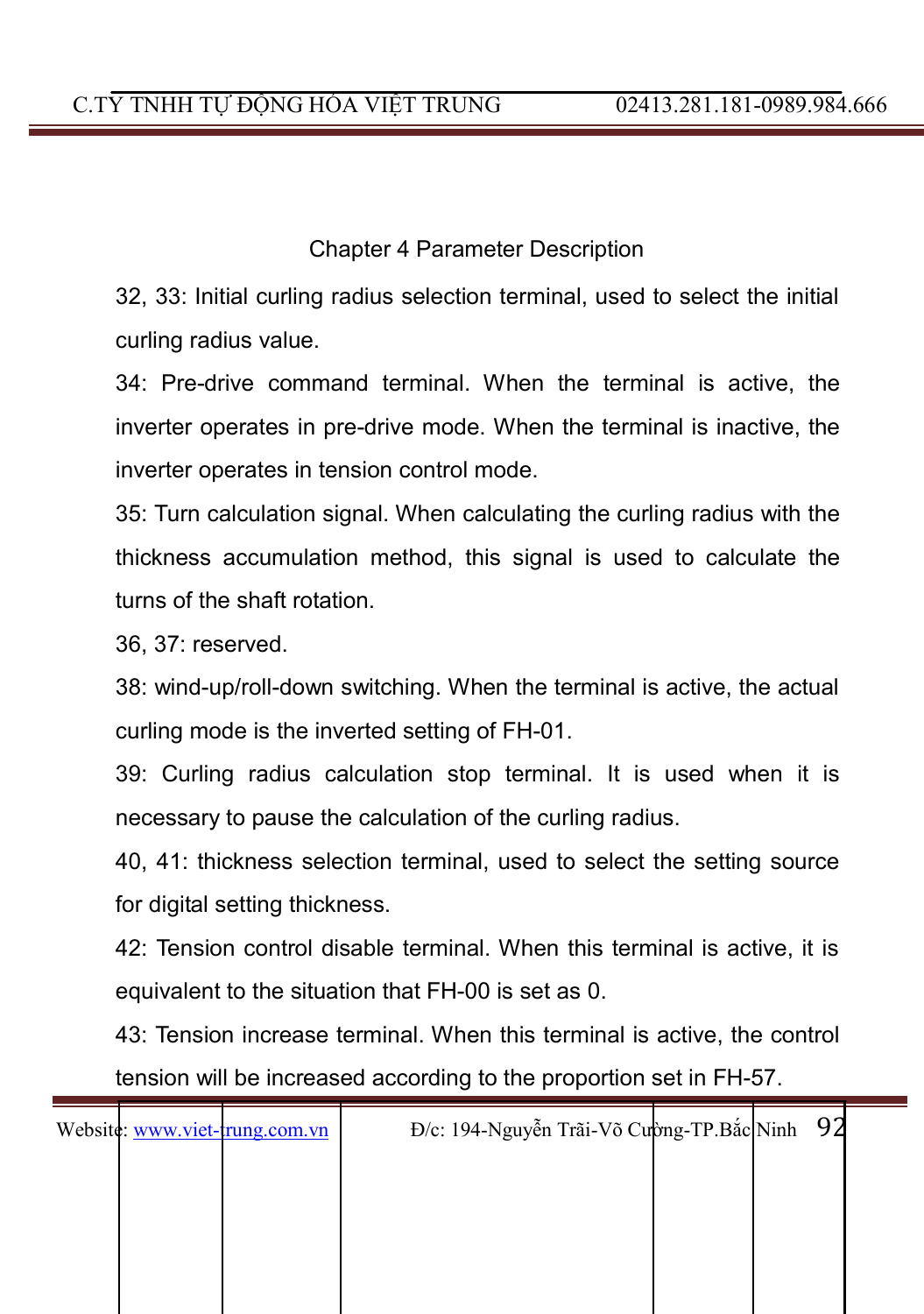|        | 12: external taper control |                                    |   |  |  |
|--------|----------------------------|------------------------------------|---|--|--|
|        |                            | output                             |   |  |  |
| F5-07~ | analog                     | 13: curling radius output:         |   |  |  |
| F5-09  | output                     | 0%~100% corresponds to             | 1 |  |  |
|        |                            | selection 0~maximum curling radius |   |  |  |
|        |                            | 14: actual tension (after taper    |   |  |  |
|        |                            | calculation)                       |   |  |  |
|        |                            |                                    |   |  |  |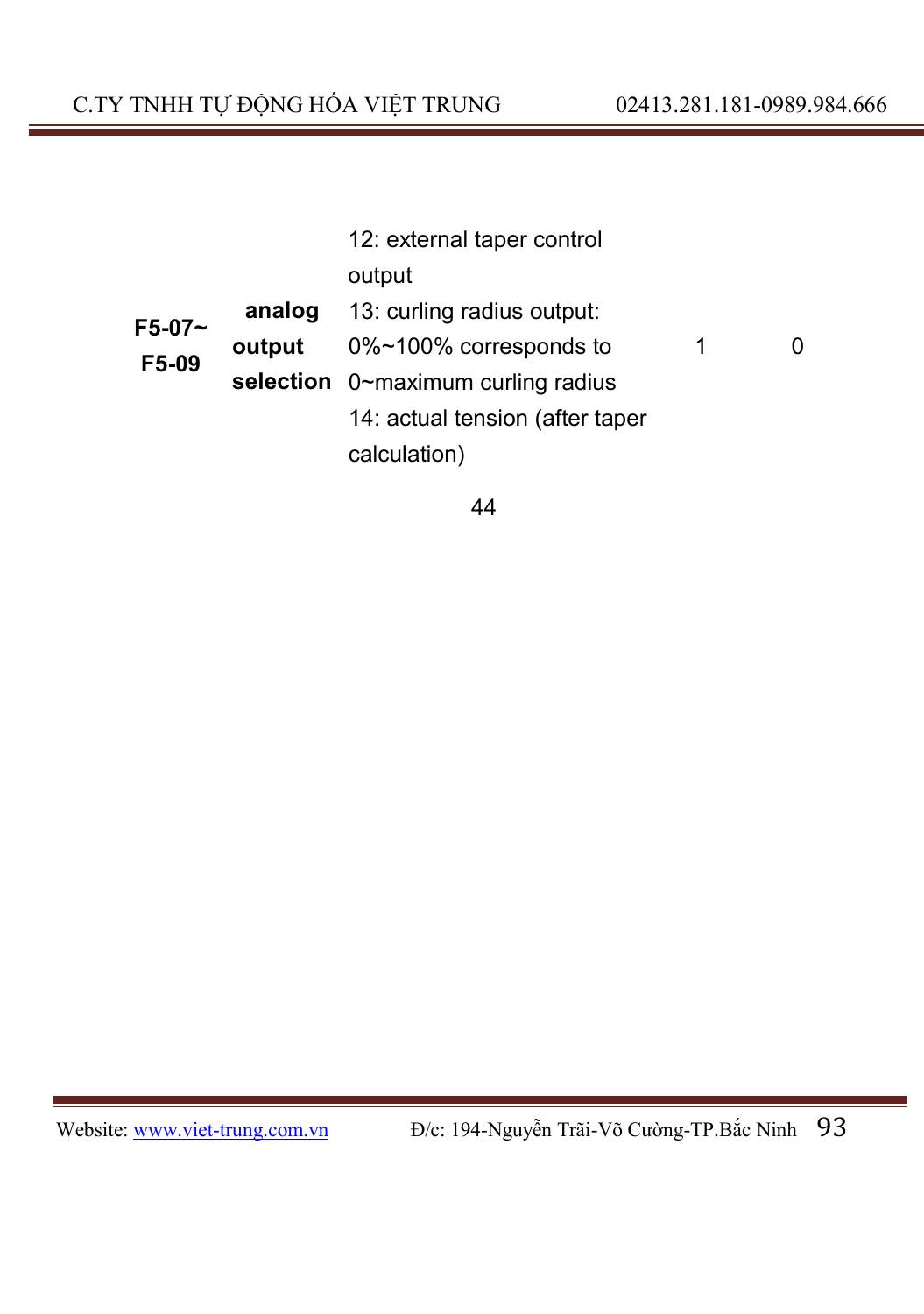

# **Warranty Agreement**

- 1. The warranty period of the product is 18 months (refer to the barcode on the equipment body). During the warranty period, if the product fails or is damaged under the condition of normal use by following the instruction, Our company will be responsible for free maintenance.
- 2. Within the warranty period, maintenance will be charged for the damages caused by the following reasons:
	- A. The damage caused by improper use or repair/modification without prior permission;
	- B. The damage caused by fire, flood, abnormal voltage, other disasters and second disaster;
	- C. The damage caused by dropping or transportation after the purchase.
	- D. The damage caused by the improper operation;
	- E. The damage or failure caused by the trouble out of the equipment (e.g. external device)
- 3. If there is any failure or damage to the product, please correctly fill out the Product Warranty Card in detail.
- 4. The maintenance fee is charged according to the newly adjusted Maintenance Price List by our company.
- 5. In general, the warranty card will not be re-issued. Please keep the card and present it to the maintenance personnel when asking for maintenance.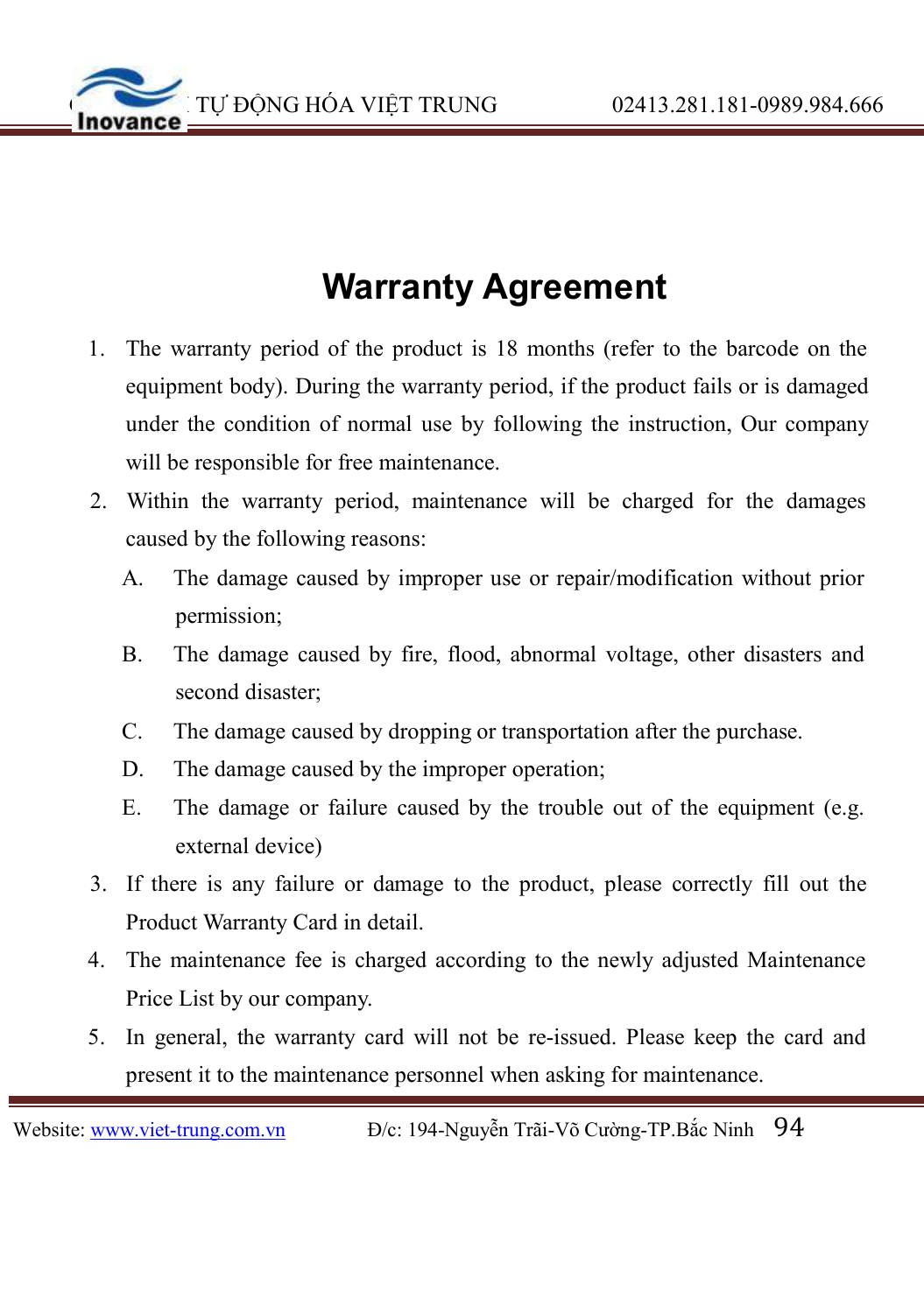- 6. If there is any problem during the service, please contact the agent of our company or our company directly.
- 7. This agreement shall be interpreted by Shenzhen Invoance Technology Co., Ltd.

**Shenzhen Invoance Technology Co., Ltd.**

**Service Department**

**Address: Block E, Hongwei Industry Park, Liuxian Road, Baocheng No. 70 Zone, Bao'an District, Shenzhen**

**Tel.: 0755-29619910 Postal code: 518101**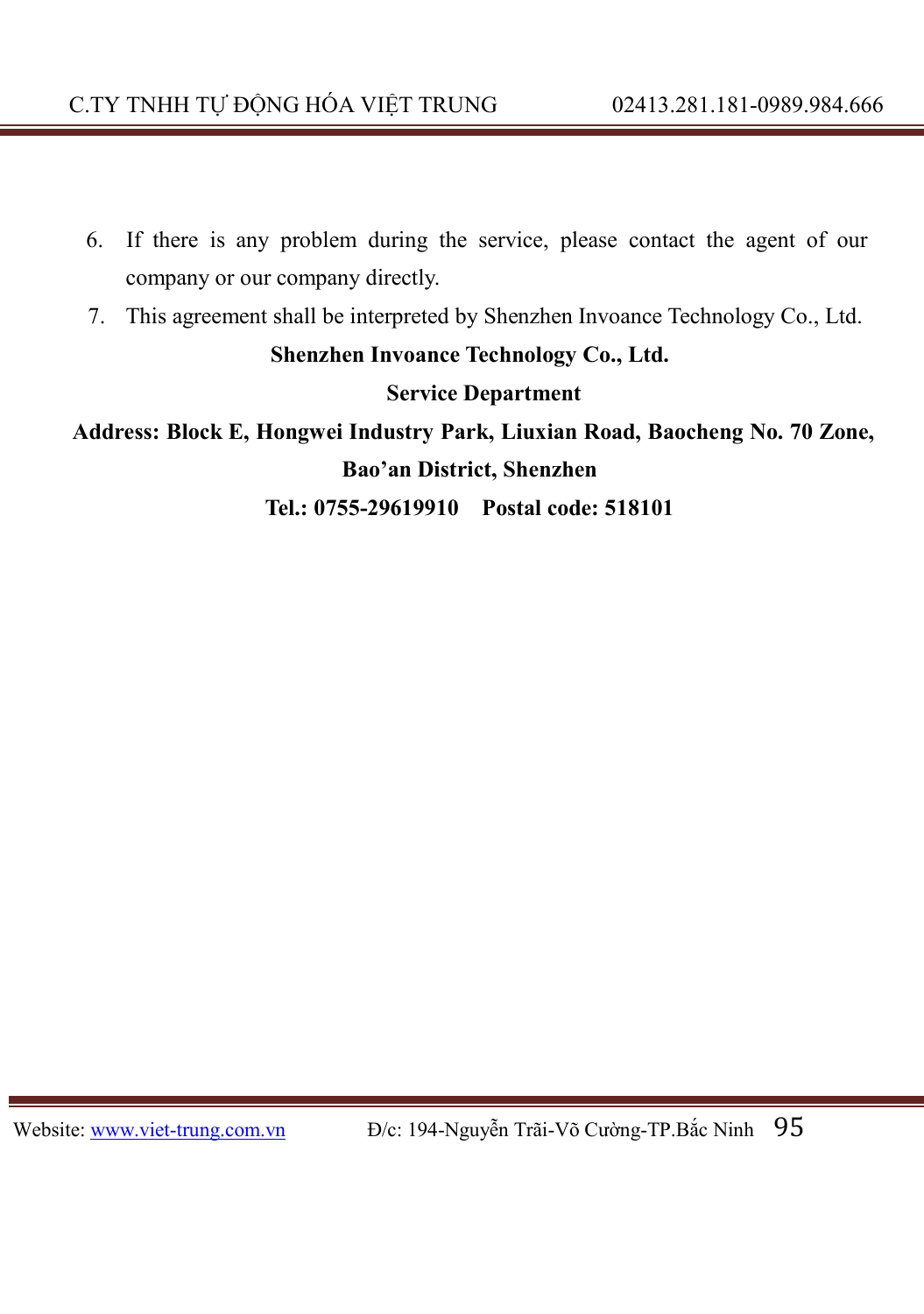

| <b>Product Warranty Card</b>    |                 |  |
|---------------------------------|-----------------|--|
| Add. of unit:                   |                 |  |
| Name of unit:                   | Contact person: |  |
| P.C.                            | Tel.:           |  |
| Product model:                  |                 |  |
| Body barcode (Attach here):     |                 |  |
| Name of agent:                  |                 |  |
| (Maintenance time and content): |                 |  |
|                                 |                 |  |